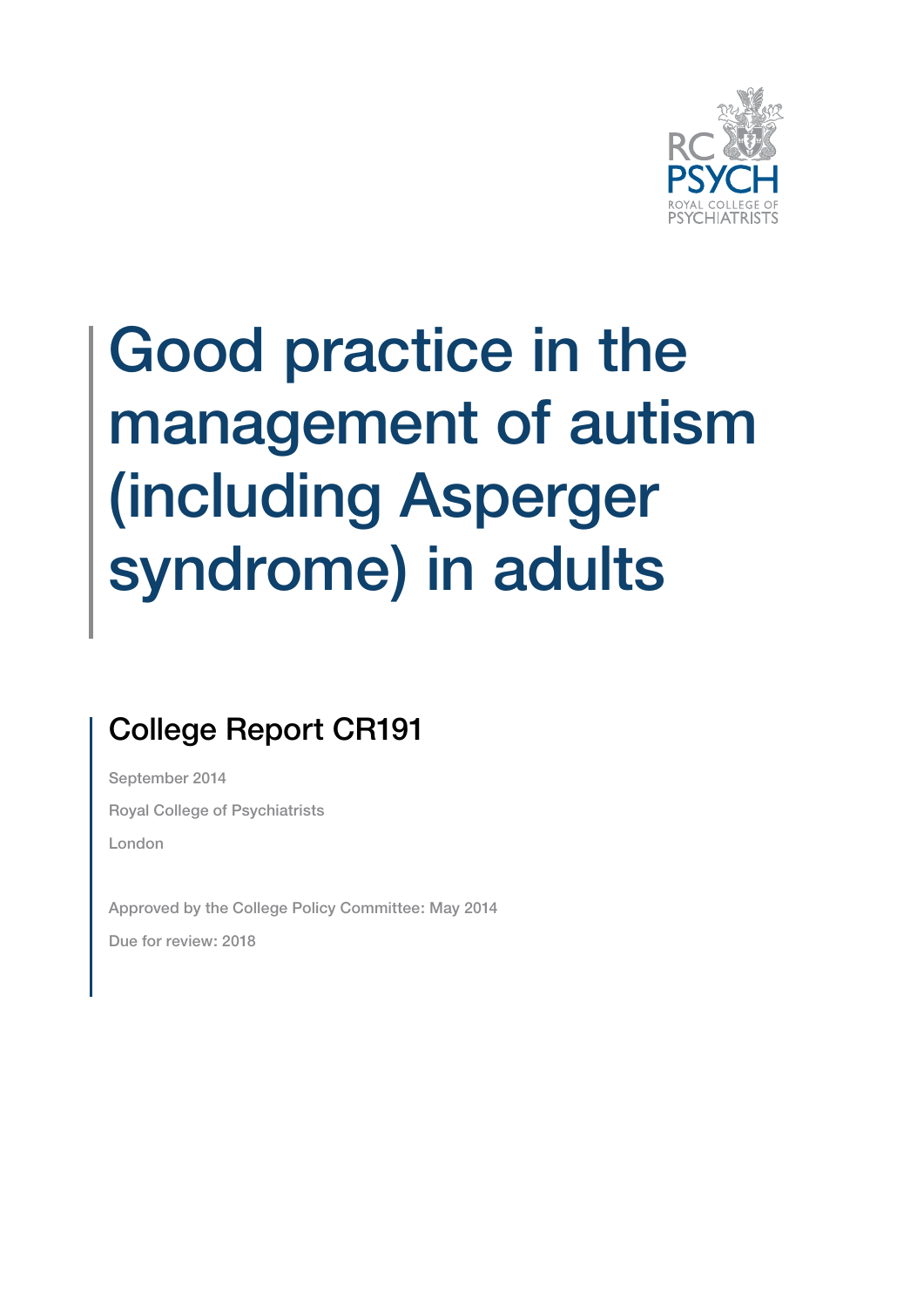© 2014 Royal College of Psychiatrists

College Reports constitute College policy. They have been sanctioned by the College via the Policy and Public Affairs Committee (PPAC).

For full details of reports available and how to obtain them, contact the Book Sales Assistant at the Royal College of Psychiatrists, 21 Prescot Street, London E1 8BB (tel. 020 7235 2351; fax 020 7245 1231) or visit the College website at http://www.rcpsych. ac.uk/publications/collegereports.aspx

The Royal College of Psychiatrists is a charity registered in England and Wales (228636) and in Scotland (SC038369).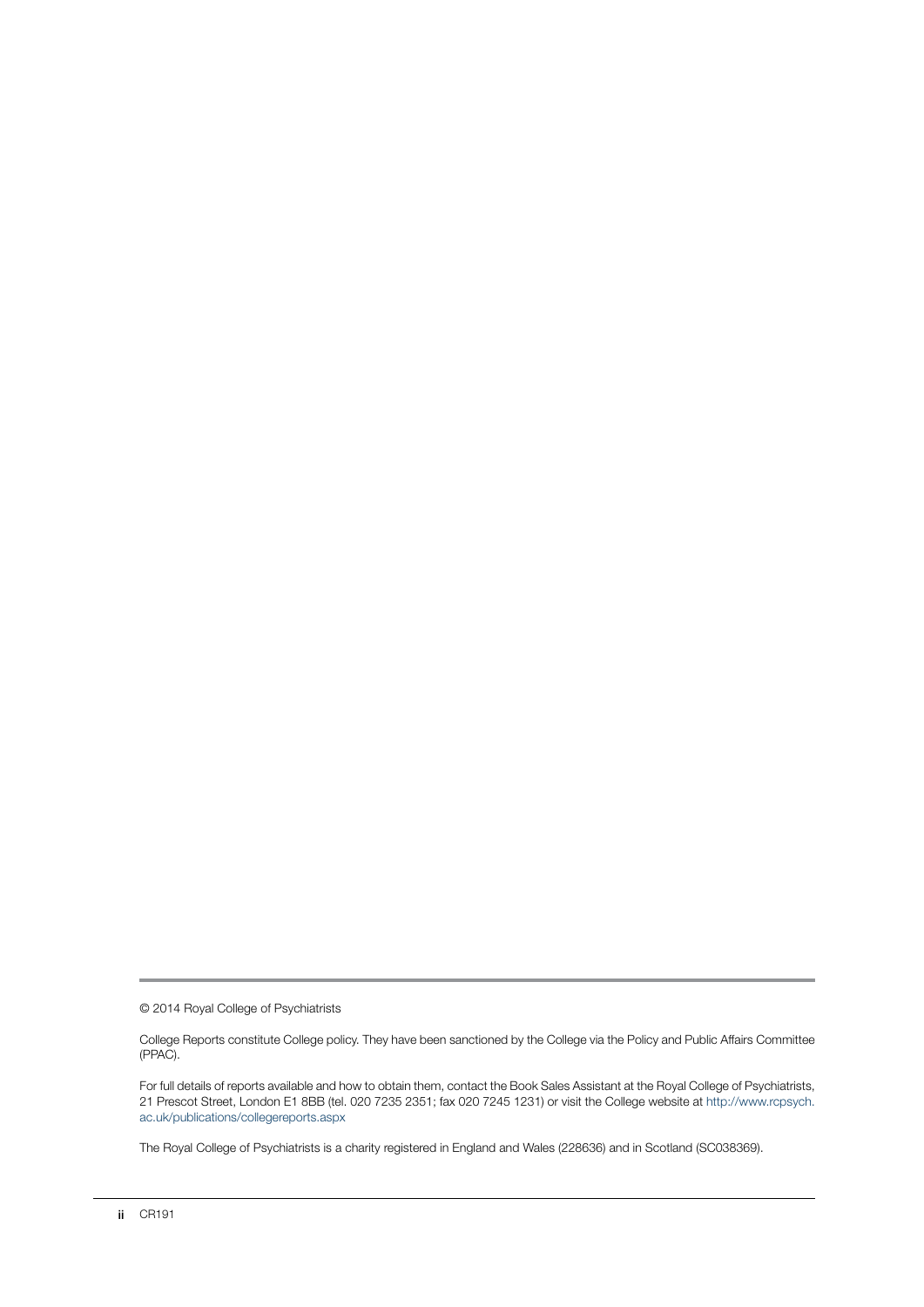# | Contents

| Working group                                | 2  |
|----------------------------------------------|----|
| Executive summary                            | 3  |
| Purpose of this report                       | 4  |
| Epidemiology                                 | 6  |
| Policy                                       | 10 |
| Recognition, diagnosis and assessment        | 12 |
| Management                                   | 17 |
| Legal aspects of psychiatry                  | 20 |
| Services                                     | 24 |
| Appendix: Instruments for identifying autism | 28 |
| References                                   | 33 |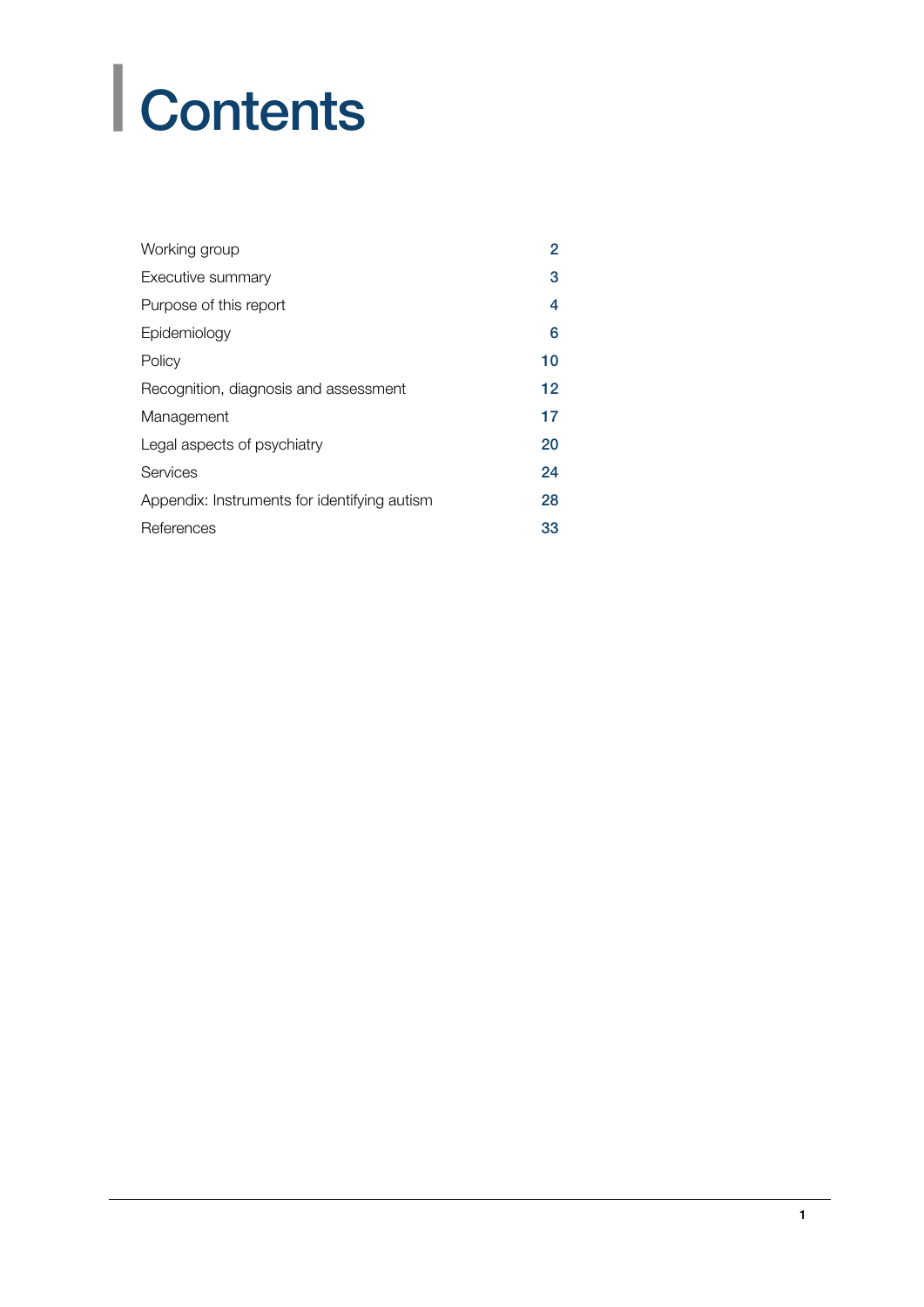# <span id="page-3-0"></span>| Working group

Dr Tom Berney (Chair of working group), Faculty of Psychiatry of Intellectual Disability, RCPsych, Developmental Psychiatrist, Director of Education and Services for People with Autism (ESPA) Ltd

Dr Marios Adamou, Faculty of General Adult Psychiatry, RCPsych, Consultant Psychiatrist in Adult ADHD/ASD, South West Yorkshire Partnership NHS Foundation Trust

Professor Terry Brugha, Faculty of General Adult Psychiatry, RCPsych, Professor of Psychiatry and Consultant Psychiatrist, Department of Health Sciences, University of Leicester

Dr Peter Carpenter, Faculty of Psychiatry of Intellectual Disability, RCPsych, Honorary Consultant Psychiatrist in Learning Disabilities, Special Clinical Lecturer, University of Bristol

Dr Rafey Faruqui, Chair, Section of Neuropsychiatry, RCPsych, Consultant Neuropsychiatrist, St. Andrew's Healthcare

Dr Sridevi Kalidindi, Chair, Faculty of Rehabilitation and Social Psychiatry, RCPsych, Consultant Psychiatrist and Clinical Lead for Contracts, South London and Maudsley NHS Foundation Trust

Professor Ann le Couteur, Faculty of Child and Adolescent Psychiatry, RCPsych, Professor of Child and Adolescent Psychiatry, Consultant Psychiatrist, Institute of Health and Society, Newcastle University, Northumberland Tyne and Wear NHS Trust

Mr Damian Milton, The National Autistic Society, Autism Consultant, Autism Centre for Educational Research, University of Birmingham

Dr Mark Morris, Faculty of Medical Psychotherapy, RCPsych, Consultant Psychiatrist and Clinical Director, Personality Disorder Service, St Andrew's Healthcare

Dr Elizabeta Mukaetova-Ladinska, Faculty of Psychiatry of Old Age, RCPsych, Senior Lecturer and Consultant in Old Age Psychiatry, Institute for Ageing and Health, Newcastle University, Northumberland Tyne and Wear NHS Trust

Dr Mark Swinton, Faculty of Forensic Psychiatry, RCPsych, Consultant Psychiatrist and Senior Lecturer, Royal Liverpool University Hospital, Liverpool

Professor Digby Tantam, Faculty of Medical Psychotherapy, RCPsych, Emeritus Professor, Consultant Psychiatrist, University of Sheffield, and New School of Psychotherapy and Counselling, London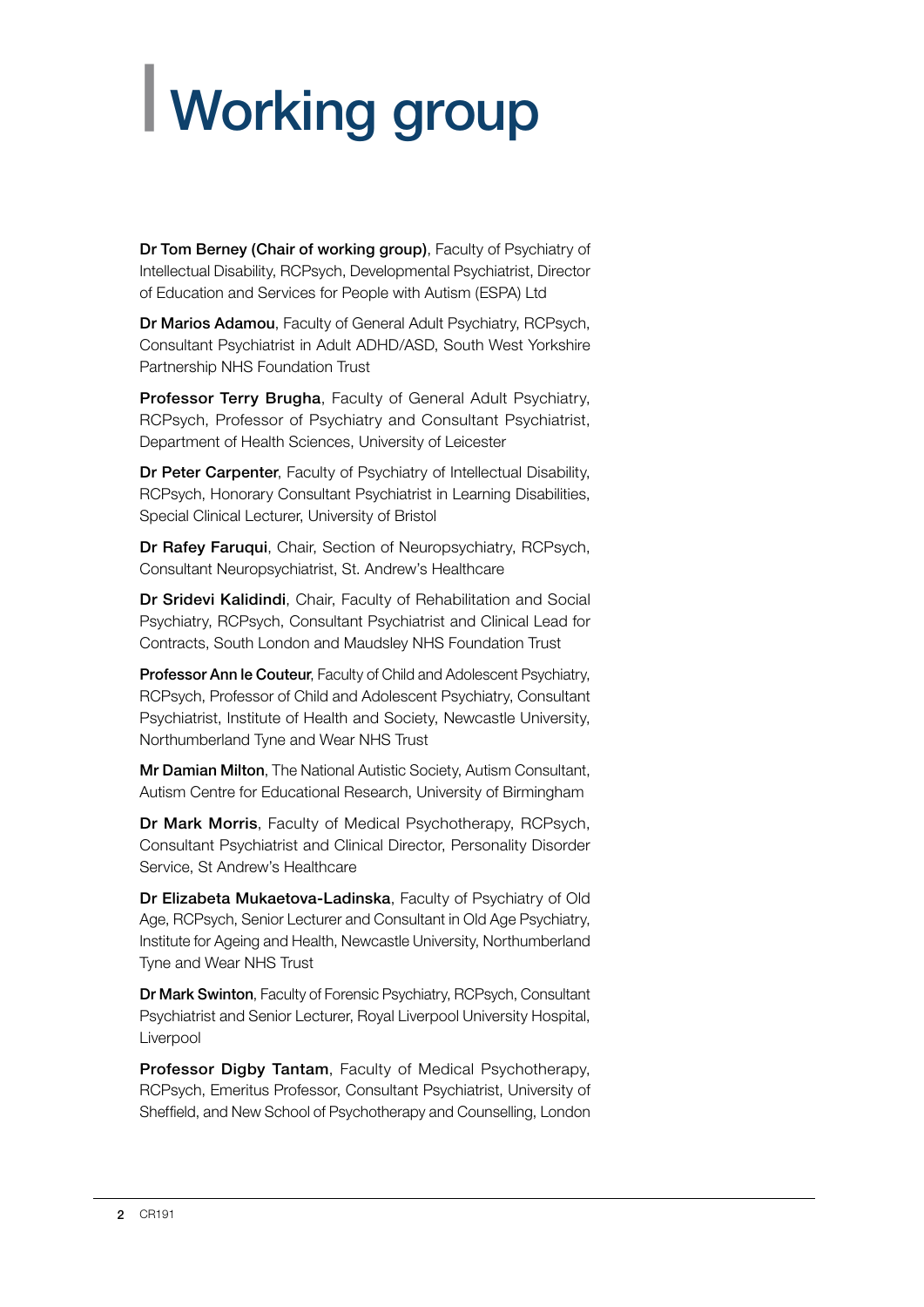## <span id="page-4-0"></span>**Executive summary**

- 1 This document, which is to be read in conjunction with other guidance on autism (notably the NICE guidelines; National Institute for Health and Clinical Excellence, 2012), is aimed at psychiatrists working with adults of at least normal intellectual ability.
- 2 Autism is particularly prevalent in the population presenting to adult mental healthcare services, where it may be misdiagnosed or its presence obscured by comorbid psychiatric disorder.
- 3 Anxiety, depression and bipolar disorder are especially associated with autism, but it can be mistaken for, or complicate, a wide range of disturbance.
- 4 Although an increasing number of people are diagnosed in childhood, in many areas, the majority of individuals with autism are likely to be unknown to themselves and to services.
- 5 It is unknown whether there is an increased prevalence among offenders but, when present, autism may alter the nature and management of the individual's offence.
- 6 A psychiatrist might be expected to diagnose straightforward cases of autism and to be alert to indications for a more specialist assessment.
- 7 Although a clear diagnosis is crucial, the process should not stop at simply allocating a label, but should be part of a wider assessment of its purpose and its implications for the individual.
- 8 The management of autism is primarily about the provision of education, training and social support/care for those who have not acquired sufficient skills to function in the everyday world. An individual might expect therefore to draw on resources outside the health service.
- 9 Psychiatry has to deal effectively with the psychiatric disorders that coexist with autism. In this, it must work with others, whether within the health service (specialist autism teams) or external agencies (education and employment) or in the independent sector.
- 10 Local commissioners should ensure that there is a coherent service for people with autism that does not allow vulnerable individuals to be lost in boundary disputes between the variety of mainstream and specialist services, let alone funding agencies.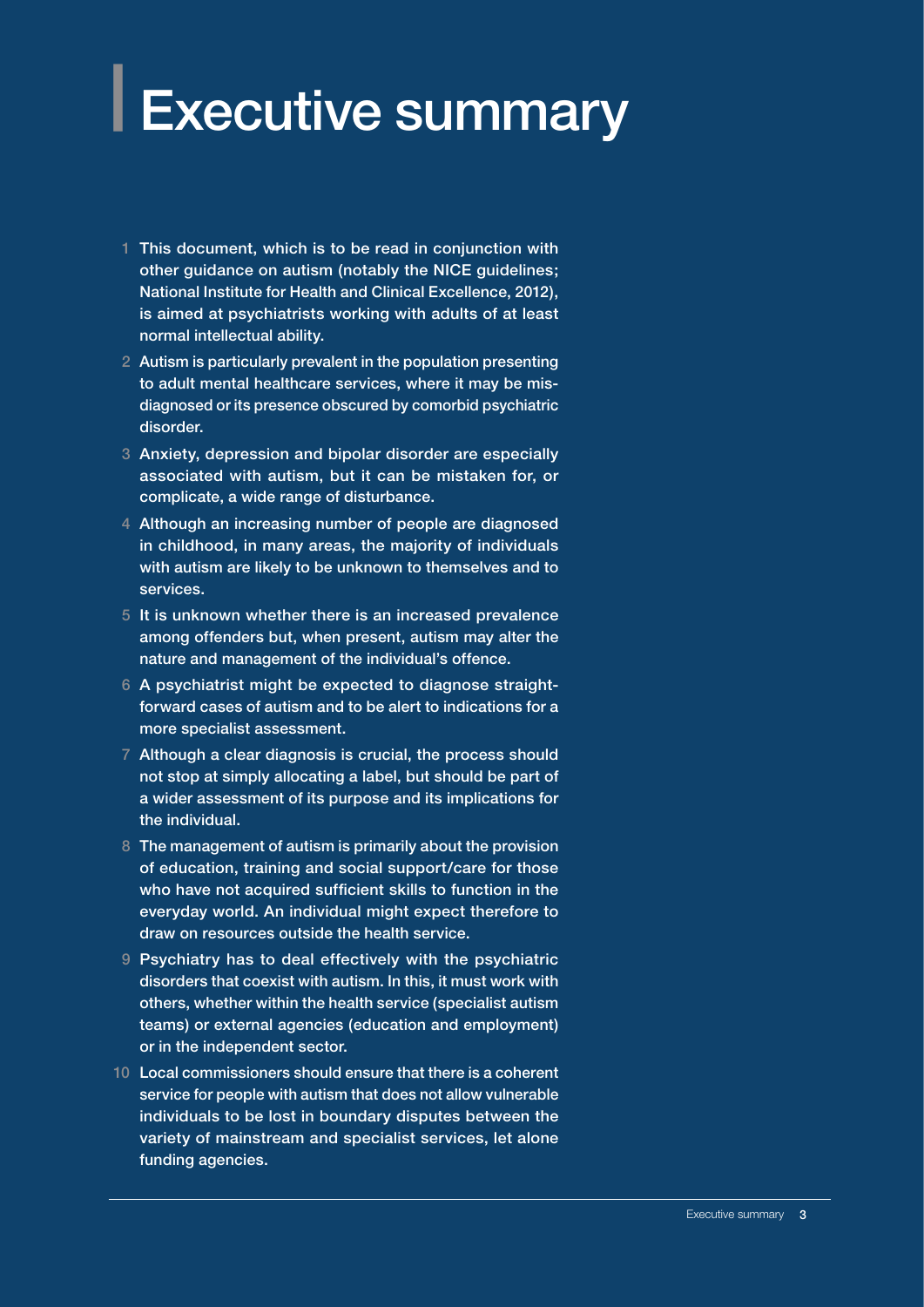## <span id="page-5-0"></span>| Purpose of this report

This report is intended to be read in conjunction with the National Institute for Health and Care Excellence (NICE) guidance regarding adults with autism (National Institute for Health and Clinical Excellence, 2012). In line with this, the report uses 'autism' to include all conditions on the autism spectrum, whether childhood autism, autism spectrum disorder, autism spectrum condition, Asperger syndrome, atypical autism or pervasive developmental disorder. This report replaces and updates CR136 (Royal College of Psychiatrists, 2006).

The report focuses on the role of psychiatrists, while recognising that this is only one component of a much wider range of services (Powell, 2002). It is limited to work with adults (adulthood taken here to begin after the 18th birthday), a field of practice in which rigorous evidence is limited. The report takes a broad, pragmatic approach that also draws on clinical expertise and opinion to inform its conclusions.

This guidance is focused on standards of care for adults who do not have a general intellectual disability, people identified by terms such as 'highfunctioning autism' and 'Asperger syndrome'. It is their needs and difficulties that this report addresses and it is written primarily for psychiatrists other than those in the specialties of intellectual disability and child and adolescent psychiatry.

The presentation of someone with autism and the resources they require will be influenced by the setting in which they find themselves as well as by the presence of any comorbid disorder. While it may be the latter that leads to the referral to psychiatry, its management will be influenced by the presence of autism.

#### Concepts and terminology

Autism is one of a range of neurodevelopmental conditions and is defined in ICD-10 and DSM-5

(World Health Organization, 1992; American Psychiatric Association, 2013) by characteristic difficulties in reciprocal social relationships and communication, together with restricted, repetitive or stereotyped behaviour, interests and activities associated with difficulties with flexibility and a consequent preference for predictability and routine. Onset is in early childhood and, although the presenting problems are likely to change and indeed may diminish over time, it is usually lifelong. Asperger syndrome, included in the international diagnostic classifications only in the 1990s, was distinguished by the presence of relatively fluent speech and the absence of a general intellectual disability.

A number of substantial changes have been introduced with DSM-5. First, as research had found little evidence of distinct subtypes, it adopted 'autism spectrum disorder' (ASD) as a single category to include all the other subgroups, including Asperger syndrome (it has redefined those with Asperger disorder as automatically having ASD). However, despite being under scientific notice, the term Asperger syndrome has been adopted by many to describe themselves and is likely to remain in everyday use. Second, the diagnostic criteria have been condensed into two domains:

- **•** social communication difficulties, a domain that results from the merger of social and communicative symptoms;
- **•** *restricted and repetitive behaviours*, a domain broadened to include the presence of unusual sensory responses to the environment.

Third, DSM-5 also acknowledges that the child's difficulties may not be recognised until social expectations increase beyond their coping strategies, and this may not be until they start school or even later. Fourth, it is recognised that although (in common with other developmental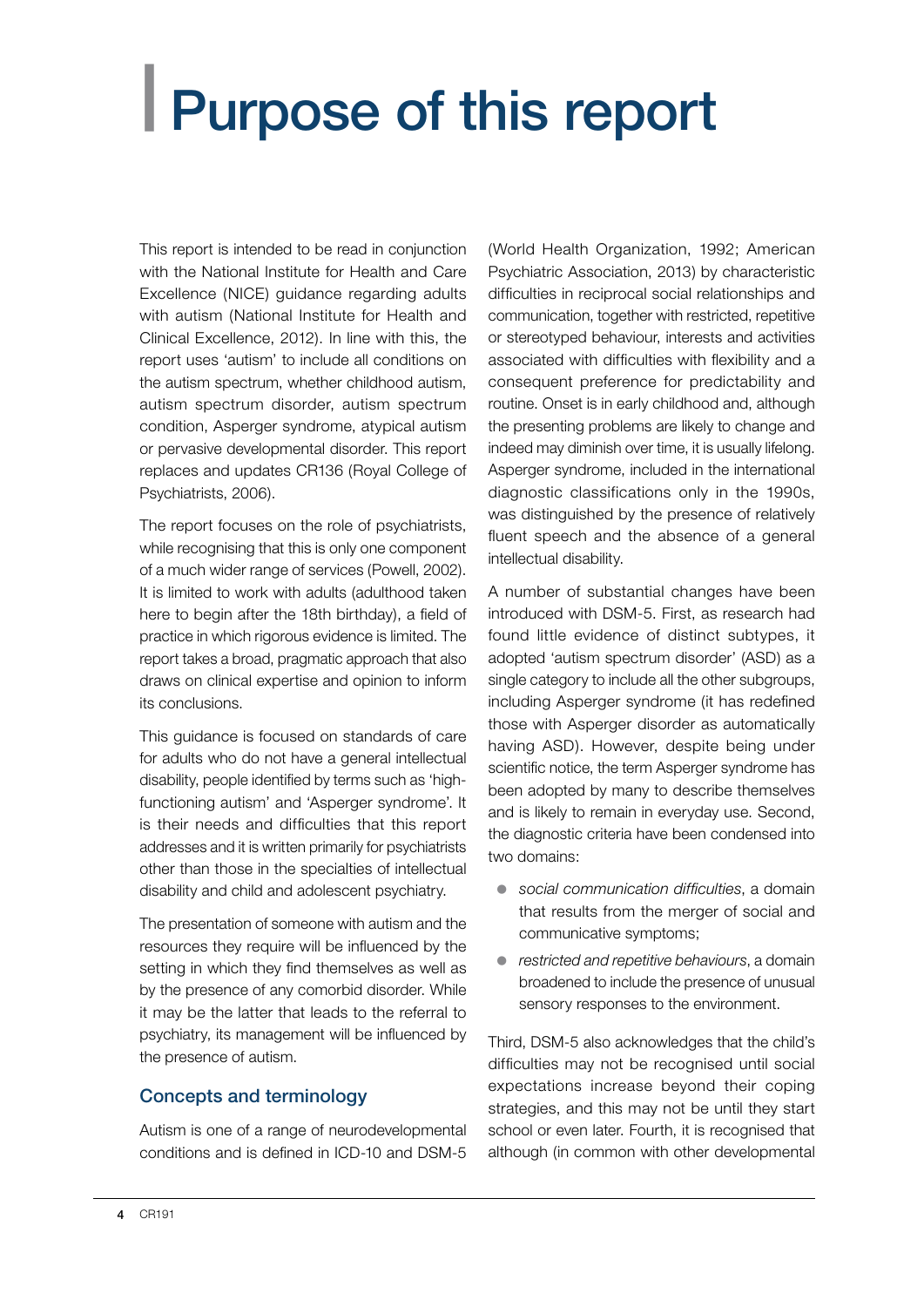disorders) autistic characteristics may diminish and change with age, there is an increased risk of experiencing a range of other, co-occurring developmental and psychiatric disorders. In turn, these adversely affect both the individual's functioning and their eventual outcome. Finally, DSM-5 has created a new separate category 'social (pragmatic) communication disorder' for individuals who have social impairment in the absence of both restricted/repetitive behaviour and anomalous sensory responses. Controversially, this has been categorised as a form of communication disorder, rather than a variant of autism, and its validity and utility have yet to be established.

The categorisation of autism and its diagnostic criteria in ICD-11 are under review, with publication planned for 2015.

There is a great variability in the range and intensity of autism's characteristics. The result is a spectrum of presentation that shades from the florid, through variants (which, although subtle, may still bring social disadvantage), to blend into traits found in the general (neurotypical) population ('neurotypical' is a widely used term to identify individuals who do not have a significant neurodevelopmental disorder). It is a clinical judgement as to whether the individual's characteristics are sufficient to cross the required diagnostic threshold (DSM requires a significant impairment in current functioning). On which side of this boundary an individual falls will depend not only on their innate characteristics, but

also on their current circumstances and mental state for, as with all psychological conditions, distress may well amplify symptoms and result in not just a deterioration in everyday functioning but a more catastrophic decompensation.

Such variability has meant the development of several different ways in which autism is perceived, for example:

- autism as a *disorder*, with the possibility that, one day, it might be treatable; its inherent difficulties mean that individuals are less able to cope with the confusion of an everchanging neurotypical world;
- z autism as a *disability*, a condition that requires specialist remedial education and environmental adaptations to help the individual to enjoy as independent a life as possible;
- $\bullet$  autism as one component of the range of *neurodiversity*: an innate difference (much as someone might be left-handed, of an unusual skin colour, stature or gender preference or, indeed, part of any minority group) rather than a deficit; the difference is thrown into relief by an alien world attuned to neurotypical normality.

These models are not mutually exclusive and, depending on their circumstances and needs, people draw on whichever model is of most use to them at the time.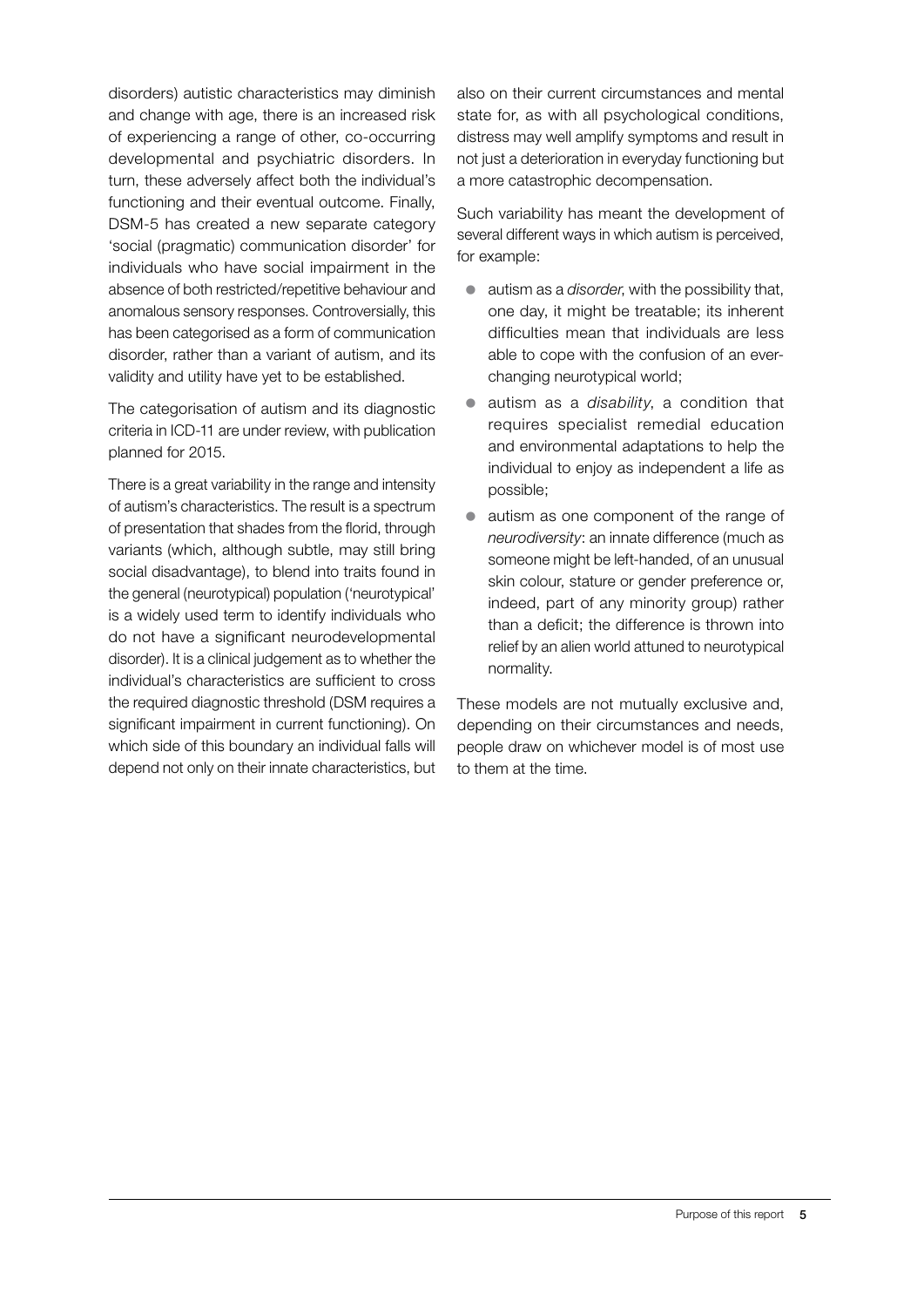# <span id="page-7-0"></span>| Epidemiology

## **Prevalence**

Epidemiological data on the prevalence of autism in adulthood are limited. Most information is derived from groups (such as clinic attenders) that are skewed by selection bias or is extrapolated from childhood studies.

Initially, autism was thought of as a discrete disorder, occurring in only 0.04% of the population, of whom about 80% also had a general intellectual disability, but over the past 30 years, the definition has broadened with some loss of clarity. Changing concepts and diagnostic practice have combined with greater awareness, and the result has been a startling increase in the number of people identified with autism. However, this still does not exceed what might be expected from the current estimate of a population prevalence of at least 1%, of whom nearly half are of average or above average IQ, a figure supported by the following two UK community studies.

- In 9- and 10-year-old children, an urban population study found a prevalence of 1.16%, of whom 45% were of at least normal IQ, 40% had a mild and 15% had a moderate/severe intellectual disability (Baird *et al*, 2006).
- In adults, a case-finding population survey in England found a prevalence of 1% (after excluding those with moderate/severe intellectual disability), of whom startlingly few had been diagnosed previously or were known to services (Brugha *et al*, 2011). This study was supplemented subsequently with a survey of adults who had a moderate/severe intellectual disability to arrive at a similar overall population prevalence of 1.1% (Brugha *et al*, 2012).

Autism's characteristics are usually at their most florid in early childhood and thereafter tend to improve over time, whether as a result of innate maturation, learned compensation or

circumstances that are less demanding. Although the trajectory in later life has yet to be determined (Mukaetova-Ladinska *et al*, 2012), the adult population survey did not find prevalence to change with age (Brugha *et al*, 2012), although milder characteristics might become subclinical, only to emerge in a crisis or an adverse environment (Balfe *et al*, 2011; Fein *et al*, 2013). All the same, those whose traits fall below the diagnostic threshold may well retain a number of disabilities in areas such as perception, cognition, communication and motivation which, although 'hidden', may hinder the individual in leading their independent life.

Although intellectual disability is an important determinant of support needs, normal (or above normal) IQ does not guarantee a favourable outcome. Of those identified in childhood, only 16–50% become fully independent as adults and, here, the higher figure might reflect an unusually supportive community (Engstrom *et al*, 2003; Farley *et al*, 2009; Howlin *et al*, 2013).

An increased prevalence of autism has been reported in groups that are at a socioeconomic disadvantage (Rai *et al*, 2012a) or migrant (Magnusson *et al*, 2012), factors that might contribute to a greater prevalence in an African– Caribbean population (Goodman & Richards, 1995; Dyches *et al*, 2004; Keen *et al*, 2010) in the absence of any evidence of global geographical variation (Elsabbagh *et al*, 2012). This is complicated by a US study which suggests that ethnicity may not only delay engagement in the diagnostic process but also prolong the process itself (Mandell *et al*, 2007).

## Comorbid disorders

Autism is associated with a number of comorbid disorders that can affect the individual's presentation and management, colouring factors such as their communication, flexibility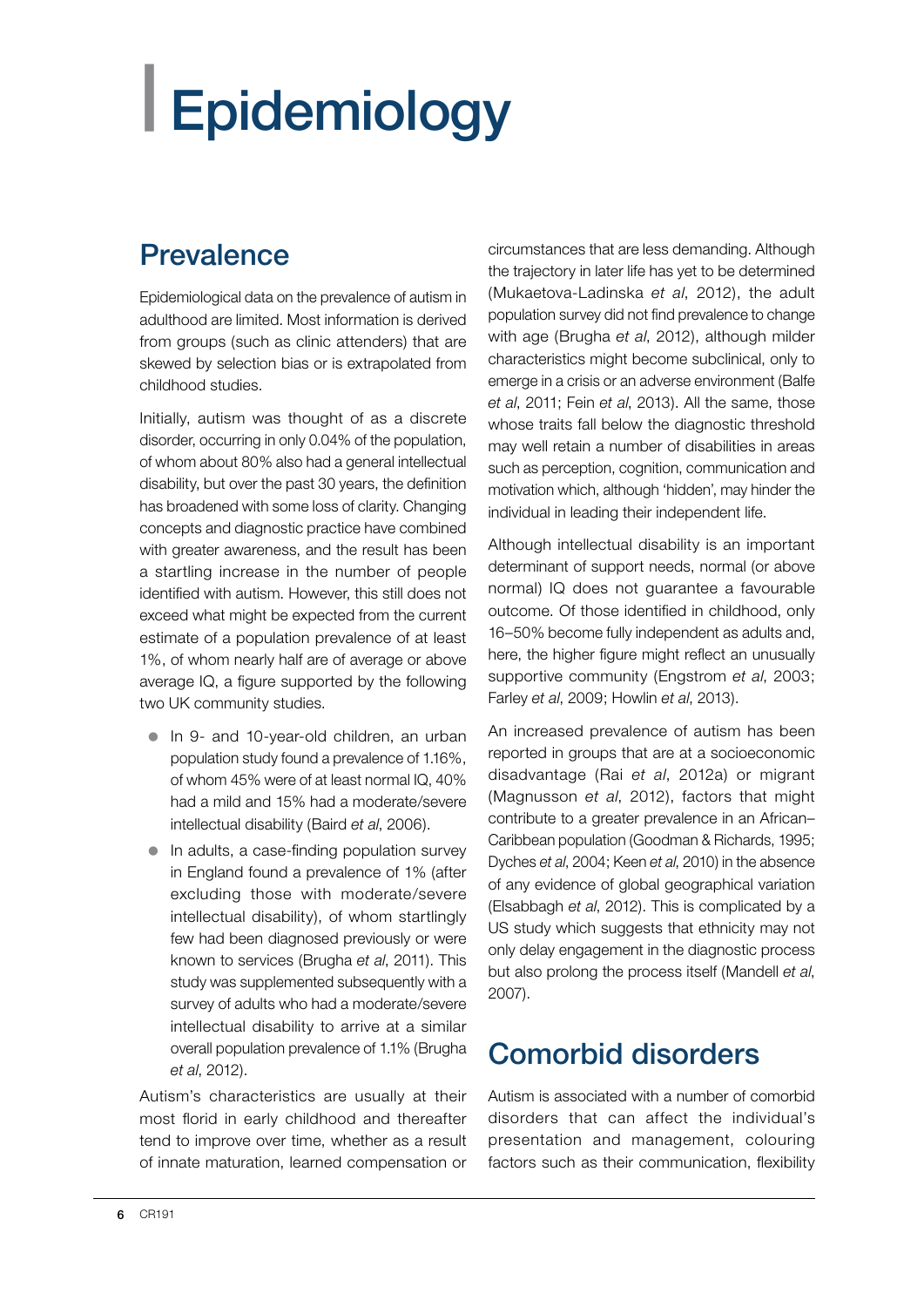of thought and even their ability to engage in the clinical process. The overall effect can be to overshadow the underlying autism, which can then go unnoticed. Although it is unclear how far this association with comorbid disorder applies in the wider community, early results from an adult population survey suggest an increased risk of suicidal thoughts and acts (V. Jordanova, personal communication, 2014).

Although, at a little over 1%, autism is relatively uncommon in the general population, it is much more likely to be encountered in psychiatric practice, where one study found it to be present in 3% of patients (Nylander & Gillberg, 2001).

Complicating this, the characteristics of autism may become so pronounced under stress (whether psychological or physical) as to be difficult to distinguish from those of comorbid psychiatric disorder. The result is a person whose symptoms may come from a comorbid disorder, autism or a combination of both.

#### Comorbid neurodevelopmental conditions

In common with other neurodevelopmental conditions, autism may occur with a variety of specific developmental disabilities, including cognitive impairment in areas ranging from perception to executive function, which, although they come in clusters and are grouped into diagnostic categories, are not specific to a given condition. For example, inattentiveness and distractibility, central to attention-deficit hyperactivity disorder (ADHD), are also seen in autism; compulsive behaviour is a component of Tourette syndrome as well as of obsessive– compulsive disorder; and motor clumsiness, a core feature of developmental coordination disorder, is associated with Asperger syndrome. Limited theory of mind (mind blindness) occurs not just in autism, but also where there has been early sensory impairment and in schizophrenia. The welldefined boundaries of these disorders have blurred to the extent that it throws into question the validity of the initial constellations (Ronald *et al*, 2006). A single categorical label may only caricature an individual with a complex mix of characteristics who should have a broader, more descriptive diagnostic assessment.

Unsurprisingly in view of the overlap of symptoms, autism is associated with other neurodevelopmental disorders. In children, ADHD is present in 30% (as against 4% in the general population), tics in 10% (*v*. 6%), developmental coordination disorder in 70% (*v*. 25%) and epilepsy in 5% (*v*. 1%). There are fewer data for adults, but most neurodevelopmental disorders improve with age, so that, for example, ADHD reduces to about 2.5% (Simon *et al*, 2009) and tics to 0.7% (Schlander *et al*, 2011). However, as yet, we do not know how the presence of autism affects this pattern of change, although there is an indication that epilepsy continues unchecked in 5–15% of those who do not have an intellectual disability (Rai *et al*, 2012b; Tuchman, 2013).

Hearing anomalies are more frequent in autism than in the general population. Again, this finding comes from selected populations (Rosenhall *et al*, 1999) and is complicated by the possibility that the impairment itself may contribute to the autistic symptoms (Hindley, 1997).

Abnormal genotypes have been associated increasingly with autism, not all of the identified syndromes resulting in intellectual disability (e.g. neurofibromatosis, Klinefelter syndrome, fragile-X syndrome and Turner syndrome). They do not occur with sufficient frequency to warrant routine genetic testing unless there is some additional indication (such as intellectual disability or dysmorphism). However, this is a fast changing field and it should be reviewed regularly with the regional genetics centre.

#### Comorbid psychiatric disorder

Comorbid psychiatric disorder, ranging from emotional and mood disorder through to psychosis, has been reported in 16–35% of adults with autism (Balfe & Tantam, 2010), a prevalence that is consistently higher than in the general, neurotypical population (Brugha *et al*, 2001). Not unexpectedly, it often leads to a deterioration in overall function and a poor outcome in the long term (Hutton *et al*, 2008).

For many, autism in adolescence is characterised by victimisation and bullying (Balfe & Tantam, 2010), with poor social skills contributing to (and resulting from) adverse social events and experiences. For some, there are difficulties in establishing social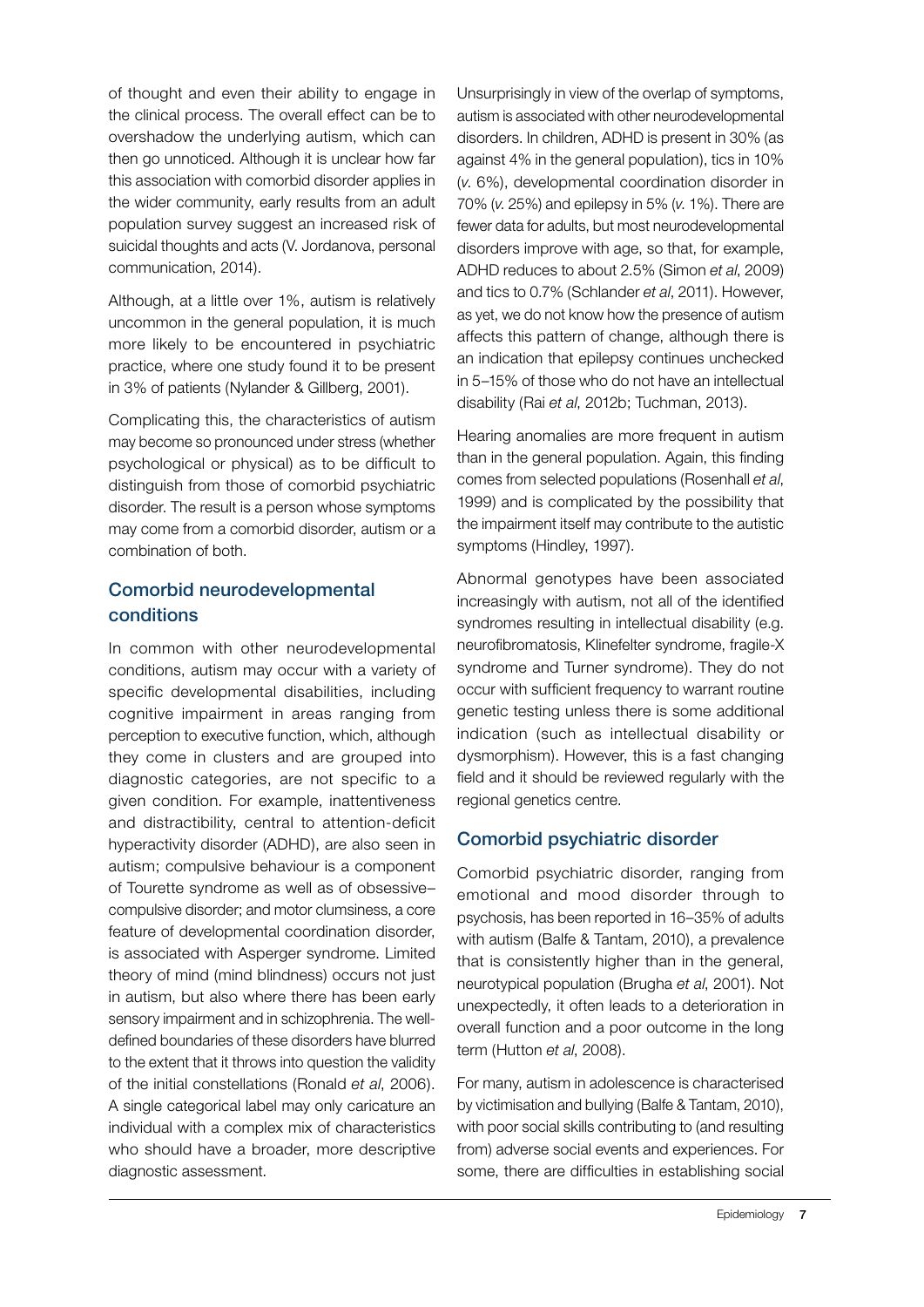and sexual identity, and autism is over-represented among individuals with eating disorder (Berkman *et al*, 2007) and gender identity difficulties (Ray *et al*, 2004; de Vries *et al*, 2010).

An association has been reported with a number of specific disorders.

- **•** Anxiety occurs in 7-22% of those with identified autism, varying from specific phobia to social phobia to generalised anxiety (Gillott & Standen, 2007; Davis *et al*, 2008). While a mild anxiety may amplify the characteristics of autism, its more acute and intense form may lead the individual to panic, freeze or develop a psychotic adjustment reaction.
- *Depression* occurs in 15–42% of individuals with autism; accompanied by mania it occurs in 9% (Munesue *et al*, 2008).
- $\bullet$  It can be difficult to define the point at which the unusual rigidity and routines of autism become the ego-dystonic symptoms of *obsessive–compulsive disorder*: indeed, the clinical presentation may include features of both (Cath *et al*, 2008; Ivarsson & Melin, 2008).
- The relationship with *psychosis* is more difficult to determine (Palmen & van Engeland, 2012) but, whether or not autism might predispose to schizophrenia, it is not protective. Its phenomenology overlaps with that of the schizophrenia spectrum (King & Lord, 2011) and this, coupled with autism's communication difficulties, means that some care and a detailed developmental history is needed to pick the two apart.
- *Catatonia* is an ill-defined syndrome that can occur in schizophrenia but also with other disorders, and its characteristics run through neuropsychiatry (Cavanna *et al*, 2008). These characteristics, such as stereotypies, complex mannerisms, difficulty in initiating voluntary actions, echolalia, unusual slowness, passivity and freezing, are not unusual in autism. Particularly striking is ambitendence, in which the person, unable to complete an intended action, withdraws and tries again so that a straightforward action becomes a hesitant stutter. Such characteristics occasionally become so severe as to interfere with the person's everyday functioning (Wing & Shah,

2000; Dhossche *et al*, 2009; Rosebush & Mazurek, 2010). However, they do not mean that the person is psychotic.

Autism does not exclude the presence of a coexistent personality disorder, although their similarities in presentation may cause autism to be mistaken for borderline (Smith & Hobson, 2013) or other personality disorders. This is particularly likely where there is an undue reliance on standard instruments such as the Hare Psychopathy Checklist – Revised (PCL-R; Hare, 2003), the Minnesota Multiphasic Personality Inventory (MMPI; Ozonoff *et al*, 2005) and the Yale–Brown Obsessive Compulsive Scale (YBOCS; Goodman *et al*, 1989).

Finally, the psychiatrist must be alert to the increased risk of psychiatric disorder in the immediate family of someone with autism, an association that is more than simply the consequence of living with someone with autism (Piven & Palmer, 1999; Daniels *et al*, 2008). However, whatever the aetiology, the presence of psychiatric disorder in those closely involved will inevitably affect the person with autism and their management.

## The criminal justice system

Although the majority of individuals with autism are law-abiding (and even rule-bound), there is a debate as to how far this might be offset by the few whose characteristics predispose them to entanglement with the law (for examples, see p. 21) (Barry-Walsh & Mullen, 2004). In the absence of systematic community studies, our present knowledge and understanding comes from the slowly growing number of clinical studies, reports in the professional literature and a small number of cases that have received extensive media coverage (Mouridsen, 2012). Besides publication and selection bias, there is an element of chance in the process that identifies an individual as an offender. Factors such as being caught, charged and convicted will be influenced not only by a person's underlying neurodevelopmental disorder, but also by the extent to which this is recognised by others, as well as the attitudes, support, supervision and tolerance of all those involved.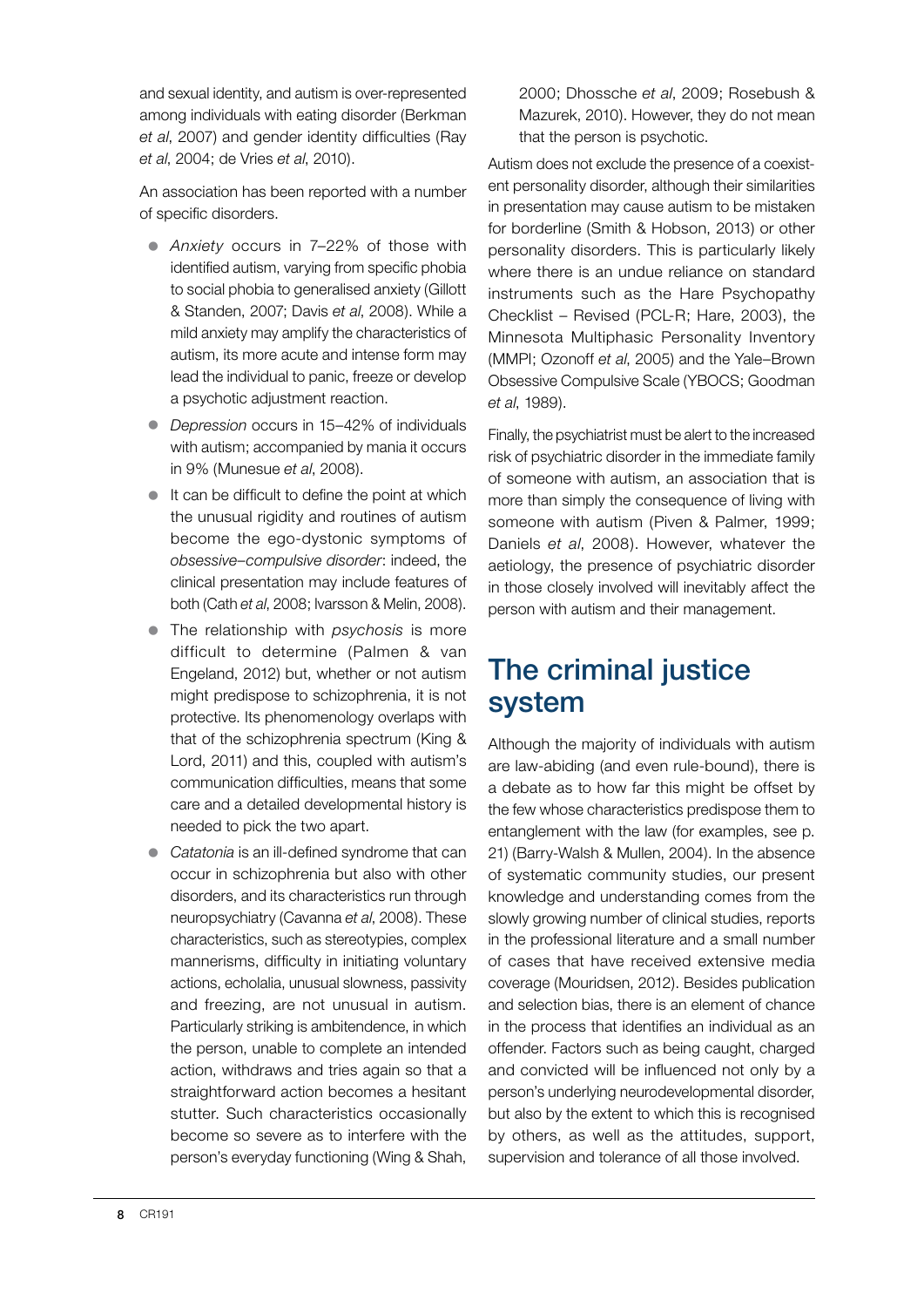Two studies carried out in UK high secure psychiatric hospitals have indicated that there might be an increased prevalence of autism (Scragg & Shah, 1994; Hare *et al*, 2000), but the specialist nature of these settings prohibits extrapolation to other hospitals or prisons. A more recent study in Scottish prisons highlights the difficulty in identifying individuals with autism, let alone estimating its prevalence (Robinson *et al*, 2012).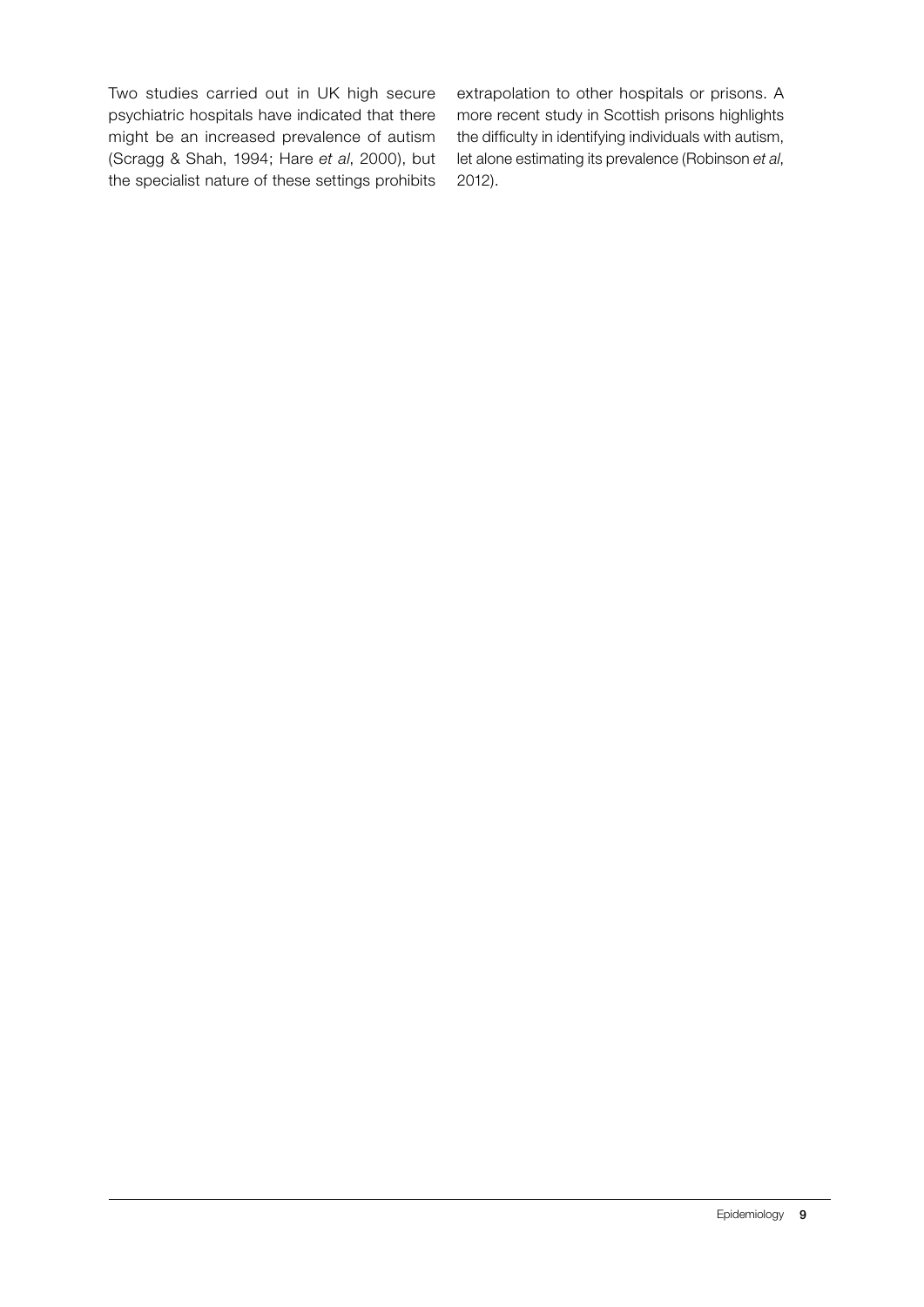# <span id="page-11-0"></span>| Policy

Wider recognition of the occurrence of autism in adults without an intellectual disability has led to a shift in the perception of autism and a public demand for better resources, greater awareness and a higher level of professional expertise. It has become clear that, rather than having an isolated disorder, an individual with autism will have a personal profile that includes a mix of neurodevelopmental disabilities and strengths which, in turn, affects their development over time. In addition, there is the likelihood of developing a comorbid psychiatric disorder, with its particular effect on the individual's presentation and management plan.

Disability should not bar anyone from access to any clinical services, including mental healthcare, but, for some, these will need to be buttressed by more specialist services. For people with mild intellectual disability and mental health problems, the Royal College of Psychiatrists (2012) places an emphasis on a more inclusive mainstream mental health service with well-coordinated support by specialist intellectual (learning) disability services. All services, including specialist services (e.g. psychotherapy, forensic and old age psychiatry), must consider how they will meet the needs of patients with autism.

Particularly if it is compounded by coexisting disorder, autism can reduce an individual's functional ability to a level where they require long-term support. In this situation, adults can find themselves in a limbo between the various psychiatric specialties: too able to be included within the contracted services for intellectual disability, but with developmental disabilities and support needs unfamiliar to the various mental health specialties, many of which are more used to dealing with recovery models of episodic care.

## England

The Autism Act 2009 was followed by three documents (Department of Health, 2010*a*,*b*, 2014) that put a legal obligation on local authorities and all NHS organisations to anticipate the needs of adults with autism and to plan for the development of appropriate services in each local area, such services to be overseen by a local ASD strategy group. Local autism commissioning plans are to be part of local joint strategic needs assessments (JSNAs) and to include a pathway to diagnosis, appropriate treatment, support, occupation, housing and leisure services as well as training for all staff working for health, social care, education and independent providers. Progress has been subject to formal review over the past year. Commissioning guidance has been issued by NICE (National Institute for Health and Care Excellence, 2014a) and further advice is to follow from the Joint Commissioning Panel for Mental Health (2014).

A NICE guideline on the diagnosis and management of autism in adults was published in 2012 (National Institute for Health and Clinical Excellence, 2012), supplemented by service quality standards (National Institute for Health and Care Excellence, 2014b).

In July 2012, the Care Bill was released as a White Paper (Secretary of State for Health, 2012). It is intended to reform the law relating to care and support for adults and their carers, replacing all current legislation on social care with one single statute to give an improved system, consistent across England and easier to understand and access.

## **Wales**

The Autistic Spectrum Disorder (ASD) Strategic Action Plan for Wales was published in 2008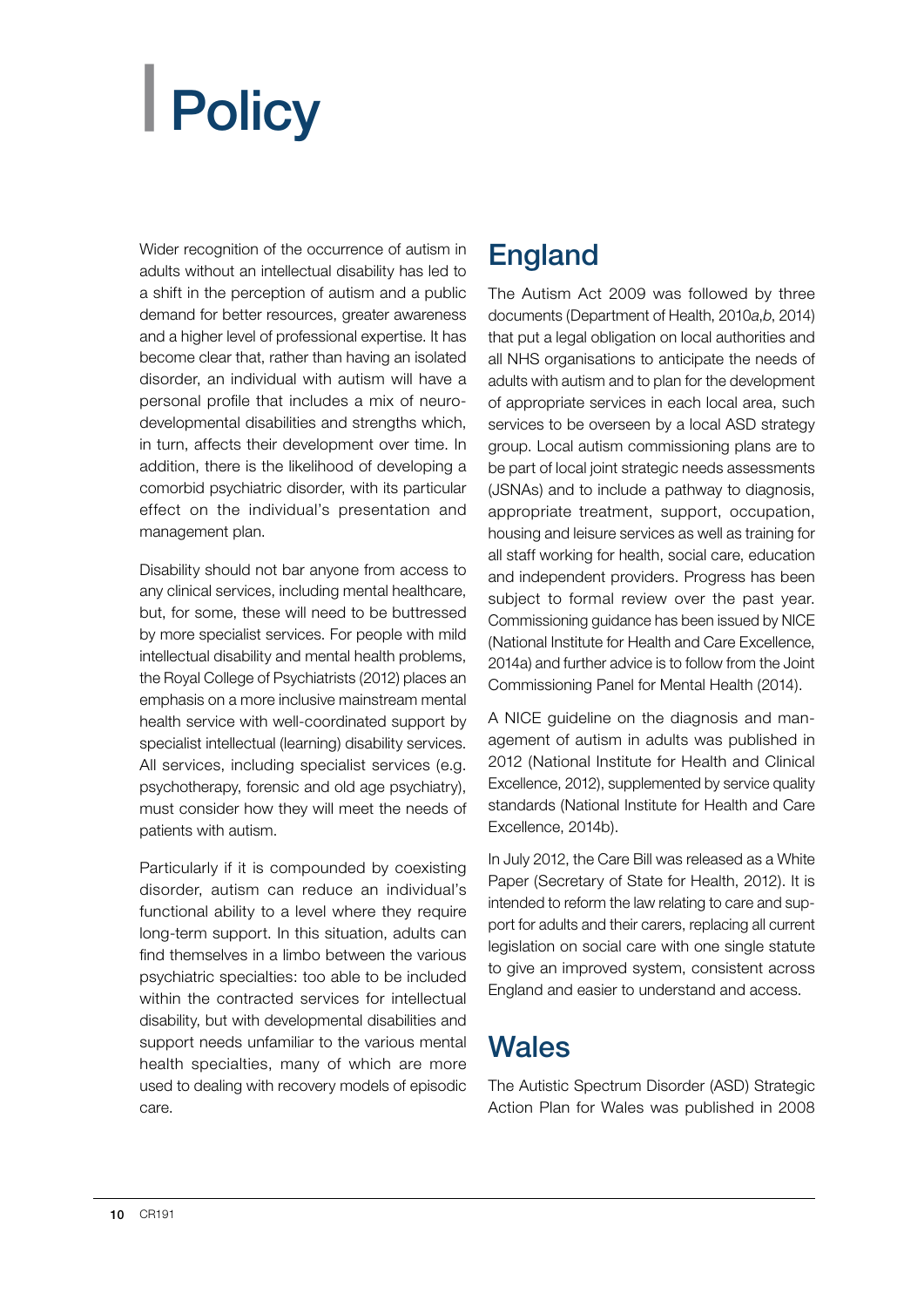(Welsh Assembly Government, 2008), the first of the specific autism strategies in the UK. A 10-year programme with ring-fenced funding, it set out key actions, which include the establishment of local stakeholder groups to help shape local provision and the appointment of local autism leads. It set up a 'task and finish' group to look at the specific needs of adults with autism and proposed a public consultation prior to the plan's revision.

An All Wales Adults Diagnostic Network was established to provide diagnosis and support for adults with autism irrespective of their cognitive ability.

The Social Services and Well-being (Wales) Act 2014 gives a coherent legal framework for social services with a focus on provision that comes from the needs of individuals and their carers, is flexible and also might prevent the development of additional needs.

## **Scotland**

The needs of adults with autism were identified in *The Same as You?* (Scottish Executive, 2000), which put an emphasis on early diagnosis and the adaptation and development of suitable services, whether specialist or mainstream. Prompted by a needs assessment report (Public Health Institute of Scotland, 2001), recommendations embraced all individuals with autism, irrespective of ability (Scottish Executive, 2003), and were followed by a review of people detained in secure settings (Scottish Executive, 2004). The upshot was the Scottish Strategy for Autism, developed jointly by the Scottish Government and the Convention of Scottish Local Authorities (COSLA) (Scottish Government, 2011). Its recommendations included best value in service provision, cross-agency working, collaboration and involvement, diagnosis,

intervention and support, wider opportunities and access to work. This has led to a wide range of activities that include a pilot of One Stop Shops (p. 24), an examination of the cost-effectiveness of certain interventions and the mapping of services and need across Scotland (Jones & MacKay, 2013). More specifically, a working group, the Autism Achieve Alliance, has been commissioned to investigate and to make specific recommendations to improve the diagnostic process.

## Northern Ireland

The Autism Act (Northern Ireland) 2011 had two main aims. The first was to amend the Disability Discrimination Act 1995, broadening the assessment criteria to include a person's social interaction. The second was the development of a cross-departmental Autism Strategy (2013–2020) and Action Plan (2013–2016). Published in January 2014, this was led by the Department of Health, Social Services and Public Safety (DHSSPS), which has set up a pilot multi-agency autism advice service.

## The Channel Islands

In Jersey, there is an Autistic Spectrum Partnership Board, which comes under the Joint Secretariat for People with Special Needs and their Families. The Board is responsible for the development and delivery of services and is developing a specialist autism centre and team.

## The Isle of Man

There is no specific provision for autism in the legislation.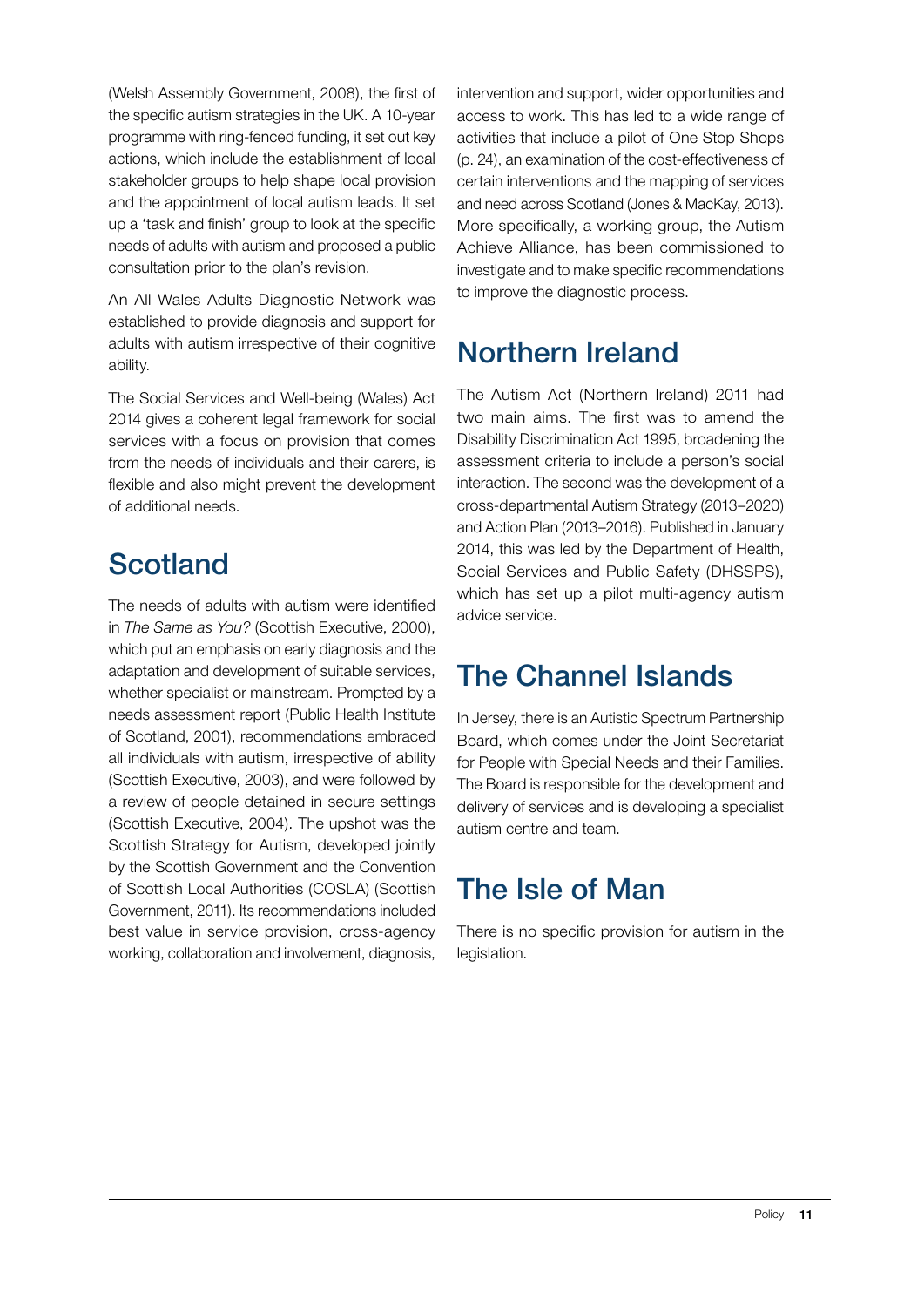## <span id="page-13-0"></span>| Recognition, diagnosis and assessment

## **Recognition**

The psychiatrist first has to think of the possibility of autism; only then can they select the individuals who warrant a more detailed diagnostic assessment. It can be more difficult to diagnose autism in adults and older people than in children because of the effects of maturation and compensatory learning and adaptation. Many people have traits that appear autistic and, as stated earlier, it is a clinical judgement whether these traits are sufficient in both number and intensity to impair everyday functioning and warrant a diagnosis of autism. The very generic characteristics set out in the NICE guidelines (National Institute for Health and Clinical Excellence, 2012) are appropriate to the wider population of primary care. Given the prevalence and complexity of psychiatric symptoms in patients presenting to mental health services, the following more specific indicators may alert the clinician.

- **•** *Difficulties in social interaction* which might include social awkwardness, restricted social responsiveness and a limited ability to take part in meaningful to-and-fro conversation. A reduced intuitive understanding of how others might think or feel may emerge as a difficulty in understanding the nuances of social situations, a proneness to social blunders or an unthinking unconcern for others. In the longer term, there may be difficulty in making and maintaining reciprocal friendships (as distinct from the ability to strike up (but not retain) new acquaintances). Wherever possible, it is essential that the clinician gets accurate accounts of relationships in different settings (e.g. at work and at home), particularly where they might be more demanding for that individual.
- z *Limited non-verbal communication* can manifest in an unusual use of gaze, facial expression and gesture: elements which may be poorly integrated with each other as well as with what is being said. This differs from the persistent avoidance of gaze that is seen in shyness or depression. Speech, which may have a pedantic correctness, may lack vivacity and sound unusually even in pitch and pace. An inability to appreciate the non-verbal component of speech not only leaves the individual struggling to understand what is being said, but may lead to serious misunderstanding. A frequent and natural pitfall is the assumption that, should someone appear fluent, demonstrative and well able to express themselves, their comprehension matches their expression. The clinician must guard against this, regularly checking that they have been understood.
- **•** *Interests and activities* that are unusual in their intensity, content or the amount of time they absorb, particularly when they lack a social aspect. Such an enthusiasm can lead someone to develop an expertise in a narrow, specialist field that is unusual in comparison with their other abilities.
- **•** Unusual sensory responses: the person may be unusually aware of a variety of sensory experiences and stimuli – whether drawn to or repelled by them. These can be as diverse as certain sounds, flickering lights, repetitive movement, clothing texture or minor anomalies such as cracks in walls, the pattern of a fabric or the hum of a neon strip light. The result is that the individual can seem to be very distracted, day-dreaming or even hallucinating, being preoccupied with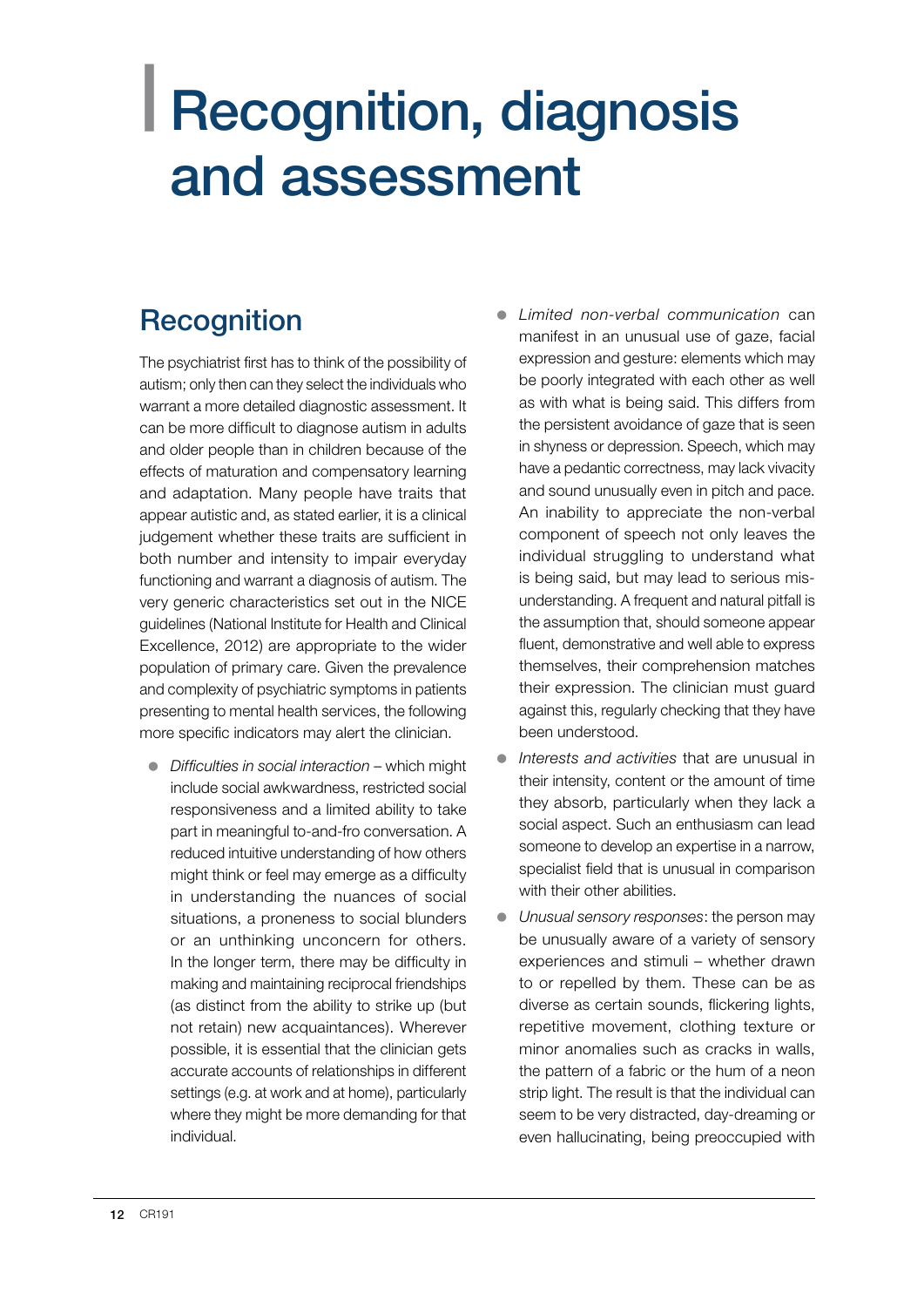experiences that others cannot appreciate. (This characteristic can be seen across a number of neurodevelopmental disabilities.)

- An inflexibility that results in a person who becomes very set in their ways, with fixed routines and an aversion to anything new. This differs from obsessive–compulsive behaviour in that the individual does not feel the behaviour to be alien and has little desire to change (particularly if they are doing something they enjoy).
- z *Something unusual about a psychiatric disorder*, such as an atypical presentation or a failure to respond to treatment.

While a normal (neurotypical) premorbid personality would make a diagnosis of autism in adulthood unlikely, as mentioned earlier, an individual's difficulties may remain unnoticed if they are mild and if the person has been in supportive circumstances (e.g. a well-organised, 'structured' primary school).

Autism may mask or mimic a wide range of psychiatric symptoms and the mental state examination should confirm that the symptoms are what they seem. For example, difficulty in describing their internal states may make it impossible for someone with autism to describe their thoughts or feelings, leaving them unable to identify anxiety or depression. An impression of hallucinating may result simply from the person's detachment coupled with the clinician's failure to understand the person's distraction by an idea or their sudden and intense attention to something they have noticed. An individual's report that they have many friends may be undermined by the discovery that they are unaware of what is meant by friendship. The clinician needs to find a balance between overlooking autism and seeing it in everything.

## The nature of diagnosis and assessment

#### **Diagnosis**

Clinical diagnosis is the allocation of a series of categorical, descriptive labels that summarise whether an individual's characteristics meet the diagnostic criteria, agreed by consensus and set out in such systems as ICD-10 (World Health Organization, 1992) and DSM-5 (American Psychiatric Association, 2013). It is a classificatory, two-part process that relies on clinical evaluation and judgement to determine, first, whether the key characteristics are present and, second, whether their intensity is such as to cause a disability or disorder (rather than simply being personality traits). However, the criteria reflect evolving concepts, and alternatives have emerged, notably for Asperger syndrome (Gillberg, 1998). Diagnosis may also take the form of a formulation, a summary description of the individual's predicament and the contributory circumstances.

#### **Assessment**

Although diagnosis is a crucial step, it is only one component of the wider multidisciplinary (and potentially multi-agency) exercise advocated by NICE as the initial step in making a plan that aims to help the individual to lead as full a life as possible with the appropriate help of carers, professionals and various agencies (National Institute for Health and Clinical Excellence, 2012). Tailored to the strengths, skills, needs and impairments of the individual, the range of assessments might include the following.

- *Cognitive ability* measured by various forms of formal intellectual test, this might also identify discrepancies between verbal and performance abilities as well as the variety of specific disabilities that can accompany any neurodevelopmental disorder (such as difficulty in recognising faces or ages, appreciating time, or understanding spoken as against written language).
- *Functional ability* acknowledging the extent to which there may be difficulties in a wide variety of areas, such as everyday living skills, social relationships, communication (receptive and expressive), imagination, occupational and executive function, as well as identifying areas of skill and talent that might be developed. All of these will govern the extent to which individuals can look after themselves, manage independently, take up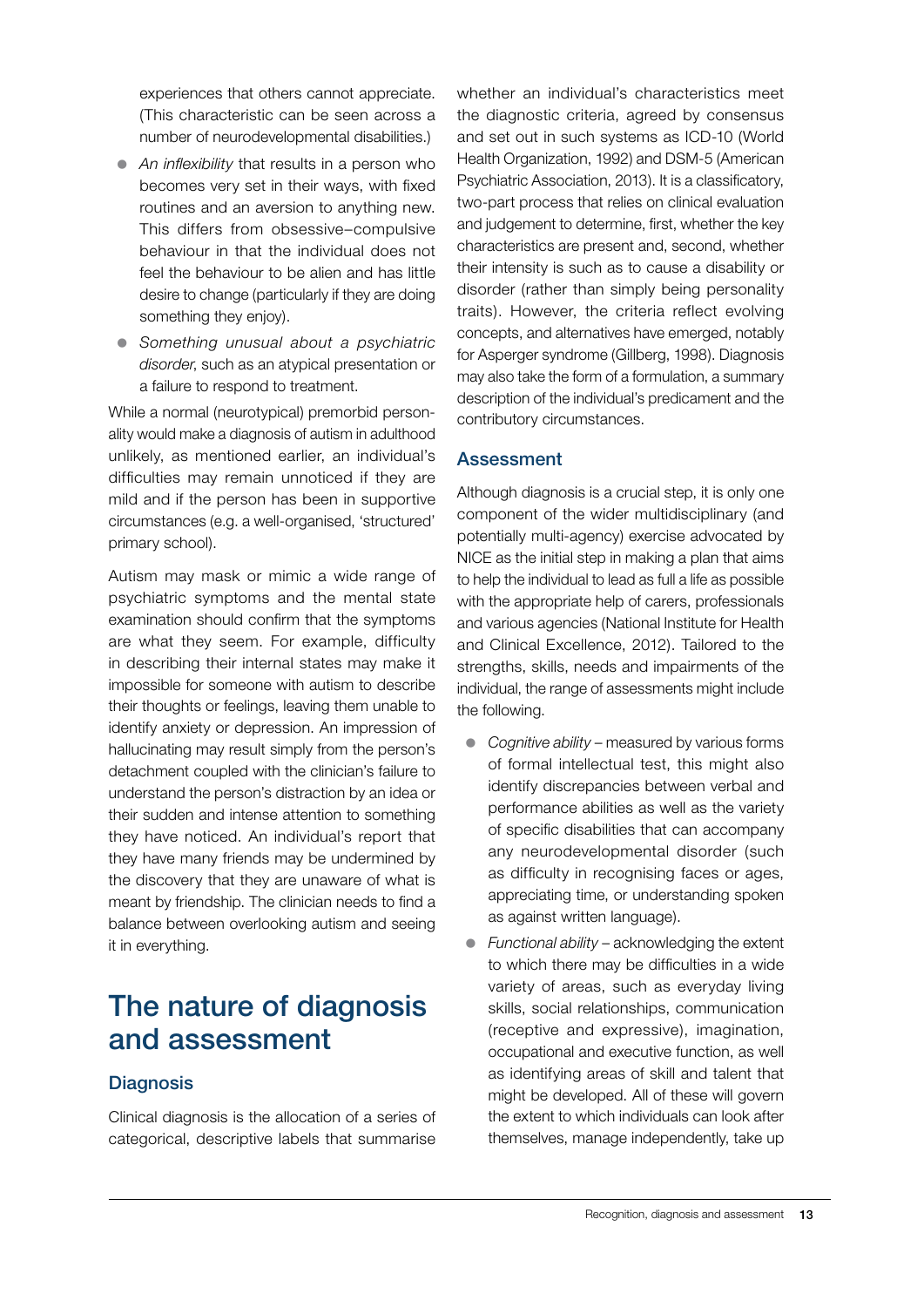education, employment or leisure activities, develop relationships and cope with the social demands of other people.

- z *Coexistent neurodevelopmental disabilities –* notably these include ADHD, tics, sensory anomalies and coordination disorder as well as epilepsy.
- **•** *Coexistent psychiatric disorder* these include anxiety, depression, obsessive–compulsive disorder and psychosis.
- *Mental capacity* the criteria for determining mental capacity and their underlying principles are well established, but the sometimes subtle characteristics of an individual with autism need to be reviewed carefully against these criteria.
- Other elements these include the risk of coming to harm or of offending.
- *Medical problems* there are those that might be associated with autism (epilepsy, atopies, gastrointestinal problems or infections) as well as any other disorder that might have been overshadowed by the presence of autism (such as obesity, cancer and dementia).

## The purpose of diagnosis

A diagnosis can help to explain to others the need for support and the form it should take, but on its own is insufficient. A diagnostic formulation can inform care planning and may lead to more appropriate support, accommodation, education and occupation, with the overall aim of a more successful integration into the wider community. It may be the springboard to relevant information, specialist support groups and resources (including financial benefits), could avert a crisis and may allow diversion from hospital, the court or prison. In short, diagnosis has many functions and its purpose will colour the assessment as well as the clinician's threshold, depending on whether it is for clinical, research or administrative purposes.

● *Research* – where the criteria will depend on the nature of the study. An individual may be excluded because their profile does not meet the study's inclusion criteria, or there is limited

information or simply doubt. Exclusion does not necessarily mean that they do not have autism.

- *Clinical* where the diagnosis is simply a summary of the individual's needs and difficulties.
- *Administrative* here the diagnosis may facilitate entry to services, resources or a specific outcome or disposal, particularly where these are determined by label rather than need.

There is no definitive laboratory test for autism. Diagnosis is a clinical judgement that may become clearer over time as more information is gathered and circumstances change. A categorical decision may be needed, but management is anything but categorical as it has to be tailored to the individual and their place on a wide spectrum of potential disability and comorbid disorder. At one extreme are individuals who, reassured to learn that, although different, they are not disturbed, can move on, better able to ask for acknowledgement or support when it is needed. At the other end are those who need full-time support and care. In between are those who might go onto a pathway of stepped care that, at different times, may range from 'watch and wait' through to major multidisciplinary/multi-agency involvement.

## The process of diagnosis

People come to diagnosis by various routes. Some, drawing on a variety of sources, including books, self-rating scales and the internet, will have found that autism might be a way of understanding themselves and are seeking to confirm or refute this. Others may have a close relative with autism and have come to recognise similar traits in themselves. They (or their family/carers) may know a great deal about autism and have substantial expectations of what might happen once the diagnosis is made. Then there will be some who, diagnosed in childhood, wish to have the diagnosis reviewed and perhaps removed.

It cannot be assumed that most people will have been diagnosed by children's services. Although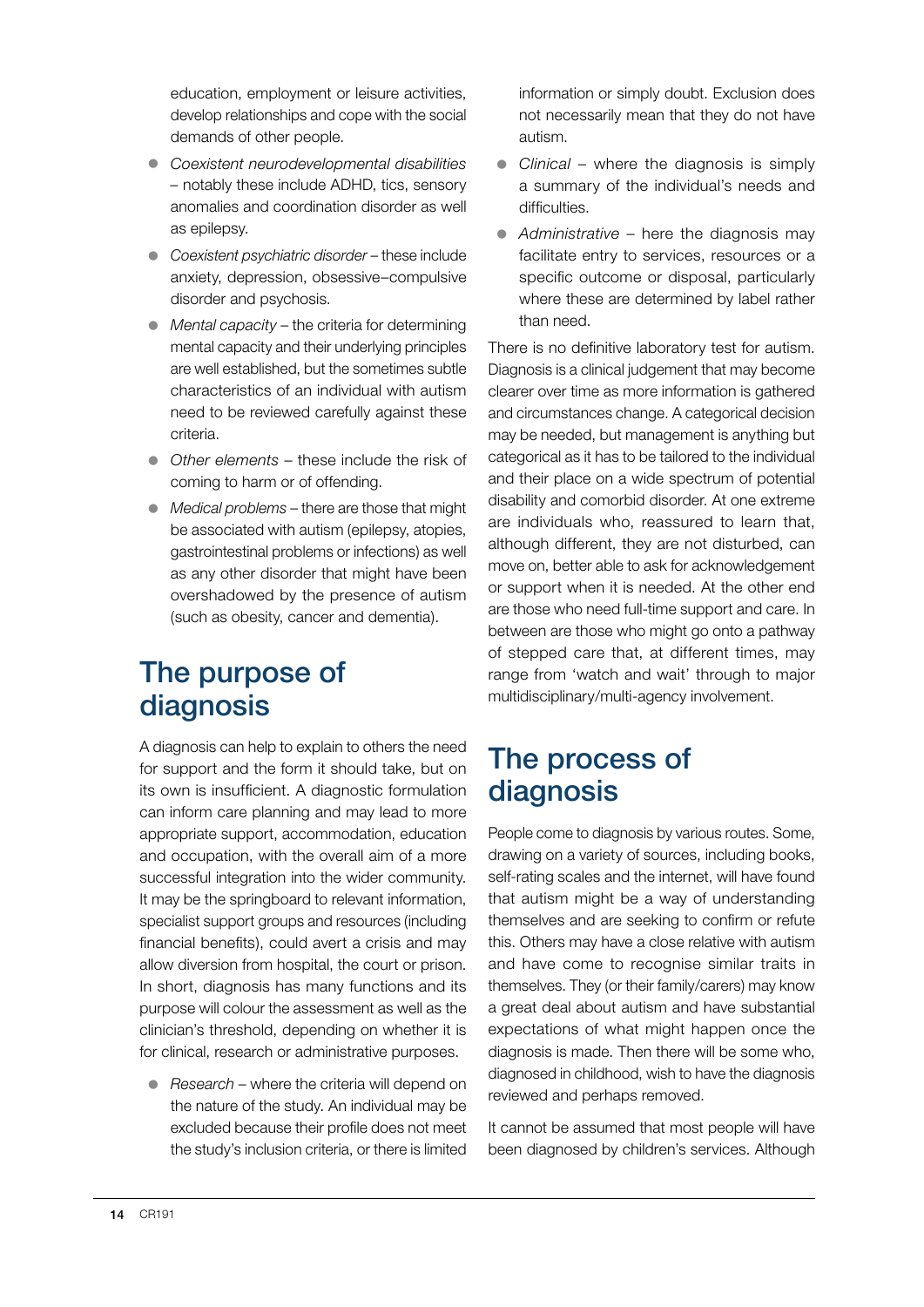autism is becoming more readily recognised and managed from early childhood, there are some for whom it takes the developmental changes of adolescence, the difficulties of peer relationships or the more complex structure of secondary schooling to bring out their characteristics sufficiently for the syndrome to be recognised. Even then, depending on the sensitivity to autism of their local services, many will reach adulthood undiagnosed, their autism coming to light only with adversity. This may take a variety of forms, including the environmental pressures of work, redundancy/retirement, a change in social or marital relationships, entanglement with the law or the onset of comorbid psychiatric disorder. For others, the significance of a childhood diagnosis may have been lost as they move between services.

It is essential to obtain the individual's consent to the diagnostic process (if they have capacity), particularly if there is any concern about the individual's level of social understanding or independence. Their wishes may be overlooked by family and/or carers, who may not appreciate that the individual has capacity to withhold consent, whether to diagnosis or to the sharing of information (Royal College of Psychiatrists, 2010). For example, an individual might see the diagnosis as stigmatising or as hindering their career. At any rate, the purpose and potential benefit of diagnosis must be explored early in the process.

In making a diagnosis in adulthood, the psychiatrist should:

- $\bullet$  speak with an informant
- $\bullet$  take a neurodevelopmental history
- consider obtaining early health records.

The psychiatrist should remember that individual characteristics are not pathognomonic of autism: difficulties with social understanding and nonverbal communication run through psychiatry, as do sensory anomalies and obsessive symptoms.

In the end, much will depend on the extent of the clinician's experience, their rigour in applying standard criteria and their ability to recognise alternative diagnoses. Time is also a factor and, although a diagnostic process that focuses only on the current features may be relatively brief (particularly if it complements a psychiatric interview), it is important to remember that the conclusions can have far-reaching consequences. Subtle or complex cases usually require more time, such that a definitive interview, sufficient to refute as well as confirm the diagnosis, may take several hours. It is not to be undertaken lightly or without sufficient resources.

The diagnostic process must take account of the potential for characteristics to be missed or misinterpreted when they present in someone from another culture or where a different language is spoken. Allowance must be made for the way the culture may interpret the characteristics, potentially placing a different emphasis on social as compared with communicative difficulties (Dyches *et al*, 2004; Mandell & Novak, 2005). This applies not just to those from an unfamiliar ethnic group but also where there are other disabilities, such as hearing or visual impairment or intellectual disability.

The potential for confusion with a comorbid disorder means that the clinician requires:

- a familiarity with autism in its various manifestations and circumstances
- $\bullet$  a familiarity with a wide range of psychiatric disorders, both to recognise comorbid conditions and to avoid the misdiagnosis of other conditions as autism
- $\bullet$  a developmental perspective in taking the history.

The interview with the individual should be adapted to the underlying characteristics of autism. Techniques include the following.

- Reducing anxiety (here, the advice of friends and carers may be helpful to the clinician).
- Using straightforward, unambiguous, simple language and short sentences and avoiding constructs that might be misinterpreted, such as irony and metaphor. The individual may not notice non-verbal elements, such as gesture, facial expression and tone of voice, so that statements are taken at face value. In some, a rigid style of thinking ('black and white thinking') also encourages a tendency to take what is said literally. A suspicion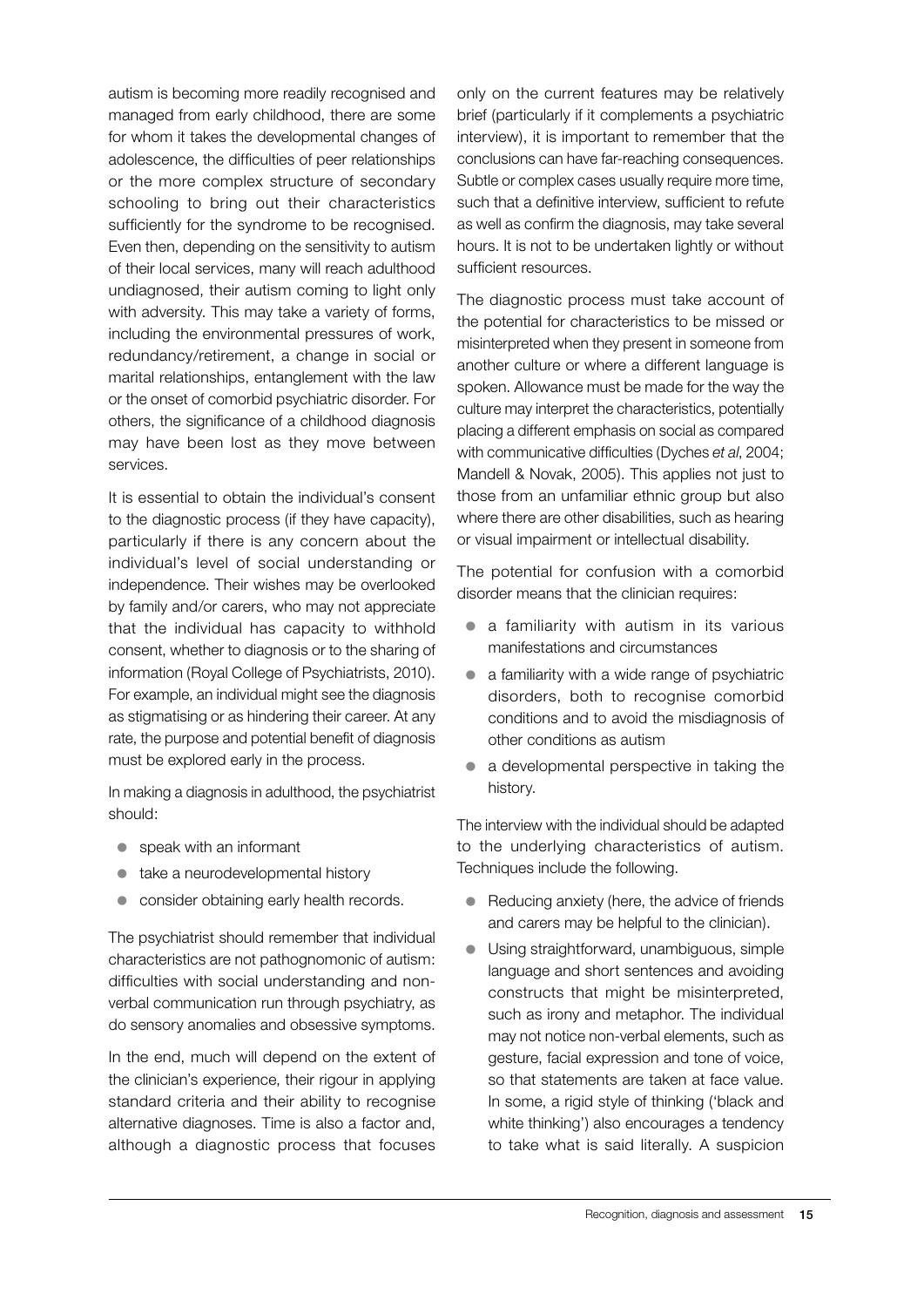of misinterpretation should be reviewed immediately.

- $\bullet$  Allowing the person sufficient thinking time to process what has been said. Verbal fluency may give a misleading impression of comprehension. Should the clinician's response be too much or too fast, it may overload the individual's auditory processing so that they are unable to grasp the meaning even though they may be able to echo what has been said – individuals often use echo in an attempt to understand what is said, and this can give a false impression of comprehension.
- Using diagrams and visual text to help comprehension and summarising the main points of an interview in a confirmatory letter.
- $\bullet$  Giving a limited number of choices at a time, each with a clear effect.
- Encouraging the presence of a friend or advocate who can help the individual to understand and to digest the content of the interview afterwards.
- $\bullet$  Ensuring that the environment is distractionfree, calm and comfortable for that individual. It is helpful to check in advance whether they have any specific sensory difficulties.
- Keeping interviews to a comfortable length; the clinician should be guided in this by the individual.

## Diagnostic instruments

The variety of instruments available, ranging from screening questionnaires to interview frameworks to structured interview schedules, reflects their different purposes: those of more immediate relevance to the general psychiatrist are listed in the Appendix (pp. 28–32). Such instruments help clinicians collect the appropriate information, which can be matched systematically against agreed criteria. Thus, their format provides a useful framework that can support and organise the clinician's thoughts. Although criteria evolve continually, they do hold clinicians to a consistent threshold at the time, and the underlying construct may be refined by an algorithm. Such algorithms serve to operationalise diagnostic categories and give a better picture of their dimensions, but they also bring a misleading mechanical simplicity to clinical cases, particularly where there is an overlay of comorbid disorder. In the end, diagnosis is a clinical judgement.

A number of questionnaires have been proposed to help in the selection of individuals for further assessment, but their effectiveness in primary care is unproven. However, two measures, the Adult Autism Spectrum Quotient (AQ) (the full, 50-item version) and the Ritvo Autism Asperger Diagnostic Scale – Revised (RAADS-R), have been shown to be valid in psychiatric populations (T. Brugha, personal communication, 2014). The College has developed a Diagnostic Interview Guide for the Assessment of Adults with Autism Spectrum Disorder (ASD) to be used in conjunction with the standard psychiatric interview and provides training in its use. The guide and a related training resource can be downloaded from the College website ([www.rcpsych.ac.uk/traininpsychiatry/](www.rcpsych.ac.uk/traininpsychiatry/conferencestraining/courses/dirinfo.aspx) [conferencestraining/courses/dirinfo.aspx](www.rcpsych.ac.uk/traininpsychiatry/conferencestraining/courses/dirinfo.aspx)).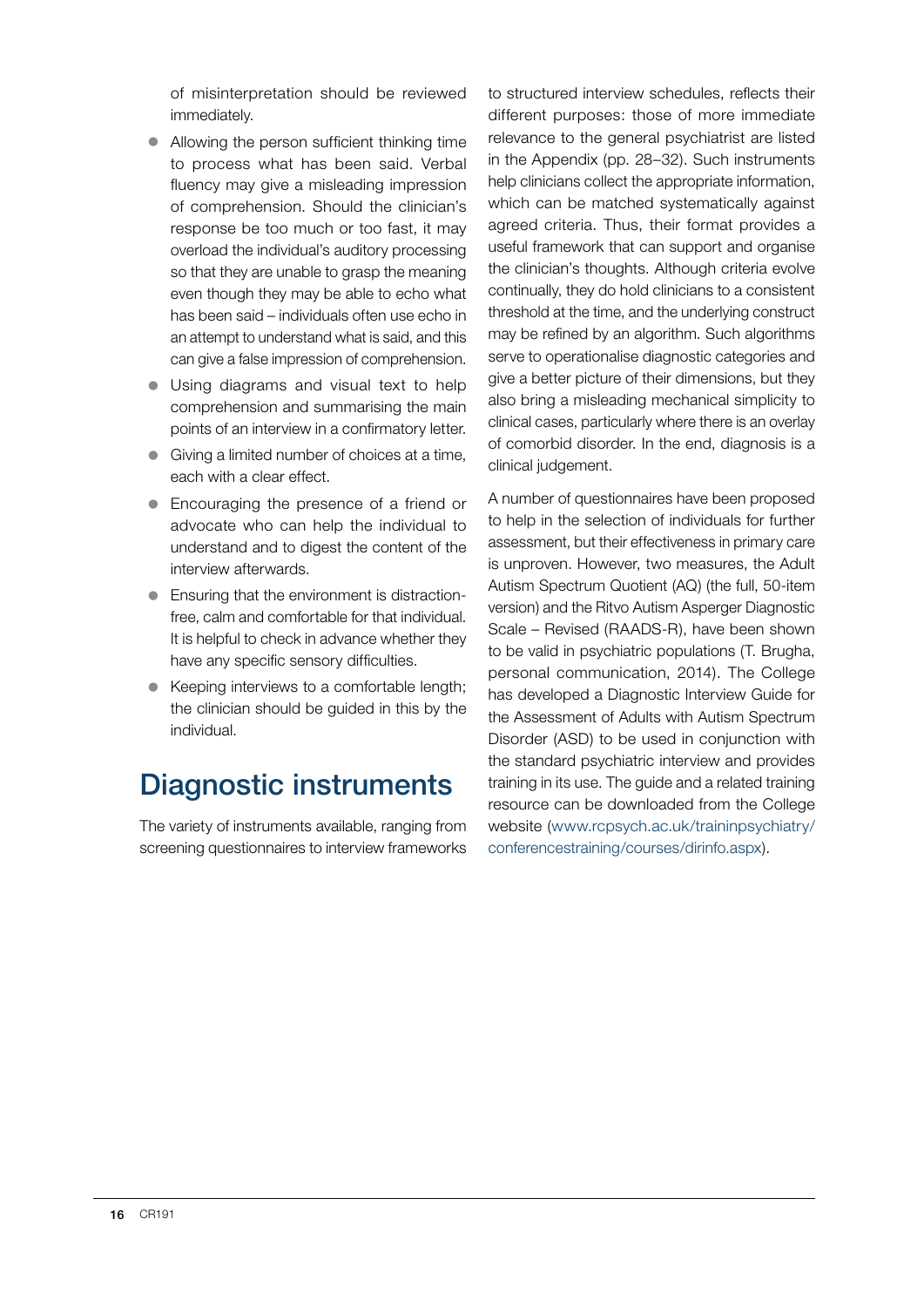# <span id="page-18-0"></span>| Management

The management of autism itself is primarily about the provision of the education, training and social support/care for those who have not acquired sufficient skills in self-care and independent living to function in the everyday world (Balfe & Tantam, 2010). Such functional difficulties, which relate to autism rather than being the consequence of intellectual disability, may be helped by a variety of non-clinical resources that lie outside the health service. For example:

- **•** peer group support through the internet and voluntary groups such as the National Autistic Society (NAS)
- $\bullet$  support and residential services: these include a range of options, from registered care through to independent supported living (although claims of specialism/familiarity with autism should not be taken at face value)
- $\bullet$  educational services, including both higher and further education. Increasingly, universities, recognising the need for social as well as academic support, have introduced disability coordinators. Further education colleges have the potential to include more specific areas, such as:
	- { social skills, including tuition in social and sexual rules
	- $\circ$  emotion management, covering areas such as emotional literacy (the ability to identify and describe feelings), relaxation training, stress reduction and anger management, with as much emphasis on averting as on dealing with arousal
	- $\circ$  independent living skills in all the areas necessary to an independent life – e.g. shopping, budgeting, housekeeping, laundry and personal hygiene
	- $\circ$  preparation for work (how to apply for a job, interview skills)
	- $\circ$  accessing leisure activities

 $\bullet$  occupational support – disability employment advisors (based in Jobcentres) are becoming more familiar with autism and a number of independent agencies have established services to support individuals in work settings (e.g. Prospects, a service established in several cities by the NAS).

Unfortunately, resources are patchy and individuals remain very dependent on families. It is essential that there is an understanding of their circumstances and relationships.

## **Psychiatric** management

Although there is no evidence of any effective psychiatric treatment for the core impairments of autism, the presenting difficulties will be diminished by any approach that reduces the individual's anxiety or increases their comfort and sense of well-being. This may come from improved communication and social understanding, a change to the environment, the relief of physical malaise (including the better management of epilepsy and medication) and the treatment of comorbid psychiatric disorder.

Many interventions are promoted for different aspects of autism, regardless of evidence of their limited effectiveness or, in some cases, their harm. Research Autism provides a regularly updated resource that summarises treatments, their efficacy and any evidential underpinning (www.researchautism.net/autism-interventions/ alphabetic-list-interventions).

A tangible treatment can have a powerful placebo effect both directly on the individual and indirectly through its effect on the attitude and behaviour of the family and carers (Sandler & Bodfish, 2000; Sandler, 2005).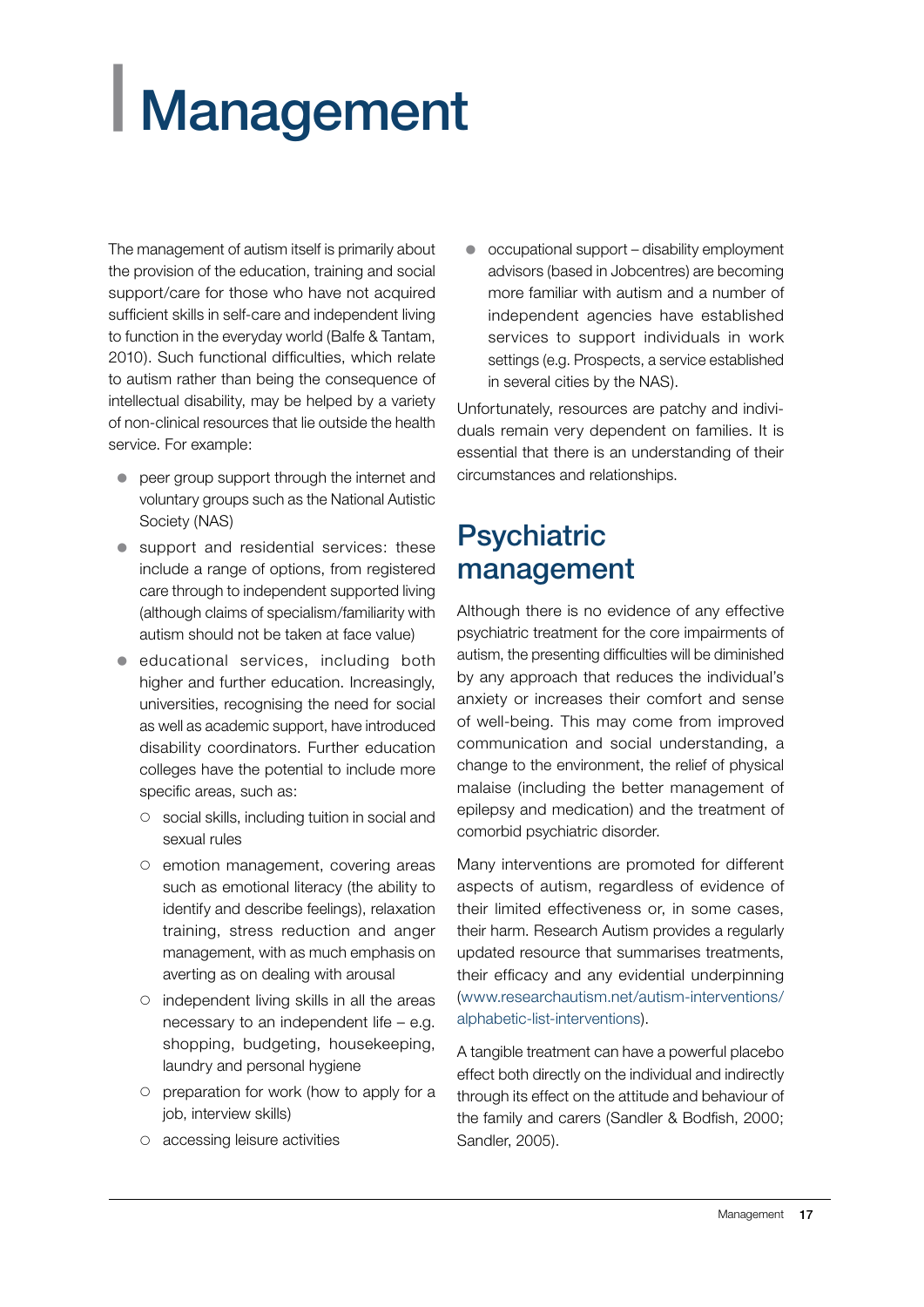#### **Medication**

Although there is little research-based evidence for the use of medication for autism in adults, there is rather more for its use in children, as well as for adults with intellectual disability (many of whom will also have autism), and NICE drew on all three sources in reviewing this area (National Institute for Health and Clinical Excellence, 2012). However, where appropriate, medication is only one component of a multimodal approach that might include psychological therapies, education and environmental change, so it should not be used in isolation. There is the aspiration, sometimes realised, that it may facilitate a change that is sufficiently sustained for the medication then to be relinquished. It appears that autism might be a marker for an unpredictable response to psychotropic drugs, with increased and decreased sensitivity in different individuals, as well as more frequent and unusual adverse effects. Drugs should be introduced at a low dose and increased cautiously, with careful monitoring.

There are two particular circumstances that require medication:

- **•** *Psychosis:* emotional stress occasionally leads to symptoms that are difficult to distinguish from those of psychosis. Early treatment of the latter with antipsychotics is so important to the prognosis that it cannot be delayed by diagnostic doubts. At the same time it must be recognised that, while early weaning should be part of the strategy, it can be difficult to disentangle the characteristics of autism from those of the psychosis once an individual has been established on antipsychotics.
- **•** *Epilepsy*: the association of autism with epilepsy (Besag, 2009) has led to trials of various forms of anti-epileptic treatment to improve the characteristics of autism. The results are equivocal in the absence of clear evidence of seizures (Tuchman *et al*, 2010). The arguments expressed in the debate on the use of surgery for ill-defined seizural activity (Palac *et al*, 2002) also apply to the use of anti-epileptic drugs and, in the end, their use should not be influenced by the presence of autism.

#### Psychological treatments

People with autism may have emotional problems (bullying or loneliness being prominent) and, although these are no different from those of the general population, they are more likely to be provoked by social exclusion and hostility.

Cognitive–behavioural therapy has been reviewed by NICE (National Institute for Health and Clinical Excellence, 2012), but less attention has been given to other types of psychotherapy and counselling, presumably because of the lack of systematic trials of these interventions with people with autism. The lack of evidence, however, is not necessarily evidence of ineffectiveness. At present, best practice would indicate that individuals with autism should have access (albeit with reasonable adjustments) to the types of treatment for anxiety and depression that are recognised as an integral part of mental healthcare for the wider (neurotypical) population. Clinical experience has been that humanistic, especially personcentred, approaches are effective and may even be more appropriate than the dominant cognitive– behavioural model.

The NHS Programme for Improving Access to Psychological Therapies (IAPT) recognises that the provision of therapy should be culturally appropriate and should take account of disability – a category that includes autism. Therapists need to allow for the possible variations in cognitive style, communication, narrative and value system that might come with autism. This may require some adjustments, for example:

- $\bullet$  the constraints on an interview listed earlier; these include care in the use of idioms, metaphors and figurative speech, as well as less reliance on non-verbal communication
- $\bullet$  less reliance on the patient's autobiographical memory
- $\bullet$  not assuming that a patient with autism lacks emotional language, but not relying on the individual remembering the emotional content of previous sessions or being able to put a name to emotions, whether their own or those of others
- $\bullet$  focusing on practical matters and problems rather than mentalistic concepts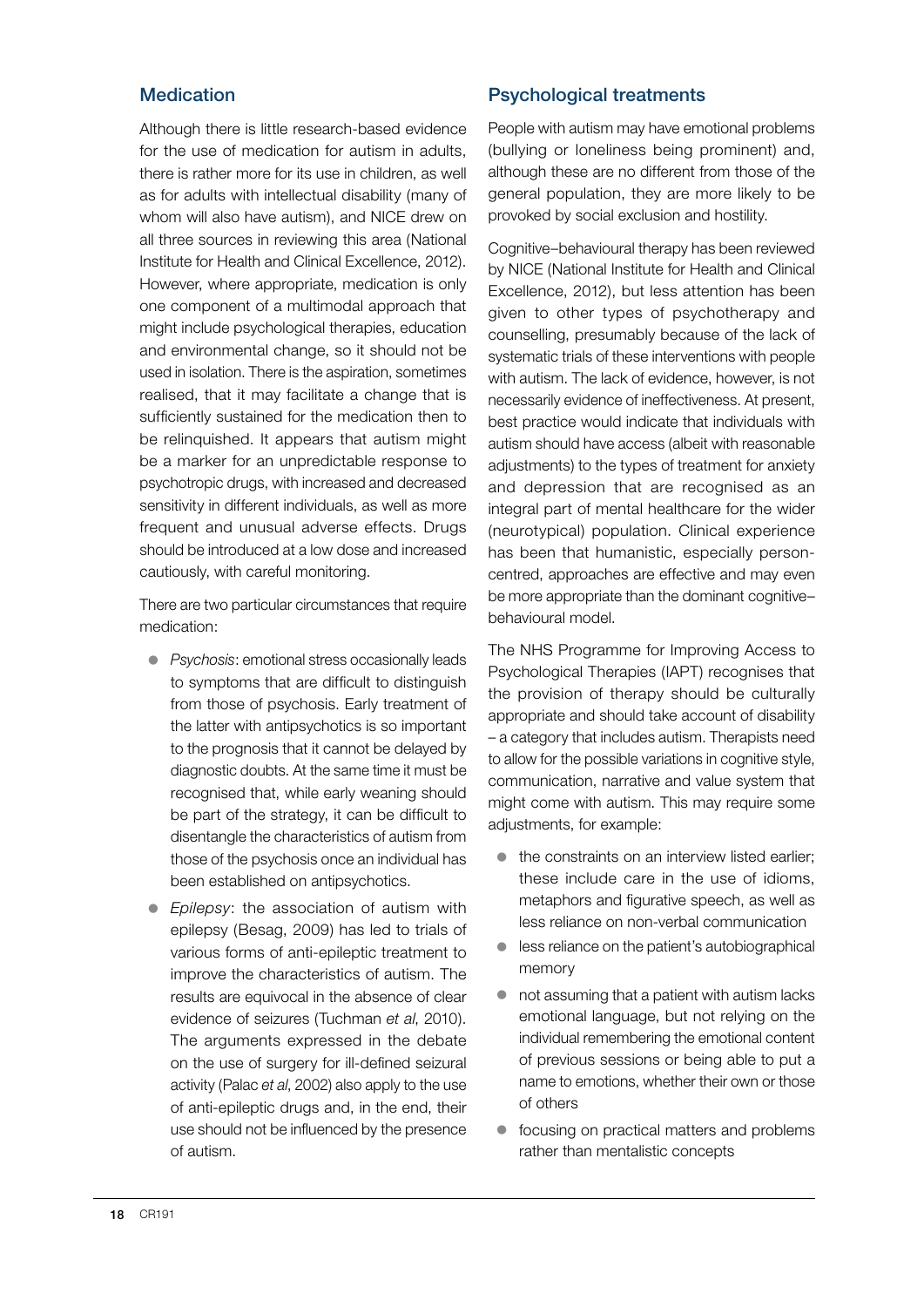- $\bullet$  an awareness that people with autism may report their inner experience in unusual ways that should not be dismissed or accepted simply as psychotic phenomena
- $\bullet$  a readiness to explore the values of the patient and to work within them, even if they are idiosyncratic
- a preparedness to give advice or information.

The families of many people with autism have come to act, whether as their advocates or their next friends, in many settings, with the result that the boundaries of confidentiality are sometimes unclear. The therapist therefore must be prepared to work out with their patients how best they might work with, consult and advocate to these other people with the patient's consent. Although this work should respect the patient's confidentiality, it must also take account of the destructive effect of some secrets.

The relief of anxiety or depression can improve cognitive performance and may reduce the severity of some of the characteristics of autism, notably restricted and repetitive behaviour. However, the evidence that psychological techniques can modify core impairments in non-verbal communication is weak. If an individual with autism requests help with some specific element of social performance, such as what to do in a defined situation or how to interpret specified behaviour patterns in other people, a variety of methods can been used (including social stories, empathy training, roleplay and drama therapy) to give guidance and the opportunity to rehearse the application of that guidance in naturalistic settings.

Therapists should also be aware of the potential negative effects of therapy that, besides increasing the emotional demand on the patient, may encourage ruminations about past unfairness or injustice that cannot be rectified.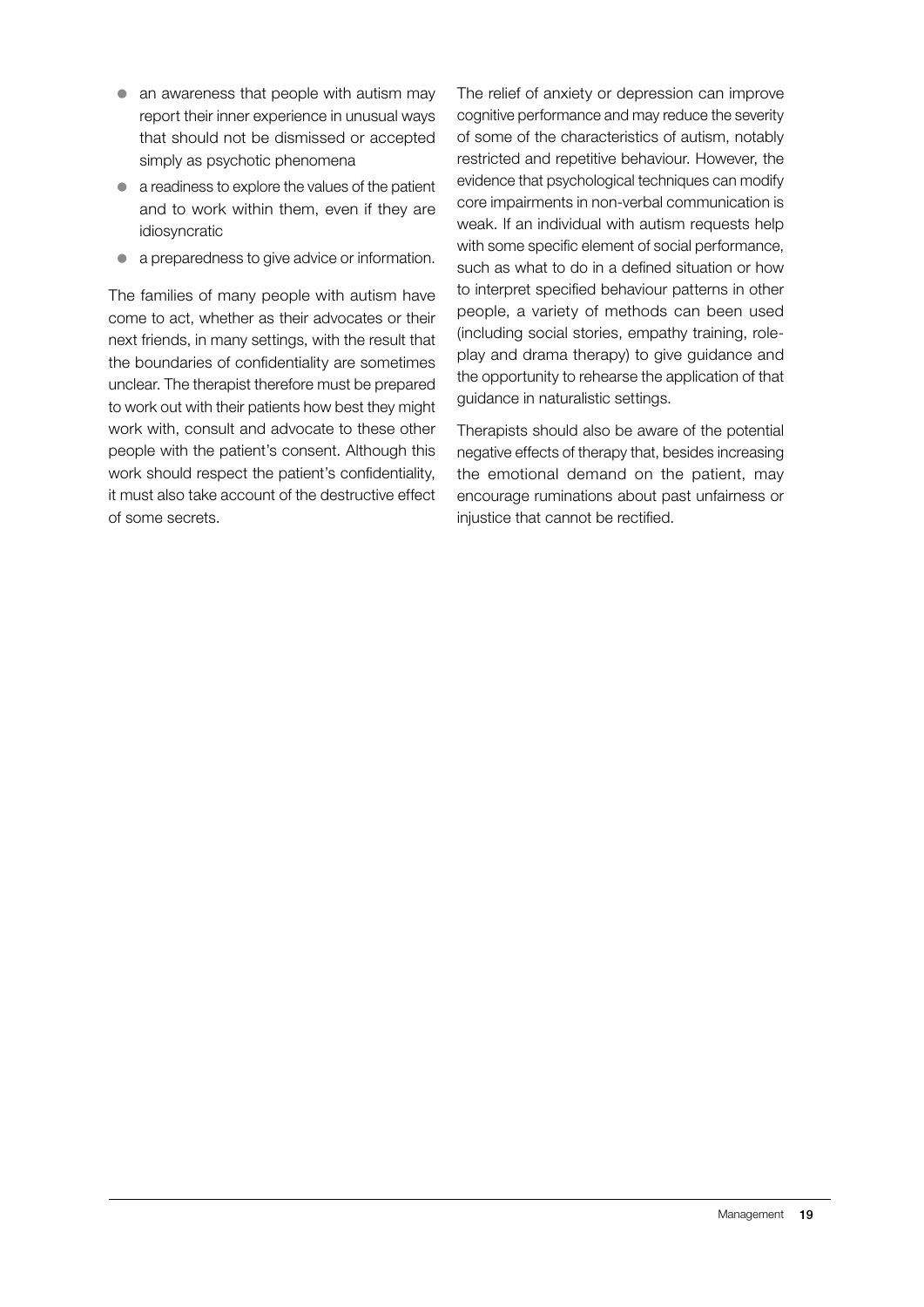## <span id="page-21-0"></span>| Legal aspects of psychiatry

As experts, psychiatrists provide information, often to courts, that would not otherwise be known to the legal system. If this is to be given due weight and considered credible, whether in the form of written reports or verbal evidence, then the psychiatrist must be aware of the following.

- $\bullet$  It is essential that the opinion is truly independent and not biased by the source of referral.
- $\bullet$  It must be clear what is fact and what is opinion: a statement such as 'this individual will be unable to cope with imprisonment' should be based on sound and explicit reasons rather than speculative generalisations. For example, although someone detained (whether in prison or hospital) might find the conditions of an open prison/ward very stressful, they might be relatively comfortable within the structure and supervision of a secure placement.
- $\bullet$  Recommended treatments must be available and feasible. This means giving the court specific advice as to where they might seek a suggested regime and, if necessary, confirming its availability with potential providers. Courts will often be willing to defer a decision on sentencing while recommended options are explored, particularly with the health and social care agencies responsible for their implementation.

## Mental capacity and consent

There are a number of forms of disability associated with autism that may complicate the assessment of mental capacity and thereby the validity of an individual's consent to treatment. These include the following.

- Difficulties with comprehension (ranging from a tendency to interpret language literally to problems with auditory processing): it is important to remember that these may be masked by superficially 'mature' speech.
- Difficulties with attention and concentration: these can hinder the understanding of information, particularly if they are made worse by physical discomfort, sensory distraction or anxiety.
- Rigid perceptions of how the world works (or should work) or a rigid misunderstanding of the cause and consequence of particular events: a strong and fixed belief can bias an individual, so that it becomes difficult for them to judge the authority and motivation of information and informants; examples are the belief that publication on the internet means that something must be true or that anything said by certain authorities (police or politicians) is false.
- Problems coping with change: these may result in an overriding aversion to anything new, making it difficult for the individual to weigh up information and judge what is relevant.
- A reluctance to come to a decision: this difficulty may be a consequence of the autism itself (e.g. difficulty coping with too many choices or hypothetical choices) or may result from a comorbid condition such as anxiety or depression (Luke *et al*, 2012).

## Offending behaviour

Most individuals with autism respect order, are keen to avoid trouble and do not offend. However, there are a number of factors that may offset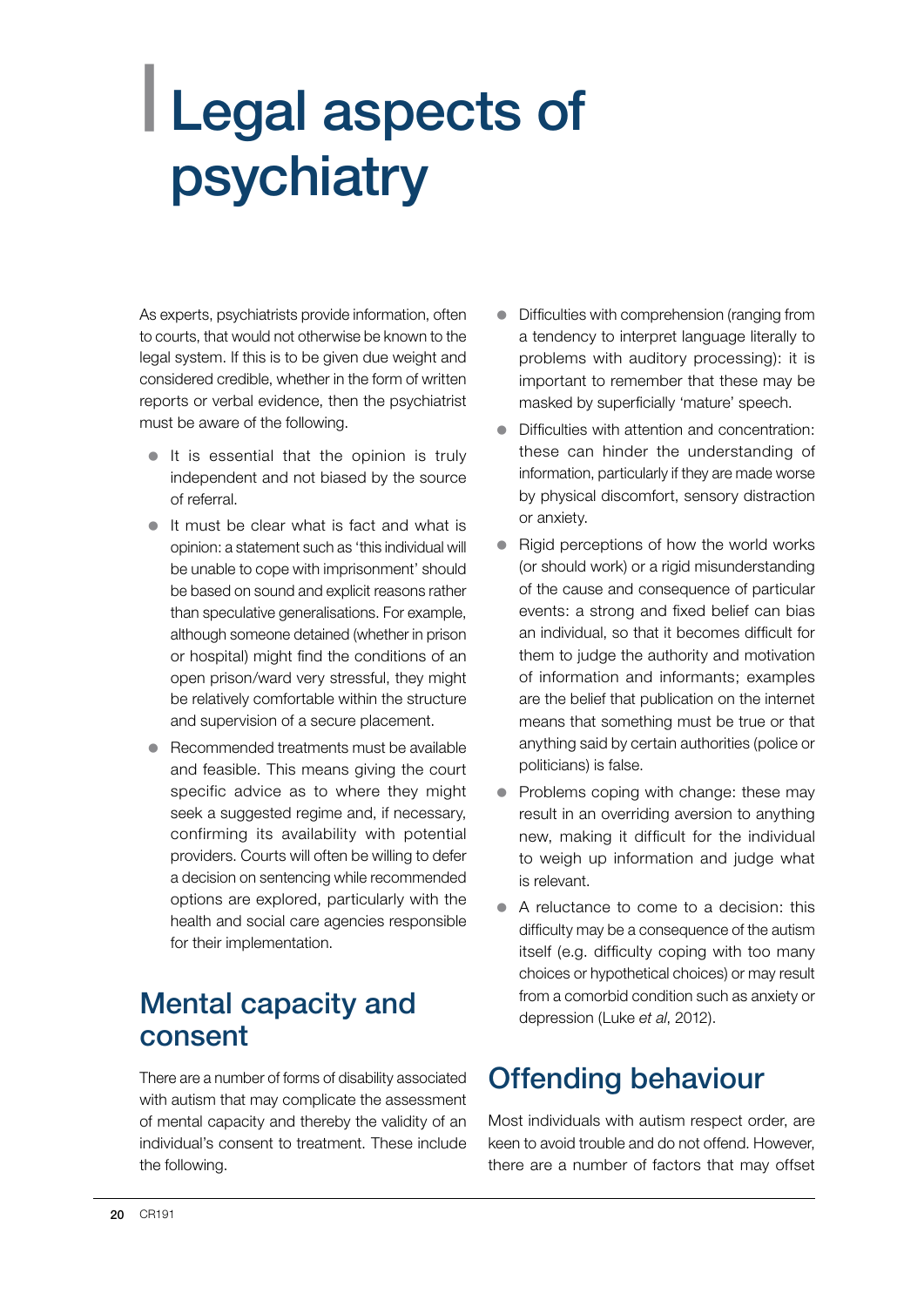this law-abiding respect for rules and result in a vulnerable individual who is predisposed to getting into trouble. These include the following.

- A naive misinterpretation of social relationships may leave an individual open to being drawn into illicit relationships as well as to intimidation and exploitation. Limited emotional knowledge can hinder the development of a mature understanding of adult situations and relationships so that, for example, feelings of social attraction or friendship are misinterpreted as the stronger emotion of love.
- A misinterpretation of rules can result in a failure to appreciate social behaviour. For example, someone who does not understand the point at which 'no' means 'no' may find themselves unwittingly embroiled in offences such as 'date rape' and stalking. Similarly, television and video scenarios can undermine the individual's appreciation of the seriousness of an offence, leading them to copy the behaviour with little understanding that it should not be translated into real life.
- Difficulty in reading social signals and cues: a specific difficulty here is an inability to gauge the age of others, which leaves the individual open to inadvertently making a sexual approach to somebody under age. The problem is compounded for those whose social ineptness has led them to become part of a younger peer group.
- $\bullet$  An unusual passivity that leaves the individual open to being influenced, exploited or radicalised by others.
- $\bullet$  Impulsivity, occasionally violent, that may be a component of comorbid ADHD, a state of anxiety turning into panic or a confusing blend of both. The result can be an emotional response that is out of proportion to the situation (e.g. a 'meltdown') that others then misinterpret as threatening.
- $\bullet$  A limited awareness of the outcome of their actions, their seriousness or their impact on others, which allows the individual to embark on a course of behaviour irrespective of its consequences. For example, a minor assault might become disproportionately intense

and damaging, or what started as limited fire-setting may result in the destruction of a building. Not infrequently there is a lack of insight and a denial of responsibility (blame being ascribed to someone else), with an inability to see their inappropriate behaviour as others see it.

- Overriding preoccupations, which can lead to offences such as stalking or compulsive theft. Here, admonition may increase anxiety and result in ruminative thinking about the unthinkable that increases the likelihood of the behaviour.
- $\bullet$  Misjudging the nature of the interview may encourage an incautious frankness. Private fantasies, while no more lurid than those of many in the wider population, may be startling in their clinical detachment and obsessional quality, and the individual's lack of insight can lead to socially inappropriate disclosure.
- $\bullet$  A failure to appreciate any need to change (or finding change inordinately difficult) that leaves the individual stuck in a risky pattern of behaviour – a problem that may be made worse by comorbid dysphoria, anxiety or any other mental state that reduces flexible thinking.

Such factors, where they occur, may affect the individual's capacity to make valid decisions and limit their level of culpability, so they need to be taken into account by those deciding whether to prosecute as well as in sentencing and disposal.

### The ability to bear witness

Autism may (but does not necessarily) affect the ability to give an accurate account of an event (i.e. to be a reliable witness) (Maras & Bowler 2012). The following potential factors should be considered in assessing this.

- An unusual perception of the significance of events, whether as observer or performer, that increases the individual's risk of misinterpreting what they have seen or heard.
- $\bullet$  Difficulty with the dimension of time: although the sequence of events may be recalled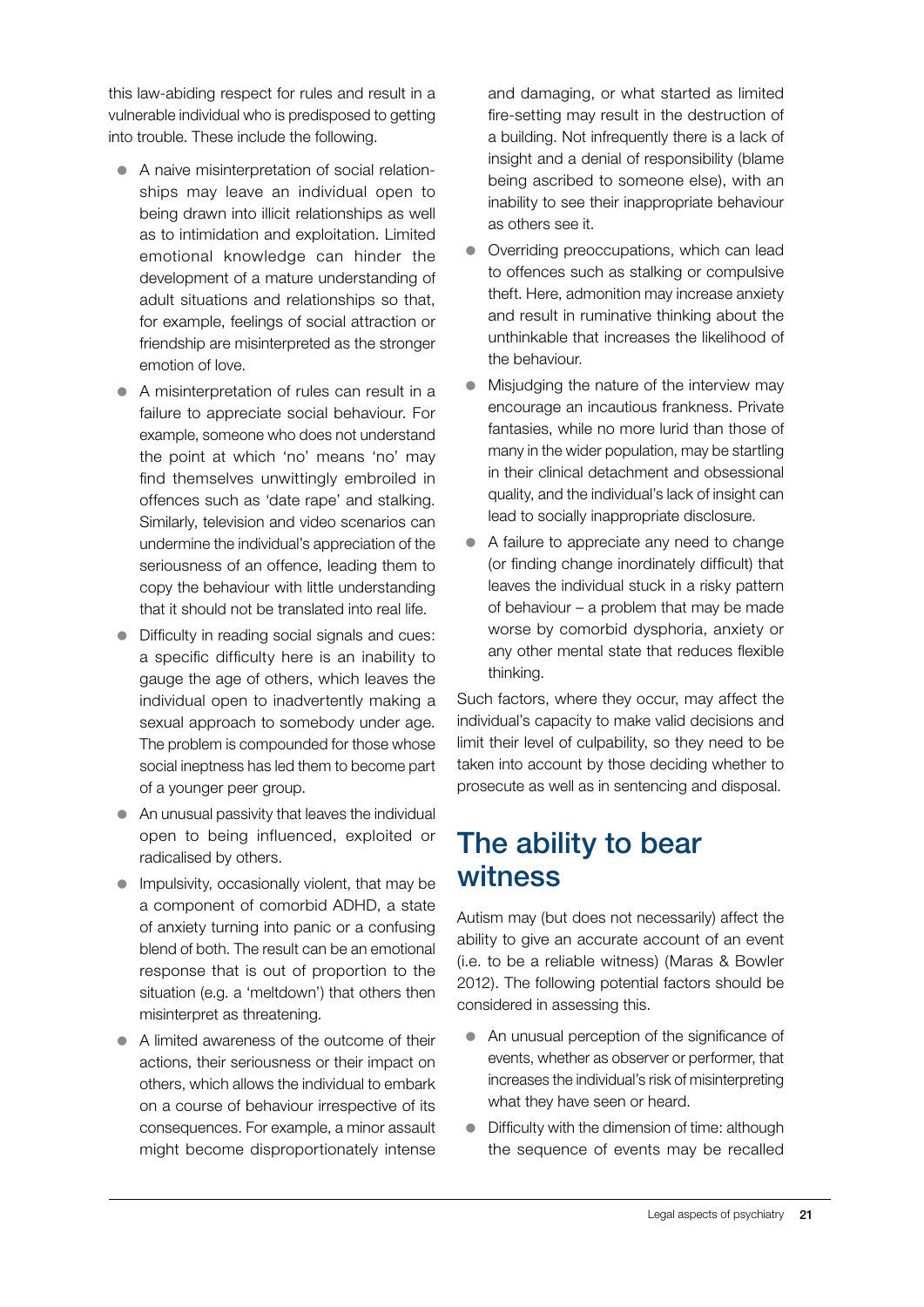correctly, the perception of the relative periods of intervening time may be distorted, blurring the distinctions between events of the previous day, week or year.

- Difficulty in distinguishing reality from observed fiction may extend to a confusion between their own actions and those of others.
- $\bullet$  Difficulty with the normal structure of official interviews, whether in the police station or the witness box: the unfamiliar and formal surroundings and circumstances are likely to increase any innate disability in communication, both verbal and non-verbal. A person with autism may find it difficult to understand the interviewer, particularly if questions are complex, indirect or use metaphors or colloquialisms. The interviewer can be misled by responses given with an inappropriate or limited vocal tone or facial expression (particularly smiling or laughter, which are not unusual as reflex responses to anxiety). Delays in processing speech, selective mutism or simple stage-fright are easily misinterpreted as wilful.
- An interview can be distorted by an individual's misinterpretation of rules and relationships, with undue compliance complicated by a rigid tendency to adhere to (and believe in) a story once it is in their head.

Throughout, there is the risk that a person with autism may not be recognised as a vulnerable adult. A defendant may not be adequately protected by the criteria for fitness to plead (established in *R v Pritchard*, 1836), which emphasise the cognitive abilities of a defendant. A good intellectual awareness of right and wrong, and of the nature of the court and its proceedings, may be insufficient when legal issues become complex (Barry-Walsh) & Mullen, 2004; Freckelton, 2012). Defendants may be compromised further by an inability to present themselves effectively, something that has become more important with the removal of the right to silence in England and Wales (Gray *et al*, 2001).

It does not follow that these difficulties are invariably present in autism but simply that, where relevant, they should be considered and investigated as part of the assessment. Once recognised, many of them can be minimised by adjusting interviewing styles to allow for linguistic and intellectual limitations, for example by using visual materials (such as text and diagrams) to support what is being said, allowing sufficient time for the person to understand what is happening and to express themselves, and checking that a point has been understood before moving on. Preparatory visits to court may help to familiarise the individual with the setting and the proceedings, which might then be made more manageable by arranging for appearances to be at times that are predictable and of a set and limited duration. The judiciary is better informed about the needs of people with autism and more willing to accommodate them in the legal process.

A very clear and helpful guide has been produced for all those involved (National Autistic Society, 2011).

## Disposal in the criminal justice system

Disposal will depend on the seriousness of the offence as well as such factors as the risk of further offending. Involvement in terrorism is likely to result in custody even where there is little risk. Some individuals will simply require consistent supervision to prevent a drift back to the circumstances that led to their offence. A requirement for mental health treatment can be added to community treatment orders and suspended sentences, as long as this is agreed by both the patient and the clinician who is to provide the treatment.

However, that the offending behaviour is related to the autism does not, of itself, mean that a treatment will be helpful, although often this can only be judged by seeing the individual's response to it. The courts will not expect a guarantee that treatment will be effective; merely a genuine offer of treatment that may help prevent further offending. These arrangements give an assurance to the court that there will be an attempt to provide treatment for the defendant.

There are some individuals with autism who find comfort in the predictable structure of prison life, particularly in the more secure estate, and may even be reluctant to return to a less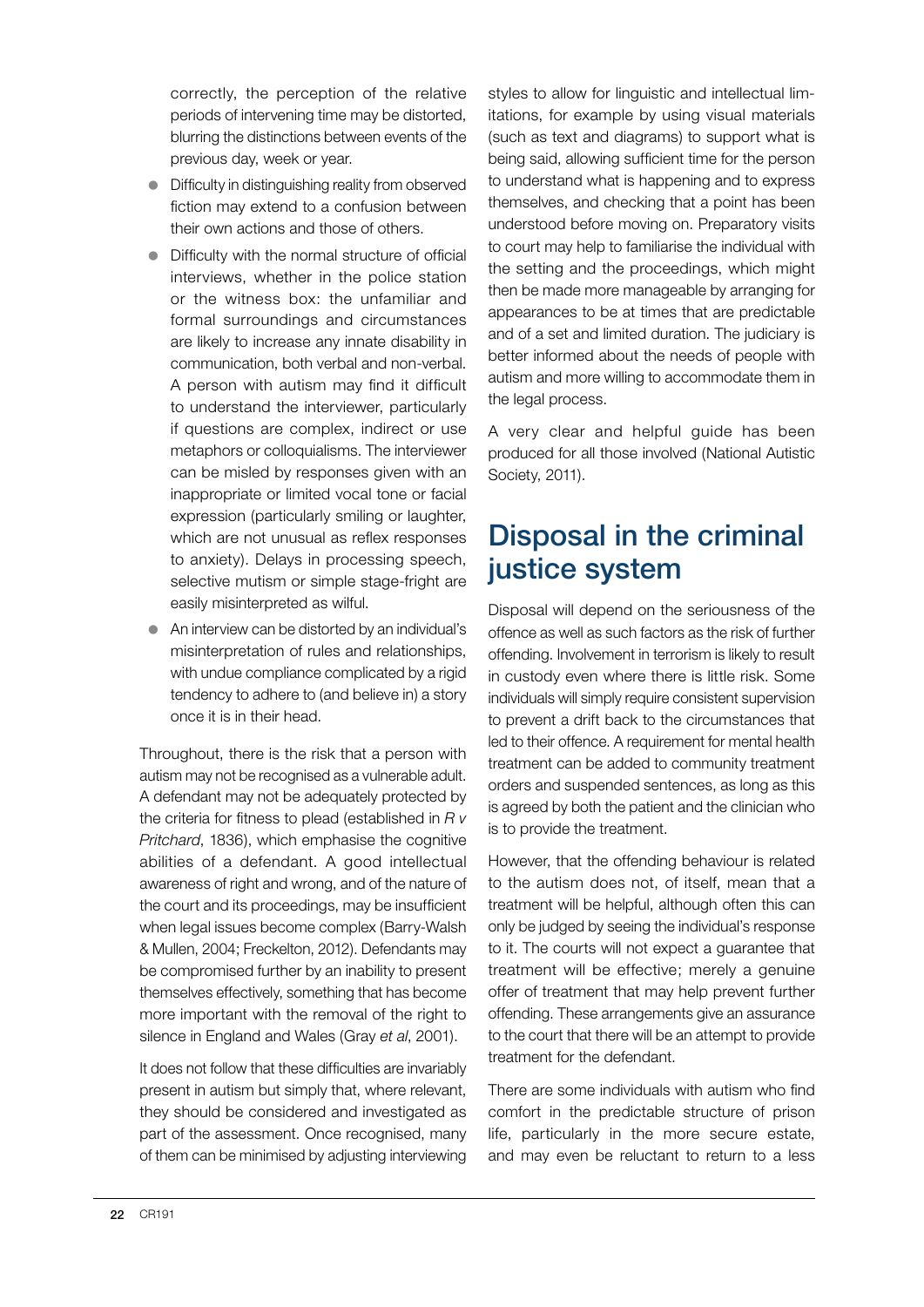organised life in the community. However, many are vulnerable people who find themselves in conflict with the structure and at an increased risk of suffering serious harm from others; at the least, they are particularly liable to bullying and other forms of victimisation (Scottish Executive, 2004). The result may be increased anxiety or depression and, for some, the degree of stress and consequent arousal may be sufficient to produce a psychotic state.

Where detention is necessary because of the seriousness of the offence, or the degree of disturbance or the risk of reoffending, a hospital order might be considered. It should be only one stage in a longer programme of rehabilitation that eventually leads back to the community, rather than slipping into an indeterminate period of detention in hospital. An alternative is a prison sentence that includes hospital treatment, a strategy that has the advantage of being finite.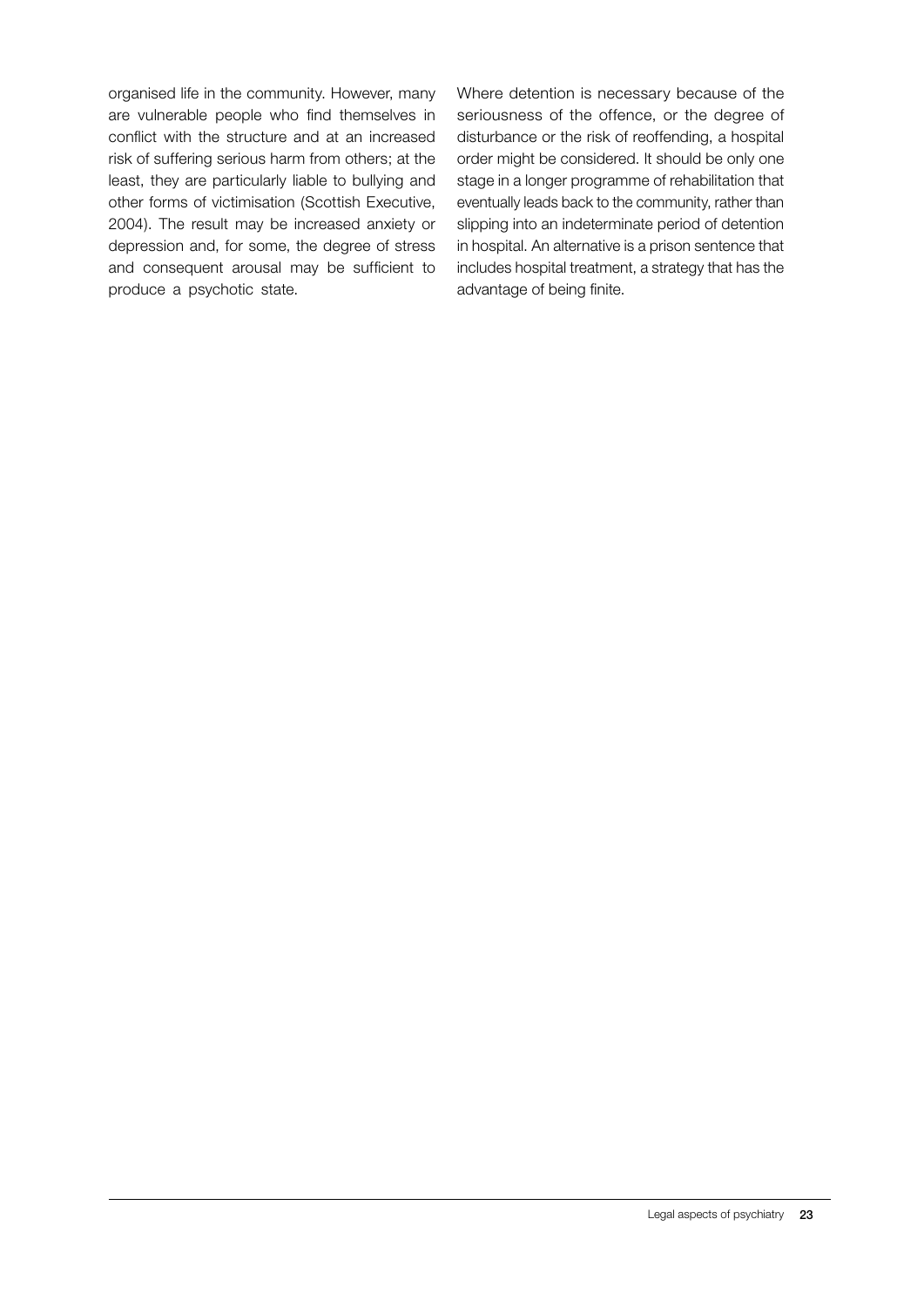# <span id="page-25-0"></span>| Services

Most individuals with autism will require support from a wide variety of local agencies and disciplines. A person-centred approach will need to be adapted to each individual's circumstances, cultures and beliefs and to involve families and carers. Planning for a person with autism requires a broad-based strategy that goes beyond health, education and Social Services to include, for example, occupational, legal, recreational and voluntary services. These need to take account of families from ethnic minorities who may have linguistic barriers, reinforced by mistrust, fear, and misunderstanding, as well as a different understanding of the need for a specialised programme: all of these factors can affect their access to a service, interaction with it and choice of treatments (Dyches *et al*, 2001; Mir *et al*, 2001; O'Hara, 2003). Taking into account the varied ages, abilities and circumstances of individuals with autism, management of the difficulties associated with autism is an extraordinarily wide remit which can involve any of the psychiatric specialties as well as drawing on other disciplines, their services and their expertise. Scotland, in conjunction with its charities, is piloting the One Stop Shop, a community facility that draws on volunteers to provide information, advice and signposting, as well as support to individuals both before and after diagnosis.

## Psychiatric services in the community

Devolution has encouraged divergence in the various services across the UK. In England, service provision is being defined by care pathways, which, besides diagnosis, should include access to the wider network of support. Specialist autism teams (SATs) are being established that can complement or are combined with an ADHD team to provide a more comprehensive neurodevelopmental service.

Varying in composition, their core membership usually includes psychology and nursing.

Local agreement needs to define the relationships between the adult mental health team, the specialist autism team and the community learning disability team. Although the last are usually familiar with autism, they may be excluded from working with people whose cognitive ability (e.g. as measured by the Wechsler Adult Intelligence Scale) lies within the normal range even though their functional ability (e.g. as measured by the Vineland Adaptive Behavior Scales) may come within the provision of the Adults with Incapacity Act (Scotland) 2000 or the exhortations of the Department of Health (Secretary of State for Health, 2001). There remains the risk that such vulnerable people will fall between the different mental healthcare contracts despite the statutory entitlement of all adults to access to psychiatric services. It is important therefore that there is explicit provision in each locality that extends beyond the diagnostic process and that encourages the coherent involvement of the wide range of agencies and services that will benefit the individual.

The great growth in specialist services, many in the independent sector, for the social care and education of people with autism, as well as in self-advocacy organisations, makes for a rich source of knowledge of the effects of autism and the resultant needs. However, this growth encourages out-of-area placement for individuals whose degree of disturbance has led to specific additional funding. Such placements are difficult to monitor and can be a significant financial burden for their sponsoring health economy. In addition, they dislocate the person even further from all that is familiar to them: their community, family and acquaintances.

The receiving authority can find itself encumbered with a provider and an individual, both of whom will need specialist support (including psychiatric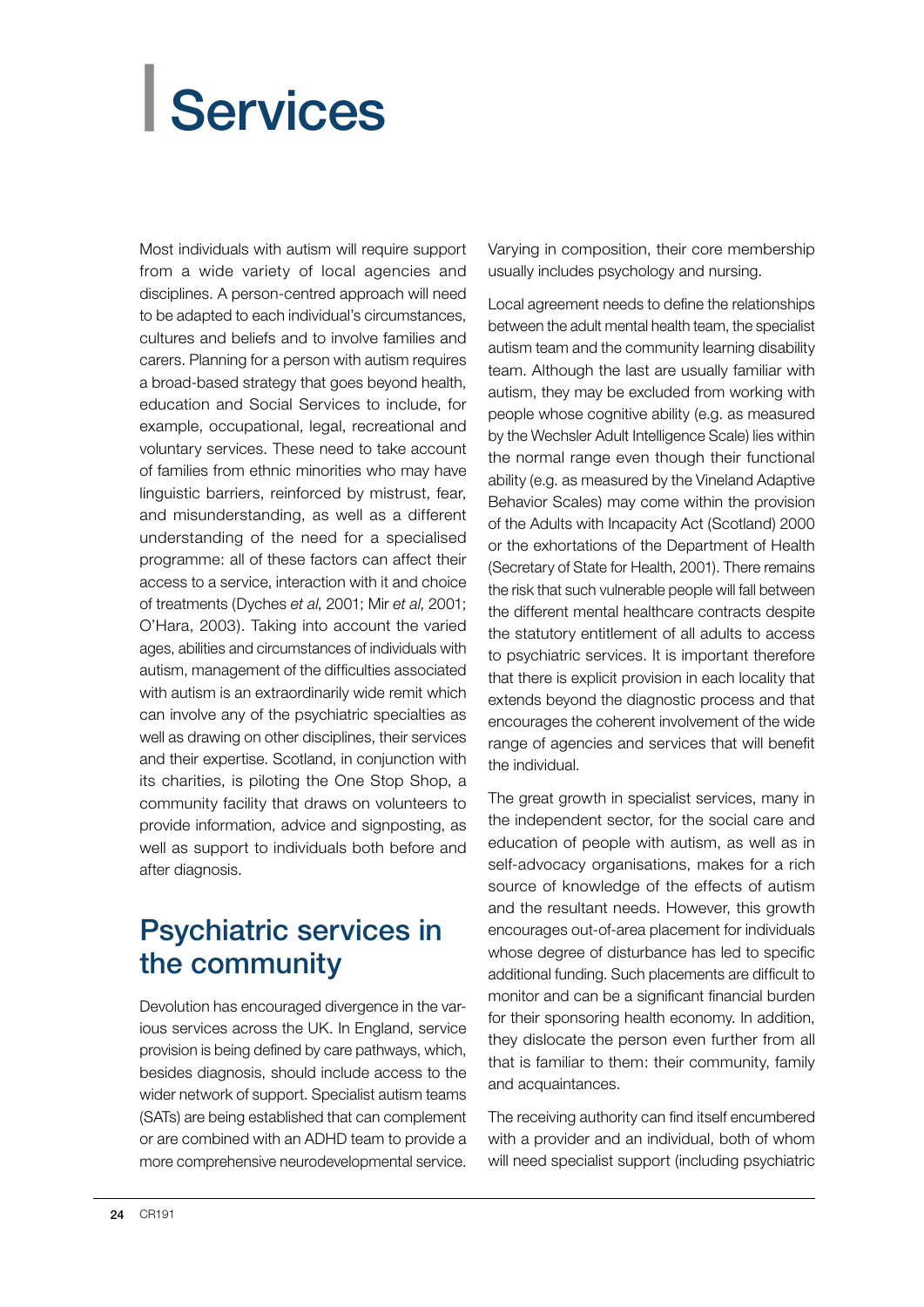input). There is little formal machinery to ensure the involvement of, let alone any control by, local commissioners in such developments by the independent sector. The result can be local services, already overstretched and underfunded, that are unable or unwilling to respond. A specialist package of care for an individual with disturbed behaviour can result in an isolated house where it is difficult to ensure that the staff have proper managerial supervision and clinical support. Such a recipe, which produced the isolation and abuse of Winterbourne View (Flynn, 2012), also applies to community services. The risk may be reduced by bringing together specialist autism providers (whose past record of community care confirms their competence) and local teams, which should include those who will be called on to respond on a day-to-day basis (whether for adult mental healthcare, rehabilitation or intellectual disability, or the specialist autism team). For those coming out of hospital, there needs to be an adequate predischarge period of preparation for both the patient and the receiving staff. After discharge, individuals need sufficient time to ensure that they are able to acquire the skills necessary for independent living, a process that may be time-consuming but needs to happen at a pace geared to the individual. Failure is often the start of the damaging and expensive process of repeated placement breakdown.

Psychiatrists will find that it pays dividends to work closely with other agencies and to understand their key roles within a jointly agreed local care pathway. Examples of such approaches are the close collaborative working between old age psychiatry and social care for dementia, general adult psychiatry and primary care in the management of depression, and child psychiatry and education. Primary care has a key role in the initial recognition and consideration of whether to make a referral (the management of demand), in the physical care of vulnerable adults and in monitoring medication. Our GP colleagues wish us to remember that they often have a comprehensive overview of an individual's circumstances. They expect psychiatrists to communicate clearly and unambiguously about diagnosis and treatment, its purpose, benefits and drawbacks, particularly where the GP is asked to take up prescribing. Social care plays a key coordination role in commissioning for individual need; this might include helping individuals to manage their finances, advocacy for people pressured by housing and employment problems (such as harassment by neighbours or being pushed to seek employment without recognition of disability) and dealing with the criminal justice system. There is also a responsibility to address the needs of carers and to prevent crisis and breakdown.

Whatever form the service takes, it is essential that there is adequate psychiatric input. Not all individuals will be seen by a psychiatrist, but if they are, they should have access to the psychiatrist's core skills:

- $\bullet$  Diagnosis particularly where the presentation is complex or involves a comorbid disorder, for it is essential not just to recognise autism but also to discount it, to have the breadth of understanding of other conditions that are associated with autism or that might mimic it. All psychiatrists need to be familiar with autism and, although their level of expertise will vary, they should have sufficient knowledge and experience to diagnose it when it is straightforward. Some will develop a greater degree of expertise necessary, for example, in more subtle cases where the diagnosis is less clear cut, or in more complex cases, obscured by comorbid disorder or unresponsive to standard approaches.
- The assessment of certain forms of risk.
- The recognition and management of comorbid conditions.
- The provision of legal opinion to the courts. both civil and criminal.
- The assessment and management of patients under the various legislations (e.g. the Mental Health Act 1983, the Mental Capacity Act 2005, the Mental Health (Care and Treatment) (Scotland) Act 2003).

### Psychiatric treatment units

Autism itself does not require psychiatric treatment, let alone warrant admission, but treatment may be needed for comorbid disorder. The increased availability of specialist community placements has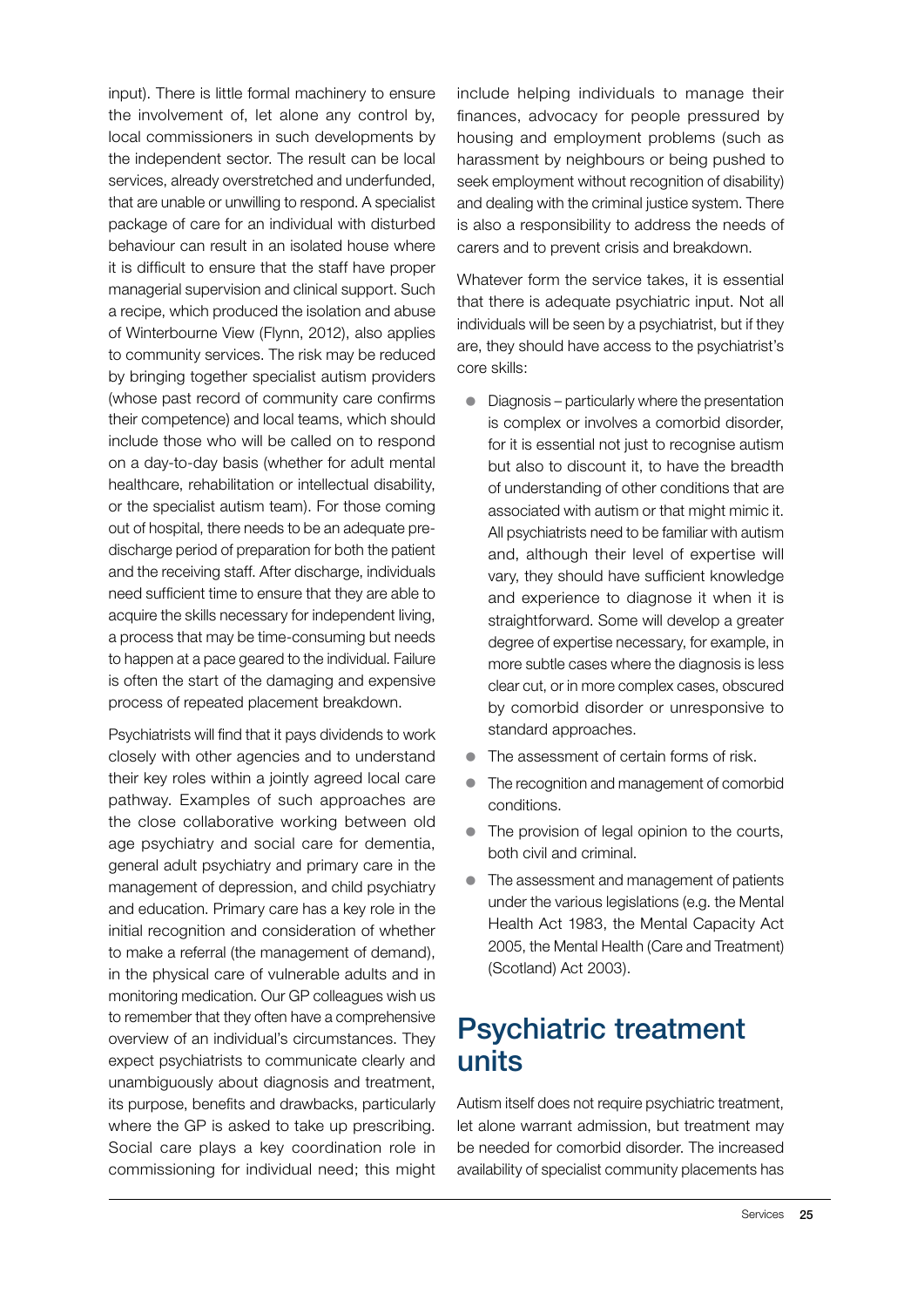brought a greater readiness to manage psychiatric disorder in the community. However, when hospital admission is required, the facilities need to be sufficiently autism-friendly to avoid undermining the treatment.

Whether as a day- or an in-patient, admission can be more daunting for someone with autism than for most: uncertainty, unfamiliarity, a loss of control and the challenge of coping with strangers all contribute. At present, few psychiatric units provide either the setting or the staffing levels necessary to prevent conflict and to protect an individual with autism from bullying and harassment. It is difficult for staff to understand characteristics such as sensory sensitivity, communication overload or the need for rituals, let alone to accommodate them. In addition, besides lacking appropriate psychoeducational programmes, many units use cognitive or group approaches that, without adaptation, are ill-suited to autism, which in turn may cause individuals to refuse therapy for reasons that they are unable to articulate.

Where admission is unavoidable, it should be to an area adapted to autism, suitable for both the constitutional needs of the individual and their psychiatric disorder. Such a setting (which includes people, buildings and programmes) should be structured, predictable and calm. Stimuli should be of low intensity and the overall aim should be to reduce emotional arousal. There should be regular routines, consistent responses, the use of clear (and preferably visual) communication, and a restricted number of people (whether staff or patients), so that the individual can get used to them. Staff, rather than relying on their intuitive responses, need to be consciously aware of the sensitivities and perspectives of someone with autism, the unit attuned to its individual patients rather than to some abstract conceptual group, and a high priority given to the relationships, both social and professional, with others involved with the individual. There needs to be an emphasis on staff training in autism and, to avoid stagnation, on developing relationships with other specialist autism services.

There are some individuals for whom even this will be insufficient. The intensity of their autism, with its associated perceptual sensitivity, emotional fragility and need for predictability, can be such that they require an unusual degree of structure within a highly specialist environment that uses autismspecific programmes and additionally skilled, specialist staff. In addition to psychiatric treatment, this type of setting should be able to provide the therapeutic and educational programmes designed to minimise the disabilities of autism. Although a number of hospitals declare their interest and availability for individuals with autism, very few have the dedicated facilities necessary to meet such needs. Individual patients can find themselves on units where the ethos, training and experience is more appropriate to people who simply require an unusual degree of security or have a general intellectual disability.

A few individuals will be sufficiently violent or dangerous to warrant an extended hospital stay. For many, however, it is not unusual for their short-term admission to become extended when it is realised that, even after a lengthy period of admission, they are going to require a specialist community placement and substantial resources. For these, admission acquires a flypaper quality, trapping them in hospital until an exit route can be devised.

With the difficulty of developing new resources in the community, the reduction in the number of NHS hospital beds has led to a compensatory growth in the private sector for those that require extended hospital placement. While the response to Winterbourne View (Department of Health, 2012) is expected to change this, difficulties may come to the surface regarding the legality of the kind of care that can be provided safely in the community. Where behaviour is sufficiently violent to require frequent restraint, seclusion or involuntary medication, its imposition requires a legal authority that may be difficult in the community. In Scotland, the Adults with Incapacity (Scotland) Act 2000 facilitates the community treatment of such adults. In England and Wales, it is a matter of judgement how far this may be permitted under the Mental Capacity Act 2005 and the 2007 amendments to the Mental Health Act 1983, which made formal provisions by way of the Deprivation of Liberty Safeguards. In the end, it may be necessary to apply to the Court of Protection for this degree of authority.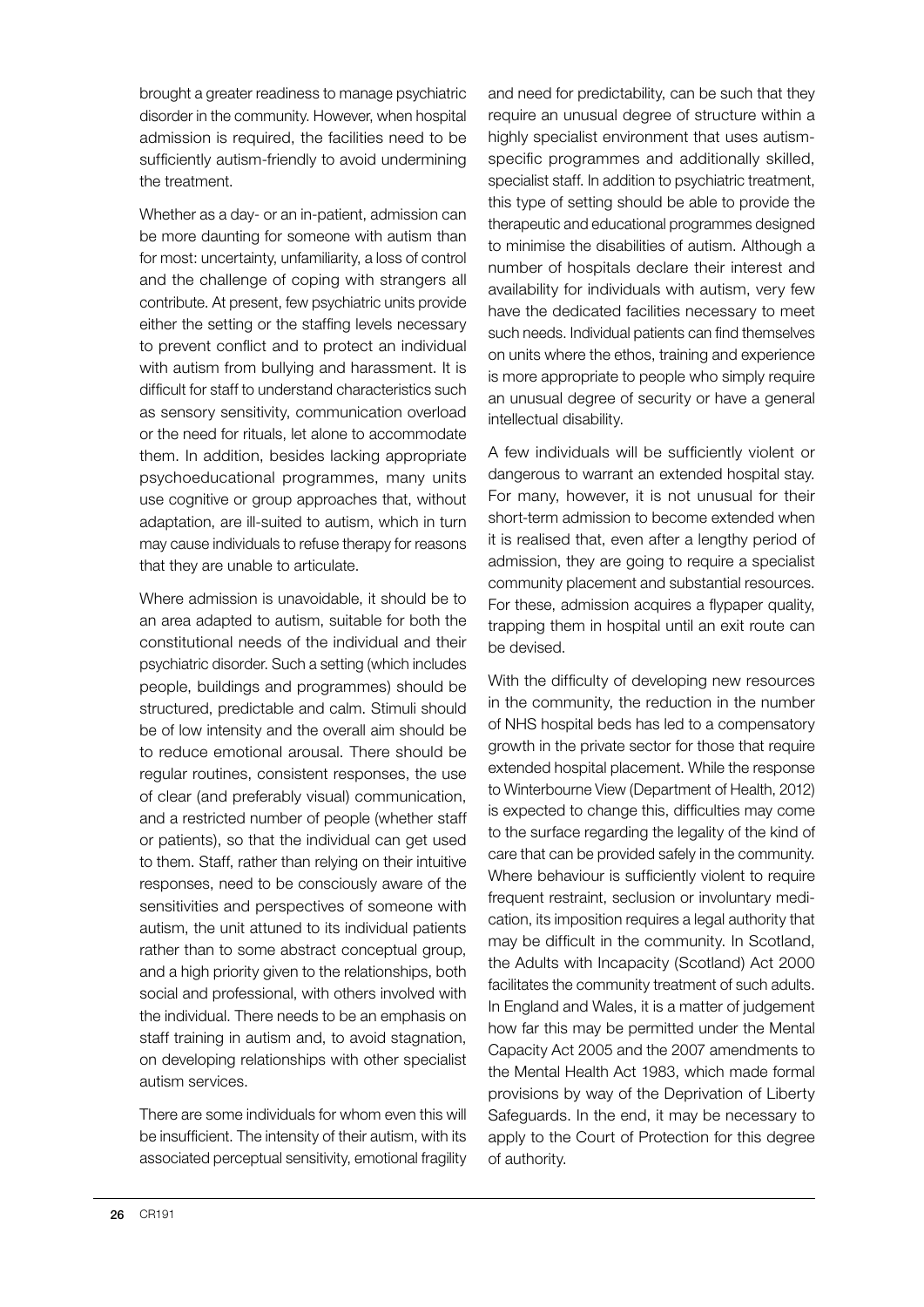Although the direction of development of services is determined by strategies, in practice they have tended to be shaped by the interests and enthusiasm of those involved locally (including a range of non-healthcare providers in the

independent sector) as much as by local need. As community care continues to evolve, innovation will require both flexibility and contractual clarity on the part of service commissioners and service providers.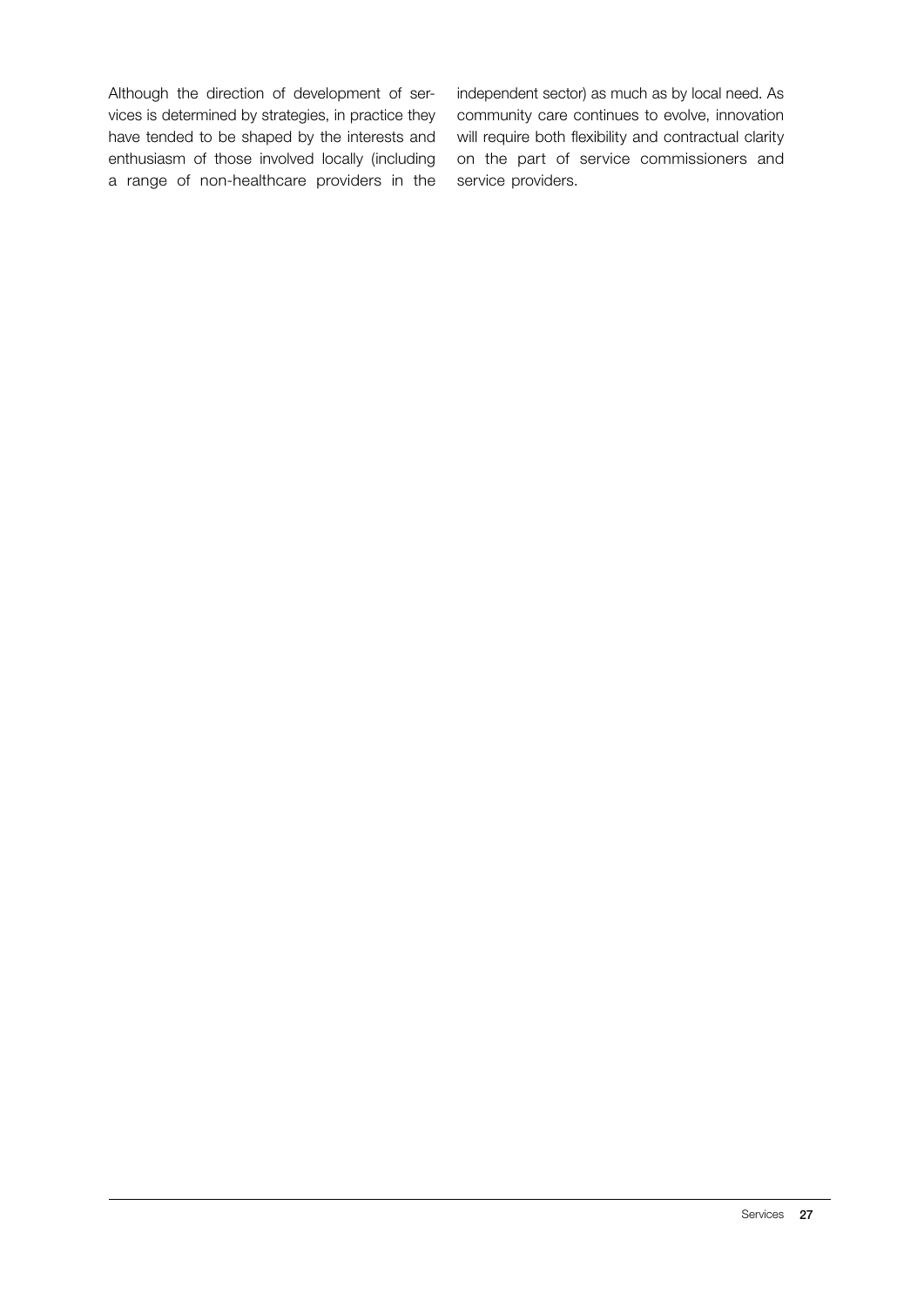## <span id="page-29-0"></span>| Appendix: Instruments for identifying autism

This is a list of some of the instruments that have been used in the UK. Its purpose is to give clinicians a brief overview of the measures that may have been used to assess the people presenting to them. This account is neither definitive nor detailed: for that, readers should consult other reviews, such as Charman & Gotham (2013) and Stoesz *et al* (2011).

There are a large number of instruments and it is important to distinguish how they are being used:

- $\bullet$  clinical use where they provide a framework for gathering sufficient information to allow the clinician to arrive at a diagnostic decision
- $\bullet$  research use for example where the information is processed through an algorithm to arrive at a decision as to caseness
- $\bullet$  screening where a test is used to identify those who warrant further assessment.

It is important to recognise that instruments have often been developed for specific purposes or populations, with limited trials outside these; in other circumstances, their reliability may be unknown. Examples are where they:

- $\bullet$  have been developed for a particular age group, such as children
- take a cross-sectional, here-and-now approach rather than a longitudinal view of how individuals and their symptoms have developed
- have been developed as screening/survey instruments and have not been validated for diagnostic use
- $\bullet$  rely on limited testing, for example based on case *v*. non-case comparisons (i.e. samples containing almost no uncertainty), so that their estimates for sensitivity and specificity

may not apply to other populations (such as referred patients or groups at risk of ASD)

 $\bullet$  focus only on symptoms selected for their diagnostic value (omitting those that do not discriminate effectively). Consequently, the instrument does not provide an overall description of the person's full range of characteristics.

## **Questionnaires**

#### Australian Scale for Asperger Syndrome (ASAS)

A parent/teacher rating tool designed for older children who do not have a significant degree of intellectual disability (but, because of its public availability, it is used more widely). It has 24 graded questions and a 10-item behavioural checklist. It does not give scores or a cut-off, but does alert individuals, parents and teachers to the possibility of autism. Developed by Tony Attwood (www. aspergersyndrome.org/Articles/The-Australian-Scale-for-Asperger-s-Syndrome.aspx).

#### Gilliam Autism Rating Scale (GARS and GARS-2)

A parental/teacher checklist for people up to 22 years of age. It has 42 items divided into three sections (stereotyped behaviours, communications and social interactions) and takes 5–10 minutes to complete and score. It is advocated as a wellstandardised USA screening instrument, but published research indicates that it is insufficiently sensitive to be an effective discriminant of ASD. The revised version is new and it is not yet clear whether the concerns about the earlier instrument have been resolved (Lecavalier, 2005).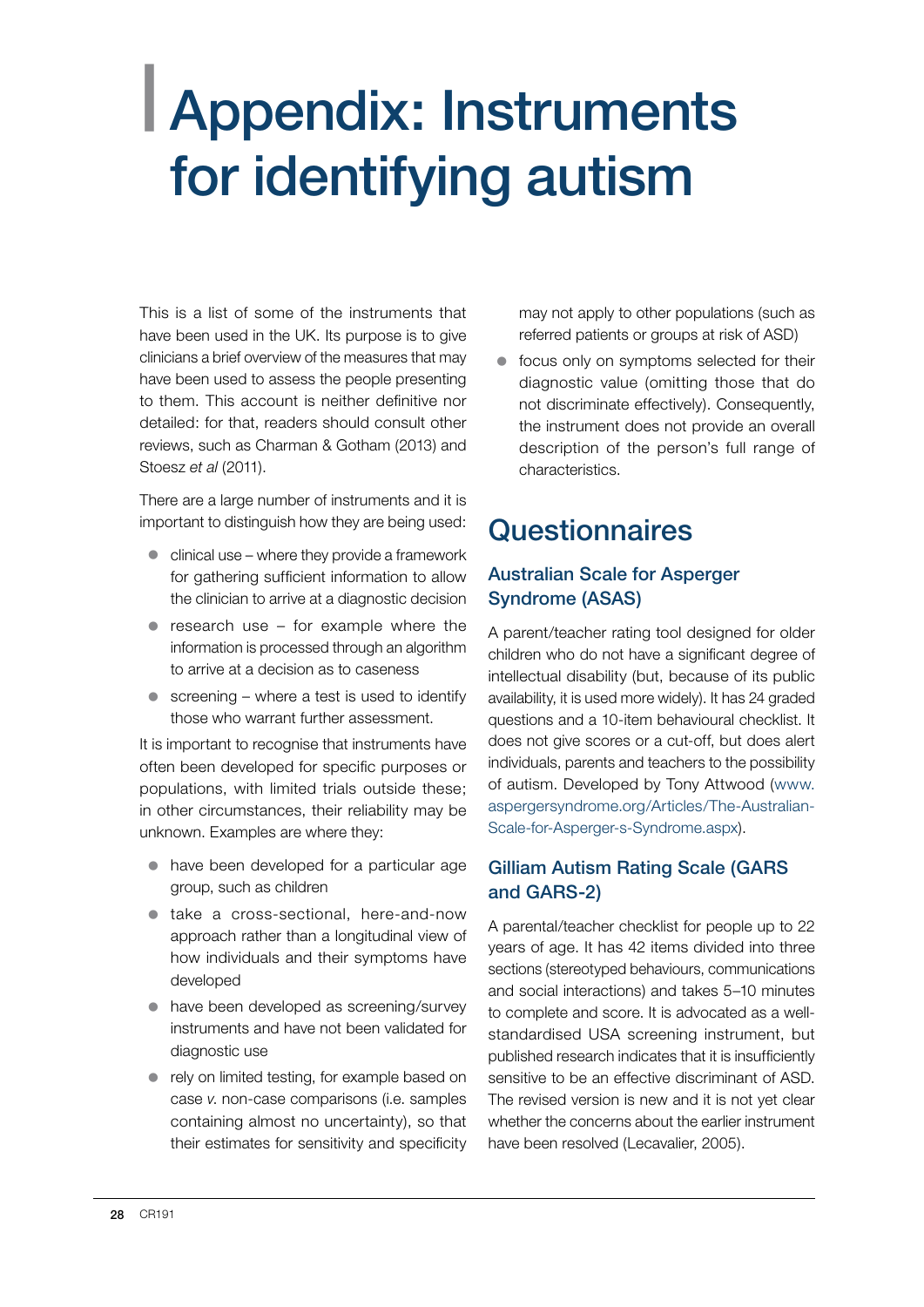### Social Communication Questionnaire (SCQ)

(Previously known as the Autism Screening Questionnaire.) A 40-item questionnaire developed from the Autism Diagnostic Interview – Revised, (ADI-R), it comes in two versions (Lifetime and Current) for use with people over 4 years of age. It should be completed by the parent/carer (Berument *et al*, 1999). Developed by Michael Rutter, Anthony Bailey and Catherine Lord (www.hogrefe.co.uk/ social-communication-questionnaire-scq.html).

#### Social Responsiveness Scale – 2 (SRS-2)

(Previously known as the Social Reciprocity Scale.) A 65-item questionnaire to be completed by a parent/teacher in less than 20 minutes. There is an adult module for those over 18 years of age. It gives a total score as well as scoring on five subscales (Constantino *et al*, 2003). Developed by John M. Constantino (www4.parinc.com/ products/Product.aspx?ProductID=SRS-2).

#### Autism Spectrum Quotient (AQ) and Autism Spectrum Quotient – 10 (AQ-10)

The AQ is a self-report questionnaire that provides a summary score that indicates the likelihood of ASD. In practice, it requires a degree of insight; completion by an informant will often give a higher score (more autistic). It has a high false-positive rate when used in the general population, but is more accurate in adult mental health service patients.

The AQ-10 uses 10 of the AQ's more discriminatory items and is recommended by NICE (National Institute for Health and Clinical Excellence, 2012) to identify those who should have a more comprehensive assessment for autism.

The AQ and the AQ-10 are produced by the Autism Research Centre (www.autismresearchcentre. com/arc\_tests).

#### Ritvo Autism Asperger Diagnostic Scale – Revised (RAADS-R)

An 80-item structured questionnaire completed by the clinician (but can be self-completed with guidance). Recently developed, it has an acceptable level of sensitivity and specificity in adult patients attending a mental health service (Ritvo *et al*, 2011) (www.ncbi.nlm.nih.gov/pmc/ articles/PMC3134766).

#### Social and Communication Disorders Checklist (SCDC)

A 12-item screening questionnaire for completion by parents, it is suitable for population surveys (Skuse *et al*, 2005). An adult version has yet to be validated.

#### Autism Behavior Checklist (ABC)

This questionnaire for completion by parents was designed for the diagnosis of autism in young children. It has good statistical underpinning for its original purpose, and people are now experimenting with its use for older children (Krug *et al*, 1980). Available from PRO-ED Inc (www.proedinc.com/ customer/ProductView.aspx?ID=4219).

## Diagnostic interviews

However detailed and structured the interview, the results can be misleading if the informants are determined on a particular outcome and the clinician insufficiently experienced.

### Autism Diagnostic Interview – Revised (ADI-R)

A semi-structured 93-item interview designed to take a developmental history from parents so that there is a focus on the presentation in early childhood as well as the current state. It is a diagnostic instrument that excludes items not immediately relevant to this and, over 2–3 hours (with an additional 20 minutes for scoring), allocates each symptom a grade that can be used in a well-tested diagnostic algorithm (Lord *et al*, 1994). Designed as a research tool, it is internationally recognised and frequently referred to as the gold standard. Its use in research requires several days of formal training, but there is a selfteach training pack for clinical use. Available with self-training materials from Hogrefe (www.hogrefe. co.uk/clinical-and-educational.html).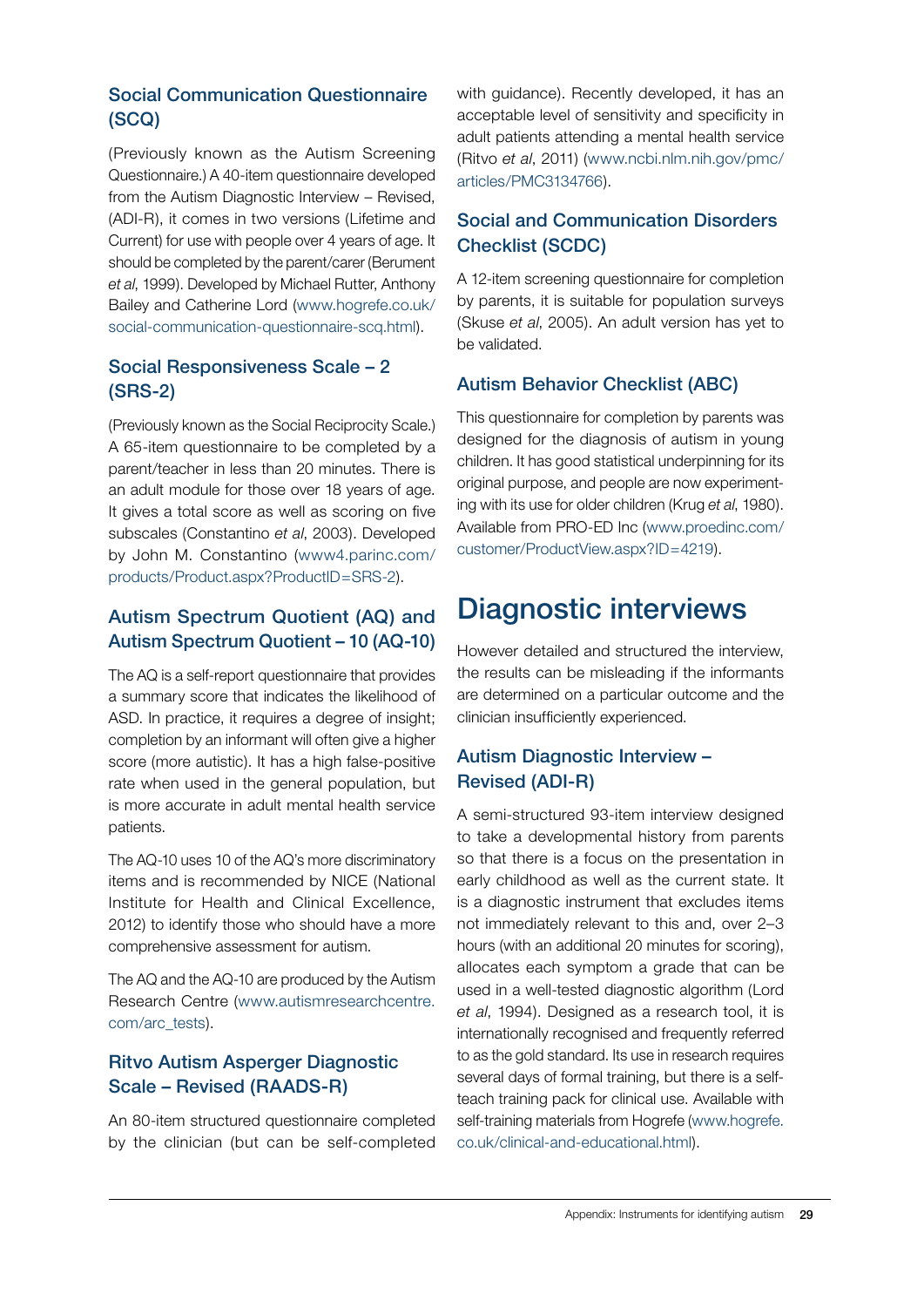#### Autism Diagnostic Observation Scale, 2nd Edition (ADOS-2)

A subject interview and observational measure that complements the ADI-R history. The interview, lasting 30–60 minutes (with an additional 20 minutes for scoring), is a combination of activities and conversation designed to elicit, describe and rate the symptoms of ASD using a standardised kit. A set of five modules cover the whole range of age and ability, the choice being determined largely by the level of expressive language. The individual's responses are graded with a numerical score, allowing the development of an algorithm, albeit restricted to social and communicative items (Lord *et al*, 2000). The scale's reliability and validity, achieved by an intensive training course, make it one of the main research tools, although it seems to be less sensitive with adults with Asperger syndrome (module 4). While its use in research requires several days of formal training, there is a self-teach training pack for clinical use available from Hogrefe (www.hogrefe.co.uk/clinical-andeducational.html).

#### Diagnostic Interview for Social and Communication Disorders (DISCO)

A structured interview that, like the ADI-R, gathers and synthesises information from a variety of informants, but rather than focusing on the diagnosis of autism, it makes a broader assessment of developmental disabilities. Favoured for general clinical use, it takes 2–3 hours to administer and requires several days of training. It provides numerical scores that contribute to a set of diagnostic algorithms (which do not equate to clinical diagnoses) and it is a reputable research tool. A shorter form, taking about an hour to administer, is being developed. Developed by Lorna Wing and Judith Gould (www.autism.org. uk/disco).

#### Developmental, Dimensional and Diagnostic Interview (3di)

A modular structured interview that uses a laptop computer to work through a variety of areas with an informant, usually a parent. Besides questions that are specific to autism, it covers other mental states as well as demography, family background, developmental history and motor skills. The whole interview takes about 90 minutes and the computer immediately generates a structured report based on algorithms using a dimensional framework of symptom and diagnostic profiles for autism and common non-autistic comorbid conditions. Although devised to assess children of normal intellectual ability, it has been used across the range of age and ability and it has good validity against the ADI (Skuse *et al*, 2004). Its format lends itself to good reliability with limited interviewer training. There have been two approaches to abbreviating the face-to-face interview: parents can complete a pre-interview package of questionnaires that is then entered onto the computer, reducing the face-to-face interview to 45 minutes; or a shortened (53-item) version can be used. This has been validated against the ADI. Their use requires a 2-day training course (offered by the National Centre for High Functioning Autism at Great Ormond Street Hospital). An adult version is being developed.

#### Adult Asperger Assessment (AAA)

A semi-structured interview schedule that automatically incorporates (through an MS Excel file) the results of two questionnaires (the AQ and EQ) developed by the Autism Research Centre. It incorporates the DSM-IV criteria but also draws on additional symptomatology to give a higher threshold (Baron-Cohen *et al*, 2005) (www. autismresearchcentre.com/arc\_tests).

#### Diagnostic Interview Guide for the Assessment of Adults with Autism Spectrum Disorder

Developed by the Royal College of Psychiatrists as an adjunct to a standard psychiatric interview, this is intended for use by psychiatrists working with adults with clear-cut autism, and is supported by an online training resource (although the latter is restricted to College members). Both can be accessed through www.rcpsych.ac.uk/ traininpsychiatry/conferencestraining/courses/ dirinfo.aspx.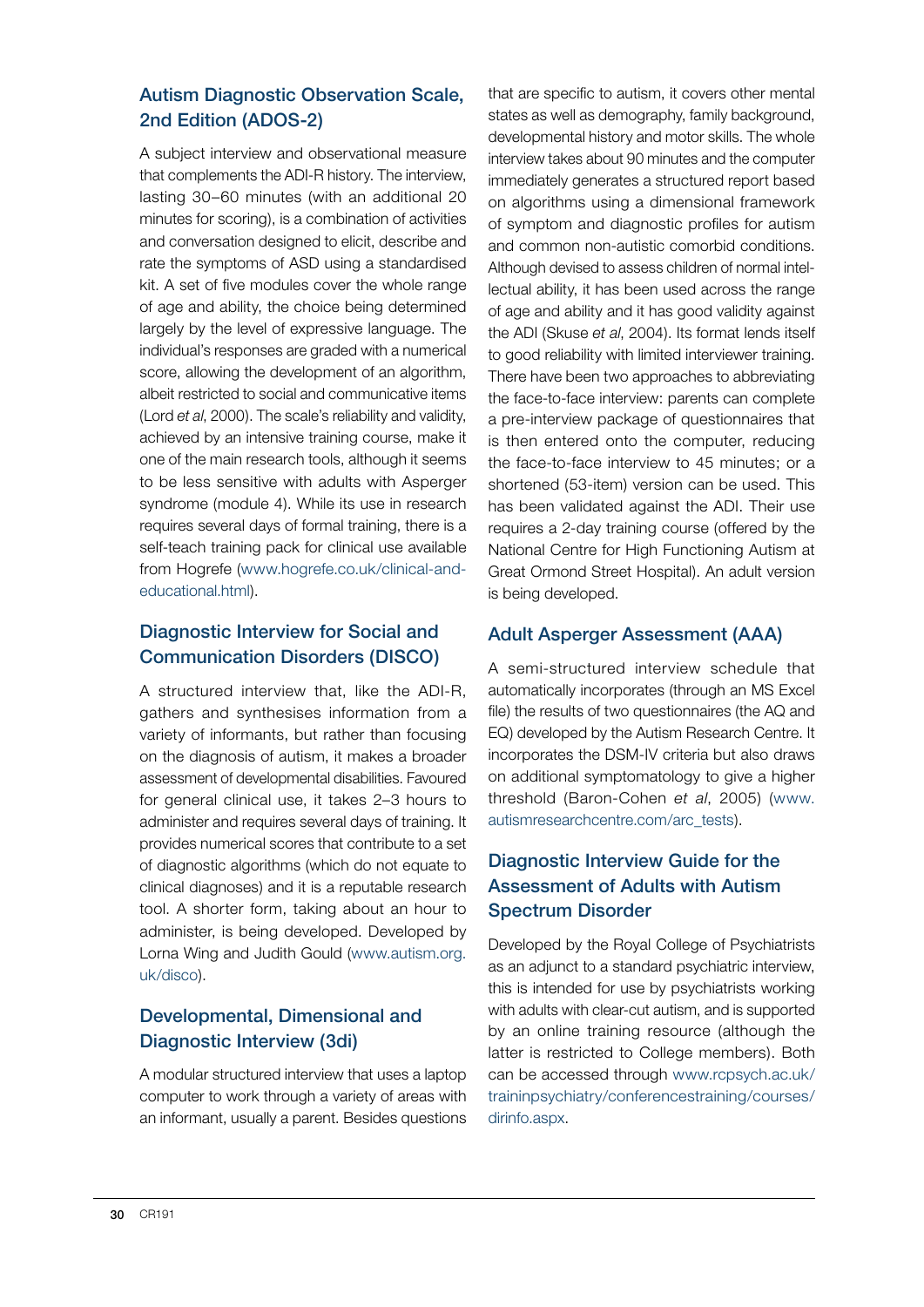#### Scale of Pervasive Developmental Disorder in Mentally Retarded Persons (PDD-MRS)

A well-validated and reliable structured instrument for interviewing the carers of people with an intellectual disability across the whole age range. This is being used as a research tool, particularly in The Netherlands, where it was developed. The background detail is given in Kraijer (1997).

#### Asperger Syndrome Diagnostic Interview (ASDI)

This brief interview explores six key domains that Gillberg has associated with Asperger syndrome. It is described as a screening rather than a diagnostic instrument (although often cited as the latter) (Gillberg, 2001).

#### Childhood Autism Rating Scale (2nd Edition) (CARS-2)

A useful framework to rate behaviour across 13 domains, it was geared to DSM-III. A new edition includes two rating scales – the standard version (CARS2-ST), comparable to the original CARS, is for use with young children or those with communication or intellectual difficulties; and the high-functioning version (CARS2-HF), for more able individuals, older than 5 years and verbally fluent. There is also a separate questionnaire for parents/caregivers. A 7-point scale is used to allocate a score to each domain, allowing a total score to be calculated that, at its extremes, is probably valid. Developed in the USA by Eric Schopler and colleagues, it is self-taught from booklets that, in the UK, may be obtained from Winslow Press (www.winslowresources.com) and Hogrefe (www.hogrefe.co.uk/clinical-andeducational.html).

### Handicaps, Behaviour and Skills (HBS) schedule

An early diagnostic scale produced by Wing & Gould which was superseded by their development of the DISCO (Wing, 1996). It assessed skills as well as symptoms.

### Wing Autistic Disorder Interview Checklist (WADIC)

Effectively, this is a shortened HBS that focuses on the symptoms of autism; it is relatively brief and is in the public domain (Wing, 1996).

## Instruments to assess associated developmental disabilities

A number of instruments are available to assess some of the specific developmental disabilities that have been associated with ASD.

### Autism Research Centre tests

The Autism Research Centre (Cambridge, UK) has developed a series of tests of individual abilities (www.autismresearchcentre.com/arc\_tests). Some of these are:

- Autism Quotient  $(AQ)$  this is described above.
- **Empathy Quotient (EQ)** a 40-item selfcompletion questionnaire, this provides a summed score that is a measure of the person's ability to think and feel what it is like to be in another person's shoes.
- Systemizing Quotient (SQ) the Revised Cambridge Personality Questionnaire – a 75-item self-completion questionnaire.
- $\bullet$  Faces Test and Eyes Test assess the ability to recognise a series of emotions from faces or eyes (Baron Cohen *et al*, 2001).
- Faux Pas Recognition Test a series of simple stories, each with several questions that test a variety of factors: whether the person has understood the story, and their ability to understand another's viewpoint, to understand social situations and rules, and to recognise mistakes.
- Social Stories Questionnaire (SSQ) ten stories, each divided into three parts, that assess the person's ability to judge the social appropriateness of the characters' actions.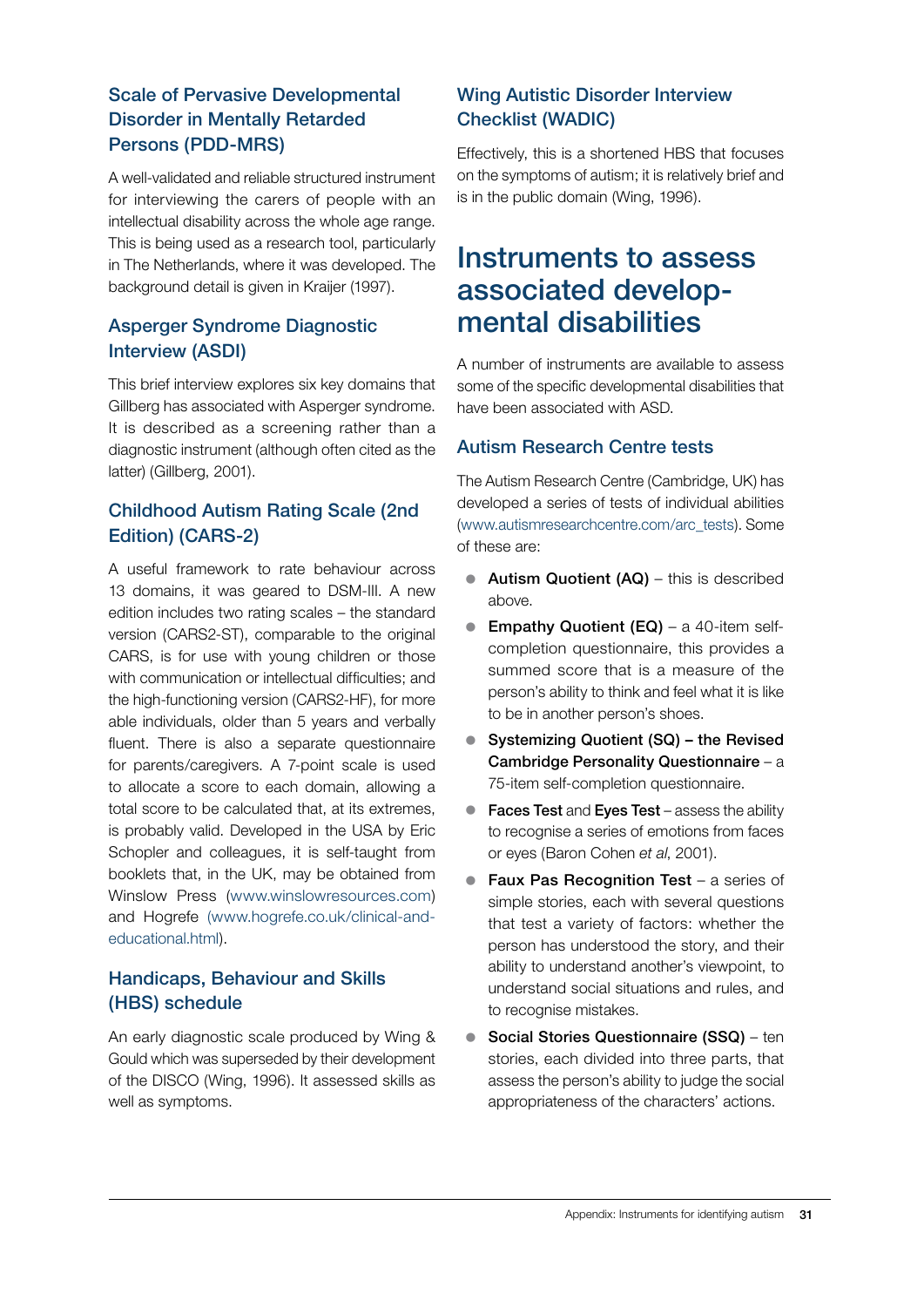#### Dewey's Social Stories

A way of identifying difficulties with social relationships and situations by telling the person a series of short stories and asking questions about their perception of certain aspects (Dewey, 1991).

#### Adolescent/Adult Sensory Profile

A 60-item questionnaire developed by Catana Brown and Winnie Dunn to provide a systematic analysis of an individual's sensory thresholds and responsiveness. Although labelled a selfquestionnaire, it seems that, given its American origin and phrasing, reliability requires that it be administered as an interview by a clinician. Published in the UK by Pearson (www. pearsonclinical.co.uk).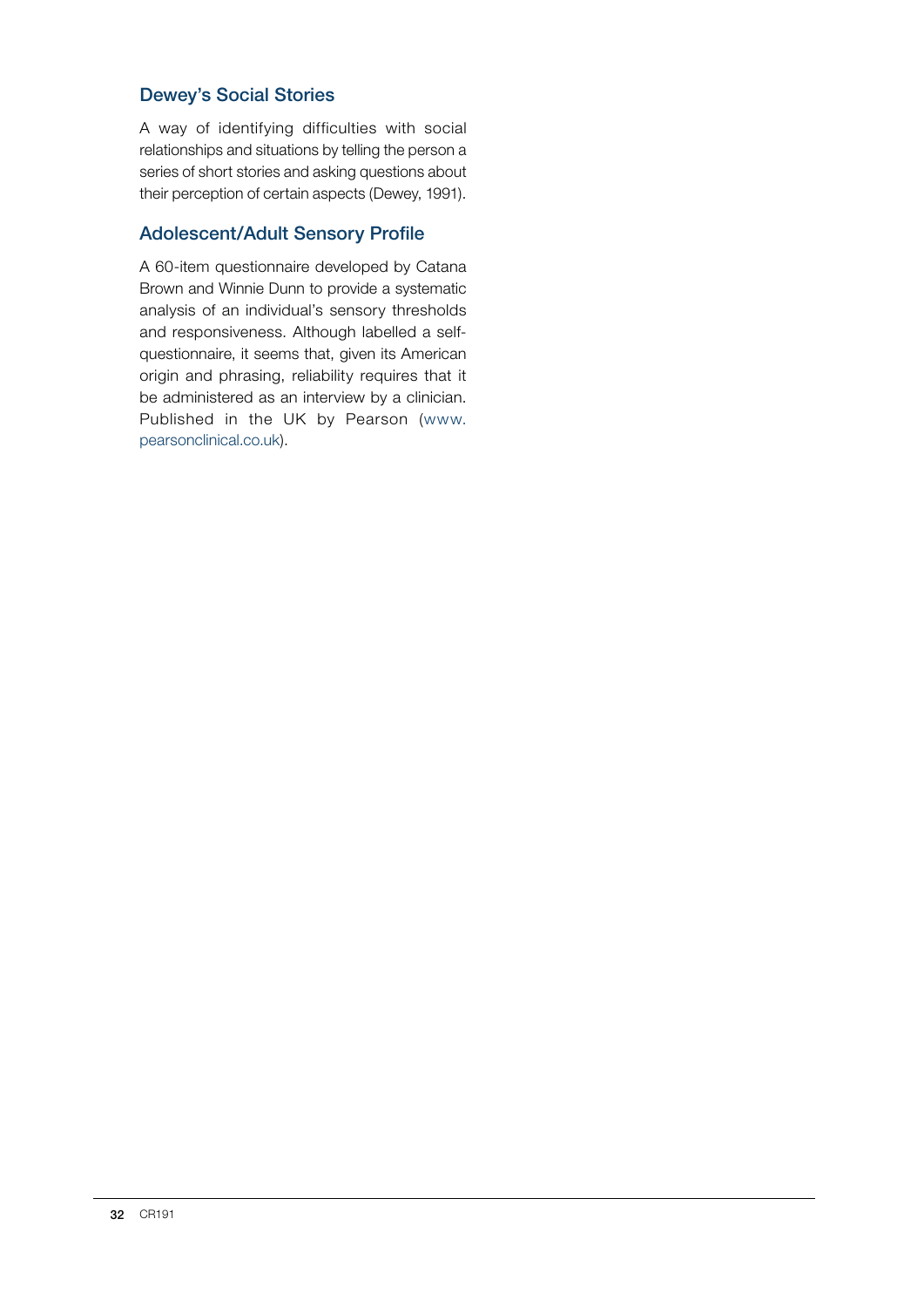# <span id="page-34-0"></span>**References**

American Psychiatric Association (2013) *Diagnostic and Statistical Manual of Mental Disorders (5th edn) (DSM-5)*. American Psychiatric Publishing.

Baird G, Simonoff E, Pickles A, *et al* (2006) Prevalence of disorders of the autism spectrum in a population cohort of children in South Thames: the Special Needs and Autism Project (SNAP). *Lancet*, 368: 210–215.

Balfe M, Tantam D (2010) A descriptive social and health profile of a community sample of adults and adolescents with Asperger syndrome. *BMC Research Notes*, 3(1): 300.

Balfe M, Tantam D, Campbell M (2011) Possible evidence for a fall in the prevalence of high-functioning pervasive developmental disorder with age? *Autism Research and Treatment*, Article ID 325495.

Baron-Cohen S, Wheelwright S, Hill J, *et al* (2001) The 'Reading the Mind in the Eyes' Test revised version: a study with normal adults, and adults with Asperger syndrome or high-functioning autism. *Journal of Child Psychiatry and Psychiatry*, 42: 241–252.

Baron-Cohen S, Wheelwright S, Robinson J, *et al* (2005) The Adult Asperger Assessment (AAA): a diagnostic method. *Journal of Autism and Developmental Disorders*, 35: 807–819.

Barry-Walsh JB, Mullen PE (2004) Forensic aspects of Asperger's syndrome. *Journal of Forensic Psychiatry and Psychology*, 15: 96–107.

Berkman ND, Lohr KN, Bulik CM (2007) Outcomes of eating disorders: a systematic review of the literature. *International Journal of Eating Disorders*, 40: 293–309.

Berument SK, Rutter M, Lord C, *et al* (1999) Autism Screening Questionnaire: diagnostic validity. *British Journal of Psychiatry*, 175: 444–451.

Besag FMC (2009) The relationship between epilepsy and autism: a continuing debate. *Acta Paediatrica*, 98: 618–620.

Brugha TS, Jenkins R, Taub N, *et al* (2001) A general population comparison of the Composite International Diagnostic Interview (CIDI) and the Schedules for Clinical Assessment in Neuropsychiatry (SCAN). *Psychological Medicine*, 31: 1001–1013.

Brugha TS, McManus S, Bankart J, *et al* (2011) Epidemiology of autism spectrum disorders in adults in the community in England. *Archives of General Psychiatry*, 68: 459–465.

Brugha T, Cooper SA, McManus S, *et al* (2012) *Estimating the Prevalence of Autism Spectrum Conditions in Adults: Extending the 2007 Adult Psychiatric Morbidity Survey*. NHS Health and Social Care Information Centre.

Cath DC, Ran N, Smit JH, *et al* (2008) Symptom overlap between autism spectrum disorder, generalized social anxiety disorder and obsessive–compulsive disorder in adults: a preliminary case–controlled study. *Psychopathology*, 41: 101–110.

Cavanna AE, Robertson MM, Critchley HD (2008) Catatonic signs in Gilles de la Tourette syndrome. *Cognitive and Behavioral Neurology*, 21: 34–37.

Charman T, Gotham K (2013) Screening and diagnostic instruments for autism spectrum disorders: lessons from research and practice. *Child and Adolescent Mental Health*, 18: 52–63.

Constantino JN, Davis SA, Todd RD, *et al* (2003) Validation of a brief quantitative measure of autistic traits: comparison of the social responsiveness scale with the autism diagnostic interview-revised. *Journal of Autism and Developmental Disorders*, 33: 427–433.

Daniels JL, Forssen U, Hultman CM, *et al* (2008) Parental psychiatric disorders associated with autism spectrum disorders in the offspring. *Pediatrics*, 121: E1357–E1362.

Davis E, Saeed SA, Antonacci DJ (2008) Anxiety disorders in persons with developmental disabilities: empirically informed diagnosis and treatment: reviews literature on anxiety disorders in DD population with practical take-home messages for the clinician. *Psychiatric Quarterly*, 79: 249–263.

Department of Health (2010*a*) *'Fulfilling and Rewarding Lives': The Strategy for Adults with Autism in England (2010)*. TSO (The Stationery Office).

Department of Health (2010*b*) *Implementing 'Fulfilling and Rewarding Lives': Statutory Guidance for Local Authorities and NHS Organisations to Support Implementation of the Autism Strategy*. TSO (The Stationery Office).

Department of Health (2012) *Transforming Care: A National Response to Winterbourne View Hospital. Department of Health Review: Final Report*. Department of Health.

Department of Health (2014) *Think Autism: Fulfilling and Rewarding Lives, the Strategy for Adults with Autism in England: An Update*. TSO (The Stationery Office).

Department of Health, Social Services and Public Safety (2014) *The Autism Strategy (2013–2020) and Action Plan (2013–2016)*. Northern Ireland Executive.

de Vries ALC, Noens IJ, Cohen-Kettenis PT, *et al* (2010) autism spectrum disorders in gender dysphoric children and adolescents. *Journal of Autism and Developmental Disorders*, 40: 930–936.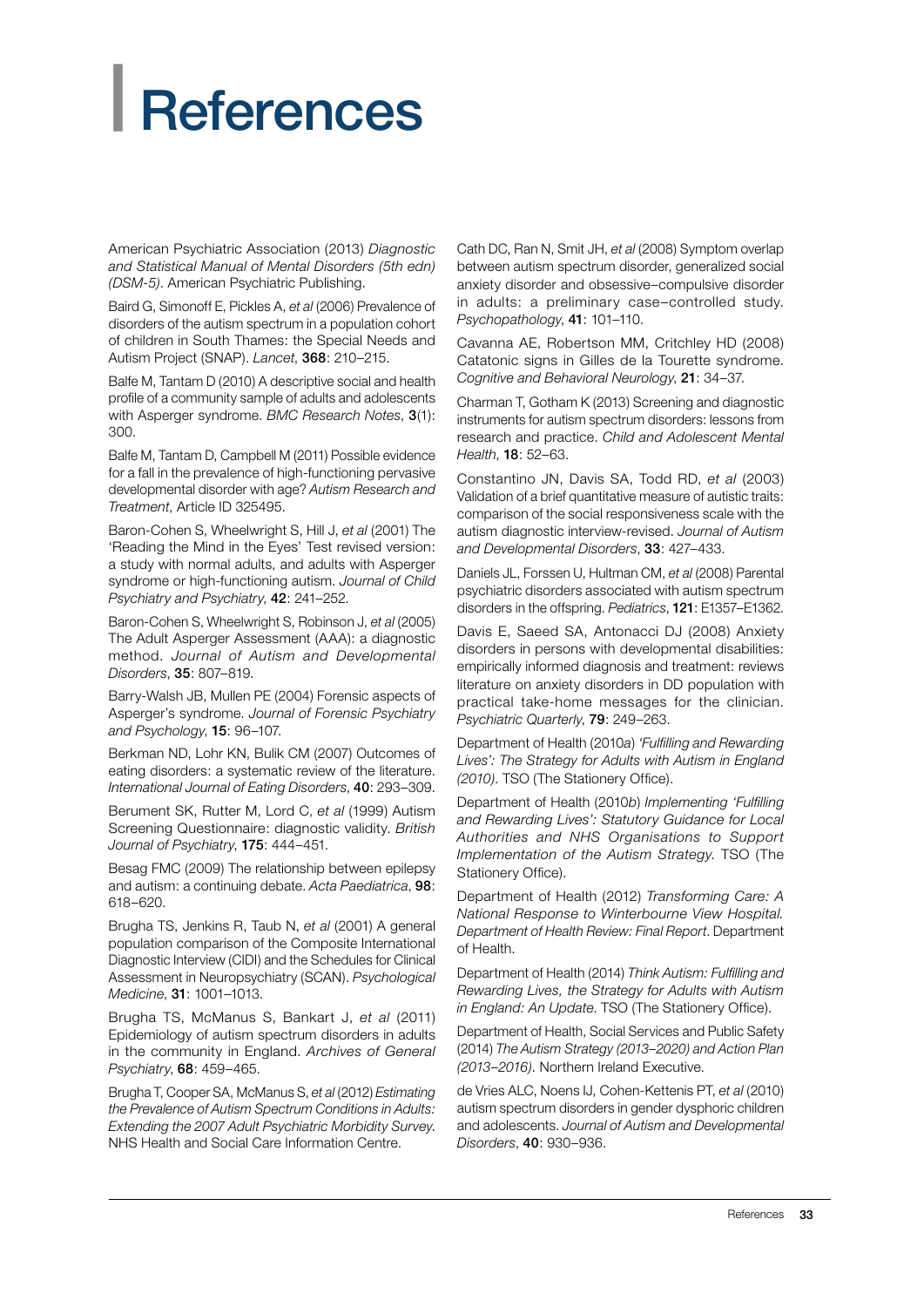Dewey M (1991) Living with Asperger's syndrome. In *Autism and Asperger Syndrome* (ed U Frith): 184–206. Cambridge University Press.

Dhossche DM, Reti IM, Wachtel LE (2009) Catatonia and autism a historical review, with implications for electroconvulsive therapy. *Journal of ECT*, 25: 19–22.

Dyches TT, Prater MA, Cramer SF (2001) Characterization of mental retardation and autism in children's books. *Education and Training in Mental Retardation and Developmental Disabilities*, 36: 230–243.

Dyches TT, Wilder LK, Sudweeks RR, *et al* (2004) Multicultural issues in autism. *Journal of Autism and Developmental Disorders*, 34: 211–222.

Elsabbagh M, Divan G, Koh Y-J, *et al* (2012) Global prevalence of autism and other pervasive developmental disorders. *Autism Research*, 5: 160–179.

Engstrom I, Ekstrom L, Emilsson B (2003) Psychosocial functioning in a group of Swedish adults with Asperger syndrome or high-functioning autism. *Autism*, 7: 99–110.

Farley MA, McMahon WM, Fombonne E, *et al* (2009) Twenty-year outcome for individuals with autism and average or near-average cognitive abilities. *Autism Research*, 2: 109–118.

Fein D, Barton M, Eigsti I-M, *et al* (2013) Optimal outcome in individuals with a history of autism. *Journal of Child Psychology and Psychiatry*, 54: 195–205.

Flynn M (2012) *Winterbourne View Hospital: A Serious Case Review*. South Gloucestershire Safeguarding Adults Board.

Freckelton I (2012) Expert evidence by mental health professionals: the communication challenge posed by evidence about autism spectrum disorder, brain injuries, and Huntington's disease. *International Journal of Law and Psychiatry*, 35: 372–379.

Gillberg C (1998) Asperger syndrome and highfunctioning autism. *British Journal of Psychiatry*, 172: 200–209.

Gillberg C, Gillberg C, Råstam M, *et al* (2001) The Asperger Syndrome (and high-functioning autism) Diagnostic Interview (ASDI): a preliminary study of a new structured clinical interview. *Autism*, 5: 57–66.

Gillott A, Standen PJ (2007) Levels of anxiety and sources of stress in adults with autism. *Journal of Intellectual Disabilities*, 11: 359–370.

Goodman R, Richards H (1995) Child and adolescent psychiatric presentations of second-generation Afro– Caribbeans in Britain. *British Journal of Psychiatry*, 167: 362–369.

Goodman WK, Price LH, Rasmussen SA, *et al* (1989) The Yale–Brown Obsessive Compulsive Scale: I. development, use, and reliability. *Archives of General Psychiatry*, 46: 1006–1011.

Gray NS, O'Connor C, Williams T, *et al* (2001) Fitness to plead: implications from case-law arising from the Criminal Justice and Public Order Act 1994. *Journal of Forensic Psychiatry*, 12: 52–62.

Hare RD (2003) *Hare PCL-R: Technical Manual* (2nd edn). Multi-Health Systems.

Hare DJ, Gould J, Mills R, *et al* (2000) *A Preliminary Study of Individuals with Autistic Spectrum Disorders in Three Special Hospitals in England*. National Autistic Society.

Hindley P (1997) Psychiatric aspects of hearing impairments. *Journal of Child Psychology and Psychiatry*, 38: 101–117.

Howlin P, Moss P, Savage S, *et al* (2013) Social outcomes in mid to later adulthood among individuals diagnosed with autism and average nonverbal IQ as children. *Journal of the American Academy of Child & Adolescent Psychiatry*, 52: 572–581.

Hutton J, Goode S, Murphy M, *et al* (2008) New-onset psychiatric disorders in individuals with autism. *Autism*, 12: 373–390.

Ivarsson T, Melin K (2008) Autism spectrum traits in children and adolescents with obsessive–compulsive disorder (OCD). *Journal of Anxiety Disorders*, 22: 969–978.

Joint Commissioning Panel for Mental Health (2014) *Guidance for Commissioners of Diagnostic Services for Adults with Autism*. JCPMH.

Jones G, MacKay T (2013) Promoting the vision of the Scottish Strategy for Autism. *Good Autism Practice*, 14 (suppl 1): 4–9.

Keen DV, Reid FD, Arnone D (2010) Autism, ethnicity and maternal immigration. *British Journal of Psychiatry*, 196: 274–281.

King BH, Lord C (2011) Is schizophrenia on the autism spectrum? *Brain Research*, 1380: 34–41.

Kraijer DW (1997) *Autism and Autistic-like Conditions in Mental Retardation*. Swets & Zeitlinger.

Krug DA, Arick J, Almond P (1980) Behavior checklist for identifying severely handicapped individuals with high levels of autistic behavior. *Journal of Child Psychology and Psychiatry*, 21: 221–229.

Lecavalier L (2005) An evaluation of the Gilliam Autism Rating Scale. *Journal of Autism and Developmental Disorders*, 35: 795–805.

Lord C, Rutter M, Le Couteur A (1994) Autism Diagnostic Interview-Revised: a revised version of a diagnostic interview for caregivers of individuals with possible pervasive developmental disorders. *Journal of Autism and Developmental Disorders*, 24: 659–685

Lord C, Risi S, Lambrecht L, *et al* (2000) The Autism Diagnostic Observation Schedule – Generic: a standard measure of social and communication deficits associated with the spectrum of autism. *Journal of Autism and Developmental Disorders*, 30: 205–223.

Luke L, Clare ICH, Ring H, *et al* (2012) Decision-making difficulties experienced by adults with autism spectrum conditions. *Autism*, 16: 612–621.

Magnusson C, Rai D, Goodman A, *et al* (2012) Migration and autism spectrum disorder: population-based study. *British Journal of Psychiatry*, 201: 109–115.

Mandell DS, Novak M (2005) The role of culture in families' treatment decisions for children with autism spectrum disorders. *Mental Retardation and*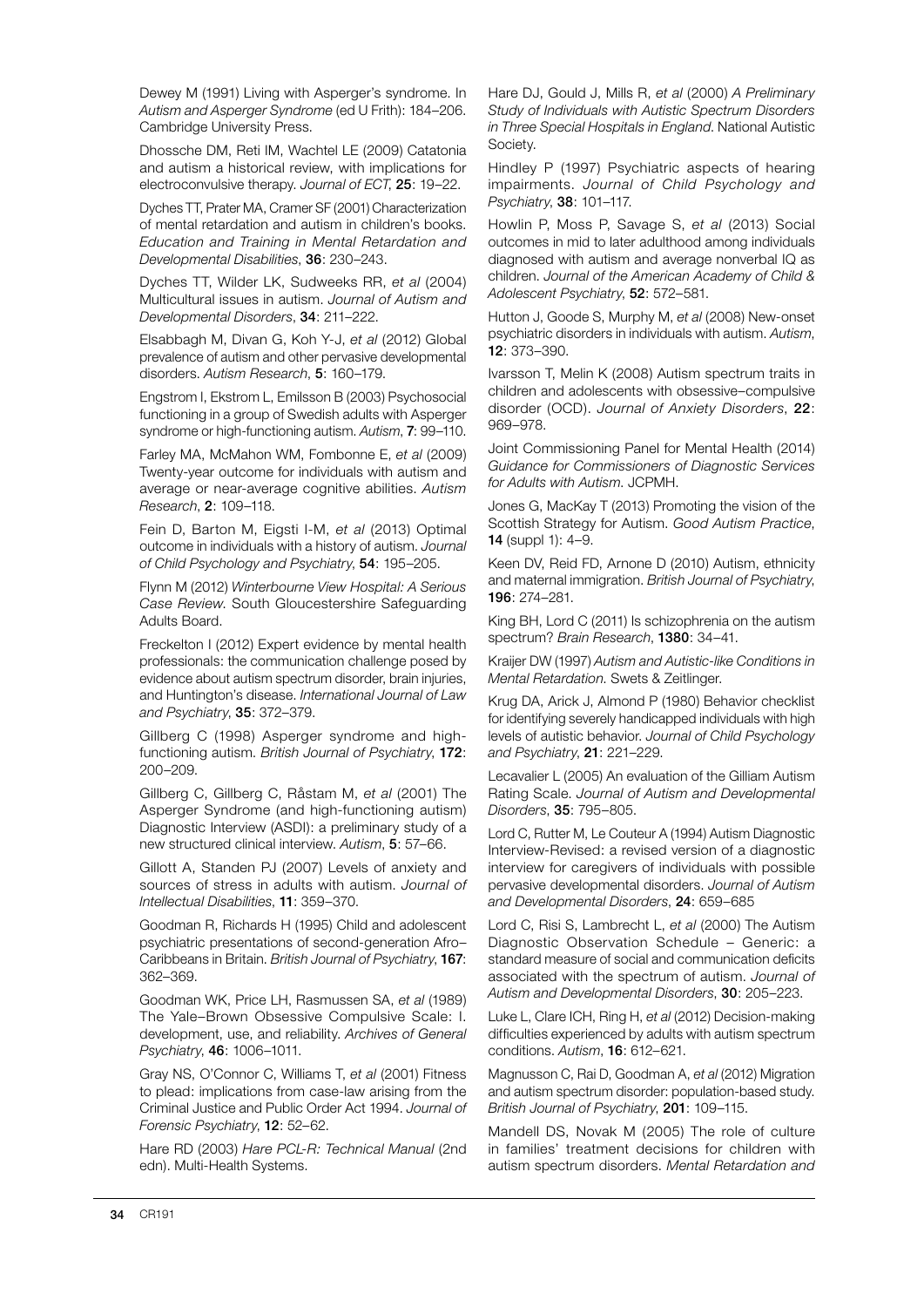*Developmental Disabilities Research Reviews*, 11: 110–115.

Mandell DS, Ittenbach RF, Levy SE, *et al* (2007) Disparities in diagnoses received prior to a diagnosis of autism spectrum disorder. *Journal of Autism and Developmental Disorders*, 37: 1795–1802.

Maras KL, Bowler DM (2012) Eyewitness testimony in autism spectrum disorder: a review. *Journal of Autism and Developmental Disorders*, March, doi 10.1007/ s10803-012-1502-3 (e-pub ahead of print).

Mir G, Nocon A, Ahmad W, *et al* (2001) *Learning Difficulties and Ethnicity: Report to the Department of Health*. Department of Health.

Mouridsen SE (2012) Current status of research on autism spectrum disorders and offending. *Research in Autism Spectrum Disorders*, 6: 79–86.

Mukaetova-Ladinska EB, Perry E, Baron M, *et al* (2012) Ageing in people with autistic spectrum disorder. *International Journal of Geriatric Psychiatry*, 27: 109–118.

Munesue T, Ono Y, Mutoh K, *et al* (2008) High prevalence of bipolar disorder comorbidity in adolescents and young adults with high-functioning autism spectrum disorder: a preliminary study of 44 outpatients. *Journal of Affective Disorders*, 111: 170–175.

National Autistic Society (2011) Autism: A Guide for Criminal Justice Professionals. *National Autistic Society.*

National Institute for Health and Care Excellence (2014a) *NICE Support for Commissioning for Autism*. NICE.

National Institute for Health and Care Excellence (2014b) *Quality Standard QS51: Autism*. NICE.

National Institute for Health and Clinical Excellence (2012) *Autism: Recognition, Referral, Diagnosis and Management of Adults on the Autism Spectrum* (NICE Clinical Guideline 142). NICE.

Nylander L, Gillberg C (2001) Screening for autism spectrum disorders in adult psychiatric out-patients: a preliminary report. *Acta Psychiatrica Scandinavica*, 103: 428–434.

O'Hara J (2003) Learning disabilities and ethnicity: achieving cultural competence. *Advances in Psychiatric Treatment*, 9: 166–174.

Ozonoff S, Garcia N, Clark E, *et al* (2005) MMPI-2 personality profiles of high-functioning adults with autism spectrum disorders. *Assessment*, 12: 86–95.

Palac SM, Kanner AM, Andrews R, *et al* (2002) Should epilepsy surgery be used in the treatment of autistic regression? *Epilepsy & Behavior,* 3: 113–121.

Palmen S, van Engeland H (2012) The relationship between autism and schizophrenia: a reappraisal. In *Brain, Mind, and Developmental Psychopathology in Childhood* (eds ME Garralda, JP Raynaud). Jason Aronson.

Piven J, Palmer P (1999) Psychiatric disorder and the broad autism phenotype: evidence from a family study of multiple-incidence autism families. *American Journal of Psychiatry*, 156: 557–563.

Powell A (2002) *Taking Responsibility: Good Practice Guidelines for Services – Adults with Asperger syndrome*. National Autistic Society.

Public Health Institute of Scotland (2001) *Autistic Spectrum Disorders: Needs Assessment Report*. Public Health Institute of Scotland.

Rai D, Lewis G, Lundberg M, *et al* (2012a) Parental socioeconomic status and risk of offspring autism spectrum disorders in a Swedish population-based study. *Journal of the American Academy of Child & Adolescent Psychiatry*, 51: 467–476.

Rai D, Kerr MP, McManus S, *et al* (2012b) Epilepsy and psychiatric comorbidity: a nationally representative population-based study. *Epilepsia*, 53: 1095–1103.

Ray F, Marks C, Bray-Garretson H (2004) Challenges to treating adolescents with Asperger's syndrome who are sexually abusive. *Sexual Addiction & Compulsivity*, 11: 265–285.

Ritvo R, Ritvo E, Guthrie D, *et al* (2011) The Ritvo Autism Asperger Diagnostic Scale – Revised (RAADS-R): a scale to assist the diagnosis of autism spectrum disorder in adults: an international validation study. *Journal of Autism and Developmental Disorders*, 41: 1076–1089.

Robinson L, Spencer MD, Thomson LDG, *et al* (2012) Evaluation of a screening instrument for autism spectrum disorders in prisoners. *PLOS ONE*, 7(5): e36078.

Ronald A, Happe F, Bolton P, *et al* (2006) Genetic heterogeneity between the three components of the autism spectrum: a twin study. *Journal of the American Academy of Child & Adolescent Psychiatry*, 45: 691–699.

Rosebush PI, Mazurek MF (2010) Catatonia and its treatment. *Schizophrenia Bulletin*, 36: 239–242.

Rosenhall U, Nordin V, Sandstrom, *et al* (1999) Autism and hearing loss. *Journal of Autism and Developmental Disorders*, 29: 349–357.

Royal College of Psychiatrists (2006) *Psychiatric Services for Adolescents and Adults with Asperger Syndrome and other Autistic-Spectrum Disorders*  (College Report CR136). Royal College of Psychiatrists.

Royal College of Psychiatrists (2010) *Good Psychiatric Practice: Confidentiality and Information Sharing*  (2nd edn) (College Report CR160). Royal College of Psychiatrists.

Royal College of Psychiatrists (2012) *Enabling People with Mild Intellectual Disability and Mental Health Problems to Access Healthcare Services* (College Report CR175). Royal College of Psychiatrists.

*R v Pritchard* (1836) 7 Car & P 303–305.

Sandler A (2005) Placebo effects in developmental disabilities: implications for research and practice. *Mental Retardation and Developmental Disabilities Research Reviews*, 11: 164–170.

Sandler AD, Bodfish JW (2000) Placebo effects in autism: lessons from secretin. *Journal of Developmental and Behavioral Pediatricsm*, 21: 347–350.

Schlander M, Schwarz O, Rothenberger A, *et al* (2011) Tic disorders: administrative prevalence and